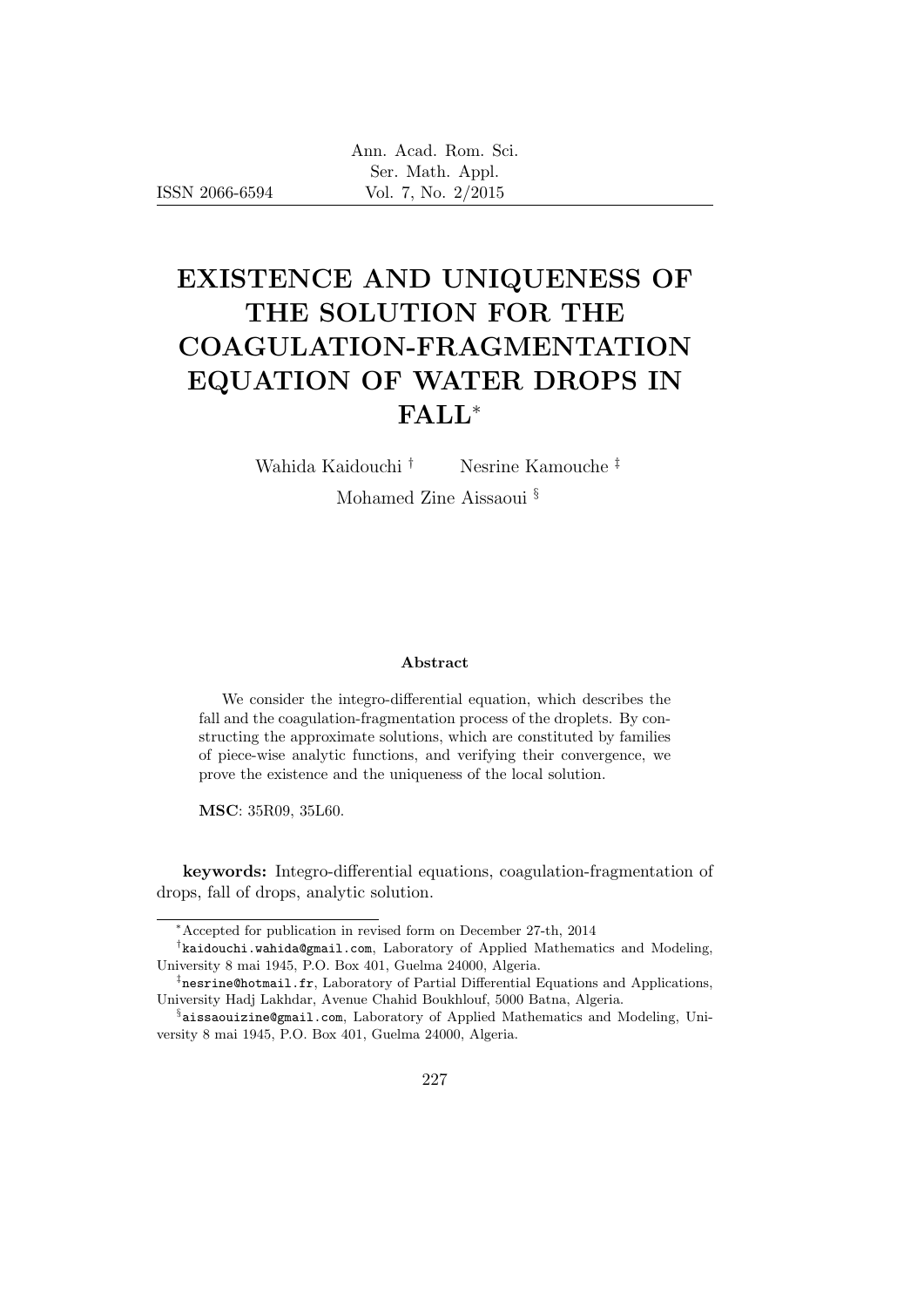# 1 Introduction

As it is commonly known by meteorologists (see eg [12]), the water droplets in the atmosphere fall with different velocities, (mainly determined by the mass of each droplet) and contemporarily undergo the coagulation and fragmentation process. There are several works in the mathematical description of these process we cite here a few. The coagulation process was given by Smoluchowski  $[14]$  and Müller  $[11]$ , the equation of the coagulationfragmentation process has been studied by Melzak [9]. When the equation of droplets which move and undergo the coagulation process, in [7], Galkin proved the existence and the uniqueness of the solution (see also [4], [8]). Also, in 2001 Dubovskii [3], demonstrated the existence and the uniqueness of the global solution of the displacement and coagulation-fragmentation equation of the droplets. To construct the solution, Dubovskii similarly to Galkin used an essential way "the maximum principale" to control the norm  $L^{\infty}$  of the solution.

In this work, we consider the equation of droplets which fall in the air and undergo the coagulation-fragmentation process as in Dubovskii's work [3]. But to construct the solution, instead of following the time  $t \geq 0$ , we follow the trajectories of droplets and their position  $z \leq 0$ , which permit us to remove a condition posed in [3] (it's about the condition (33) in [3]) on the velocity of droplets  $u(m)$  which can lead to the relation  $\frac{du(m)}{dm} \ge cm^{\alpha}$ ,  $\alpha > 0$  (see in [3] the formula (38) and it's comments). Indeed, it seems that this condition can be difficult to achieve in the case of droplets in the atmosphere. More precisely, denoting by  $\sigma(m, t, z)$  the density of liquid water contained in the droplets of mass  $m$  at time  $t$  and in position  $z$ , we consider the equation with the entry condition  $\sigma(m, t, 0) = \overline{\sigma}_0(m, t)$  and prove the existence and the uniqueness of the local solution (i.e in a domain  $-L < z \leq 0$ ). To do this, using the Melzak's method [9], we construct approximate solutions, consisting of analytic functions in  $s = -z$  in each interval  $\left[\frac{\nu}{N}, \frac{\nu+1}{N}\right]$  $\frac{N+1}{N}$ ,  $\nu = 0, 1, 2, \dots; N \in \mathbb{N}\backslash\{0\}$ , and prove their convergence to the solution of the equation.

The density  $\sigma(m, t, z)$  of water liquid is a density with respect to the unit volume of the air containing possible droplets. The equation can be written with respect to the number (in the purely statistical sense)  $\tilde{n}(m, t, z)$  of droplets that Dubovskii and Galkin use in their works. We see clearly that the density  $\sigma(m, t, z)$  and the number  $\tilde{n}(m, t, z)$  are connected by the relation  $ilde{n}(m, t, z) = \frac{\sigma(m, t, z)}{m}.$ 

We will use the density  $\sigma(m, t, z)$  to be conform with the symbolism of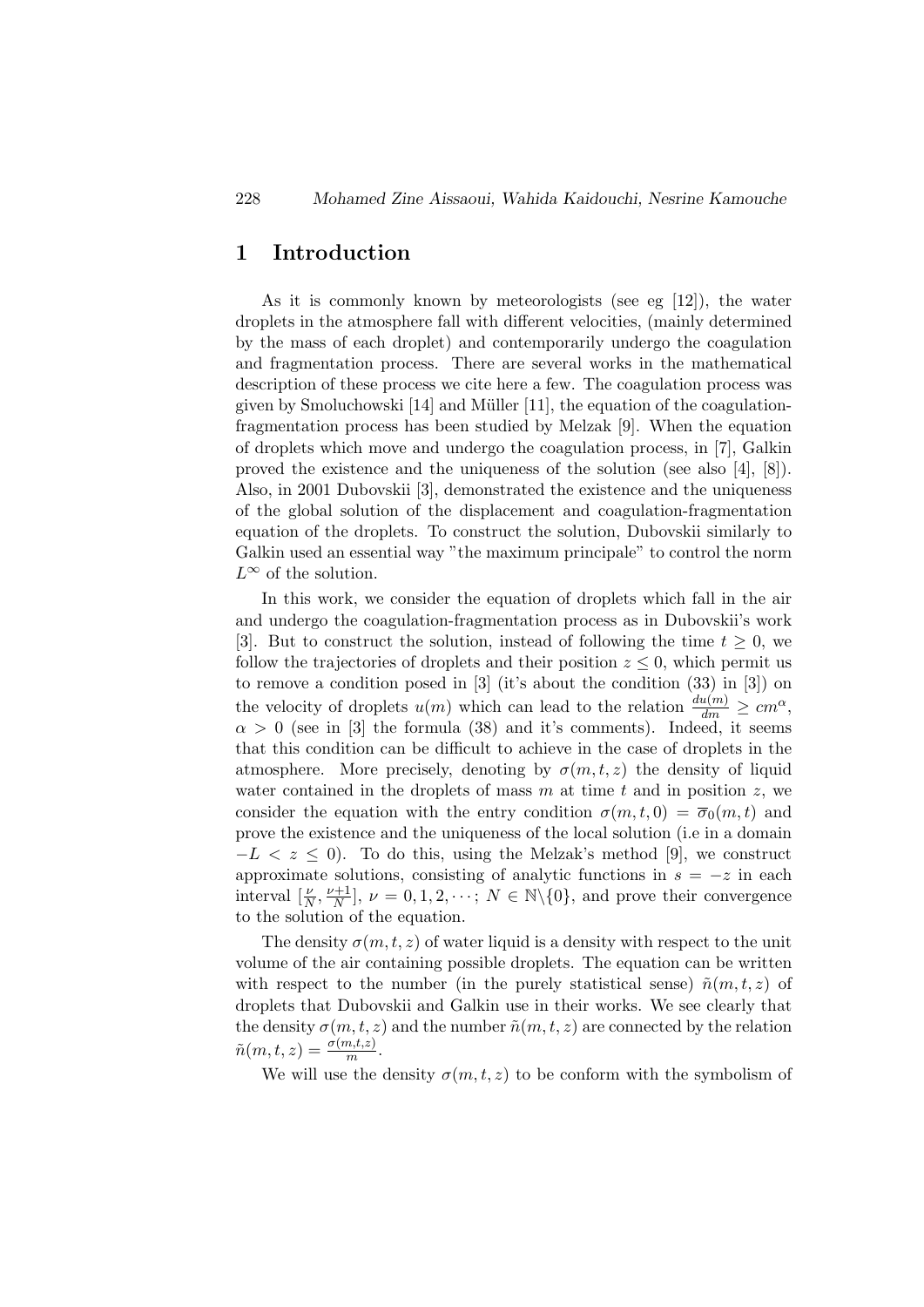[2], [10] and the known literature of general modeling of weather phenomena  $([1], [5], [6], [13]).$ 

# 2 Position of the problem

We suppose that the drops undergo the coagulation and the fragmentation process and in the same time move in the air by the gravitational force while undergoing also the friction effect with surrounding air. In this situation, we can formulate the coagulation-fragmentation process as Melzak's equation ([9]) and the displacement of drops by a velocity given by the friction coefficient between the drops and the air, as the meteorologists commonly use it (see for example [12]). These considerations lead us to the equation (see[1], [2], [10], [13])

$$
\partial_t \sigma(m, t, z) + \partial_z(\sigma(m, t, z)u(m)) = \tag{1}
$$

$$
= \frac{m}{2} \int_0^m \beta(m - m', m') \sigma(m', t, z) \sigma(m - m', t, z) dm' +
$$

$$
-m \int_0^\infty \beta(m, m') \sigma(m, t, z) \sigma(m', t, z) dm' - \frac{m}{2} \sigma(m, t, z) \int_0^m \vartheta(m - m', m') dm' +
$$

$$
+m \int_0^\infty \vartheta(m, m') \sigma(m + m', t, z) dm',
$$

where  $\beta(m_1, m_2)$  represents the probability of meeting between two drops of mass  $m_1, m_2$  respectively whereas  $\vartheta(m_1, m_2)$  is the probability of fragmentation of a droplet of mass  $m = m_1 + m_2$  into one of mass  $m_1$  and another one of mass  $m_2$ . In addition,  $u(m)$  indicate the velocity of drops with mass m. The equation (1) will be considered for  $(m, t, z) \in \mathbb{R}_+ \times \mathbb{R} \times [-L, 0]$  with  $L > 0$  or possibly in  $\mathbb{R}_+ \times \mathbb{R} \times ]-\infty,0]$  and with the entry condition

$$
\sigma(m, t, 0) = \overline{\sigma}_0(m, t). \tag{2}
$$

The functions  $\beta(m_1, m_2)$  and  $\vartheta(m_1, m_2)$ , according to their physical nature, are supposed

$$
\beta(\cdot,\cdot) \in C(\mathbb{R}_+ \times \mathbb{R}_+), \quad \beta(m_1,m_2) \ge 0 \quad \forall (m_1,m_2) \in \mathbb{R}_+ \times \mathbb{R}_+, \quad (3)
$$

$$
\vartheta(\cdot,\cdot) \in C(\mathbb{R}_+ \times \mathbb{R}_+), \quad \vartheta(m_1, m_2) \ge 0 \quad \forall (m_1, m_2) \in \mathbb{R}_+ \times \mathbb{R}_+, \quad (4)
$$

$$
\beta(m_1, m_2) = \beta(m_2, m_1), \quad \vartheta(m_1, m_2) = \vartheta(m_2, m_1)
$$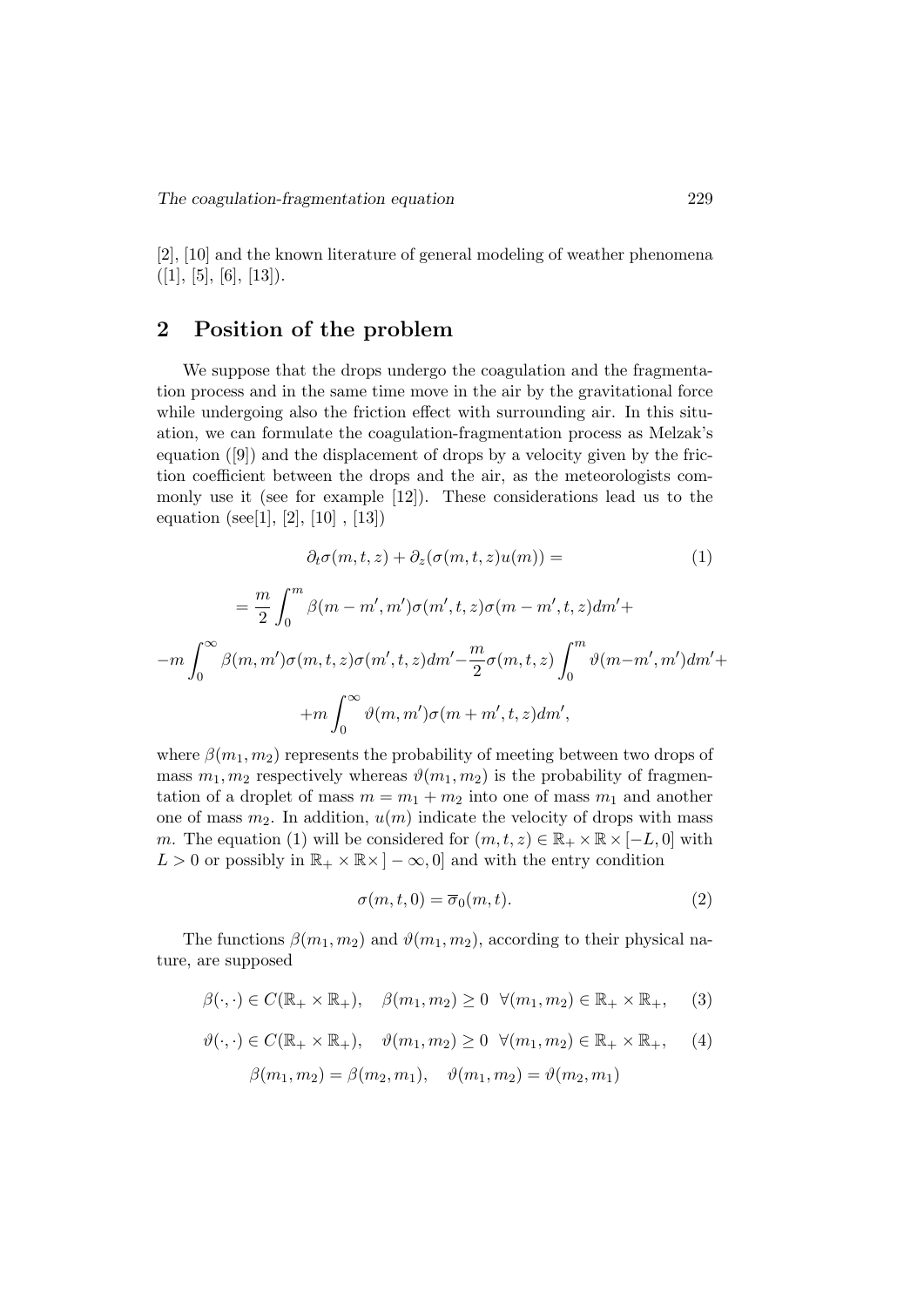and we admit that  $u(m)$  is given by

$$
u(m) = -\frac{g}{\alpha(m)},\tag{5}
$$

where  $g$  is a positive constant representing the gravitational acceleration and  $\alpha(m)$  is the friction coefficient between drops and air. The relation (5) corresponds, in a good approximation, to the real velocity of drops in the atmosphere (see for example [1], [13]).

For the convenience of presentation, we will use the notation

$$
w(m) := -u(m),\tag{6}
$$

so that  $w(m) > 0$  for all  $m > 0$ . For  $w(m)$  we suppose that:

$$
w(\cdot) \in C(\mathbb{R}_+), \qquad 0 < w(m_1) \le w(m_2) \quad \text{si} \ \ 0 < m_1 \le m_2; \tag{7}
$$

the growth of the function  $w(m)$  corresponds to the phenomena observed in nature (see for example [12]).

Moreover, we suppose that there exists a positive constant  $C_0 < \infty$  such that:

$$
\sup_{m \in \mathbb{R}_+, m' \in [0, m]} \frac{m}{w(m)} \beta(m - m', m') \le C_0,
$$
\n(8)

$$
\sup_{m,m'\in\mathbb{R}_+} \frac{m}{w(m)} \beta(m,m') \le C_0,
$$
\n(9)

$$
\sup_{m \in \mathbb{R}_+} \frac{m}{w(m)} \int_0^m \vartheta(m - m', m') dm' \le C_0,
$$
\n(10)

$$
\sup_{m \in \mathbb{R}_+} \int_0^m \frac{m'}{w(m')} \vartheta(m - m', m') dm' \le C_0,
$$
\n(11)

$$
\sup_{m,m'\in\mathbb{R}_+} \frac{m}{w(m)} \vartheta(m,m') \le C_0. \tag{12}
$$

It is clear that, if  $\frac{m}{w(m)}$  is an increasing function of m, then the conditions (8) and (10) imply (9) and (11). The conditions on the function  $\overline{\sigma}_0(m,t)$ will be specified in the following paragraphs (see  $(23)$ ,  $(71)-(72)$ ).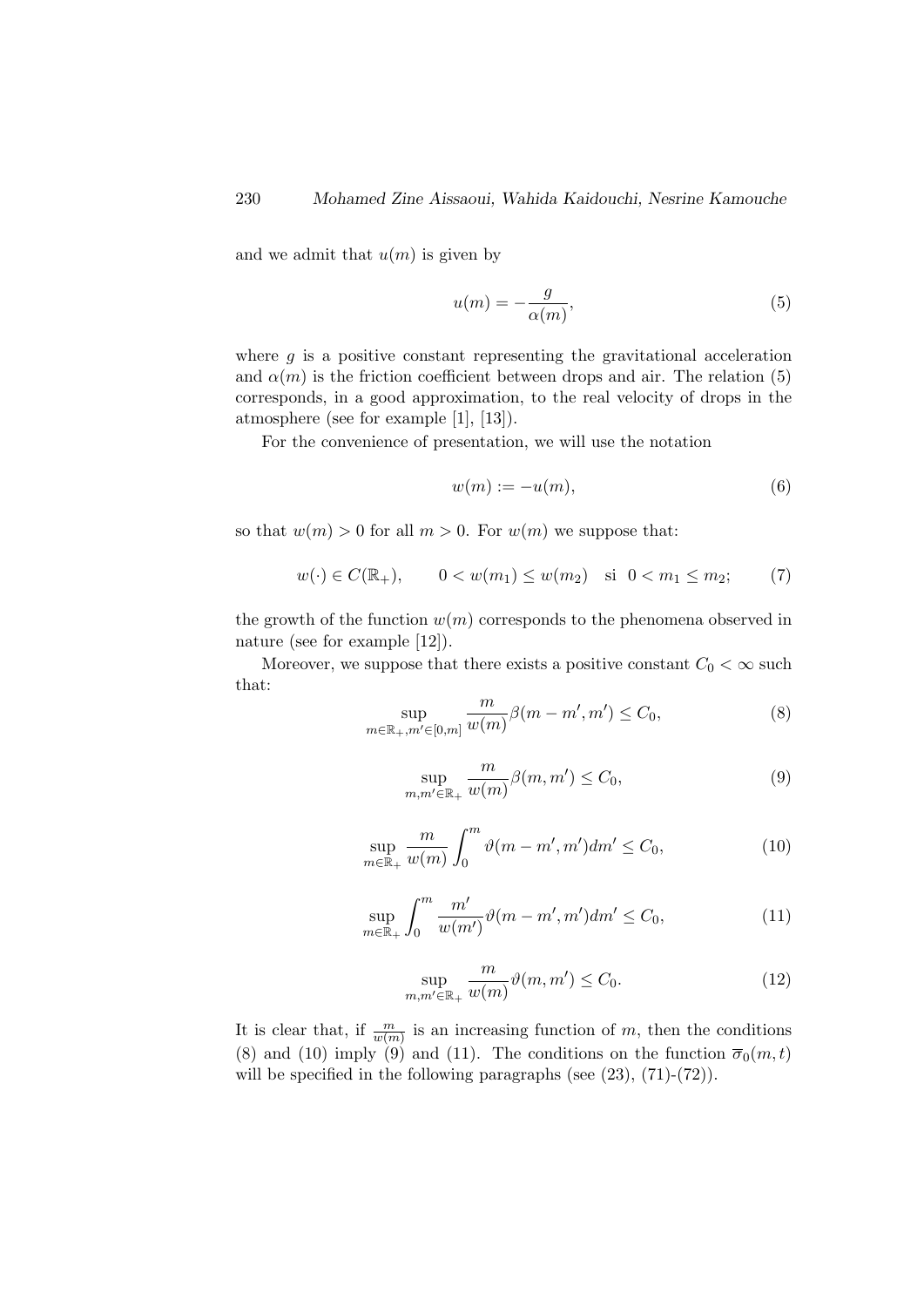# 3 Preliminaries - characteristics and description on them

To solve the equation (1) with conditions (2), firstly we define the family of characteristics  $\chi_{m,\tilde{t}}$  by the equations system

$$
\begin{cases}\n\frac{dz(s)}{ds} = -1, \\
\frac{dt(s)}{ds} = \frac{1}{w(m)},\n\end{cases} (13)
$$

with the initial conditions

$$
z(0) = 0, \t t(0) = \tilde{t}.
$$
\t(14)

The characteristics  $\chi_{m,\tilde{t}}$  as defined have, in the space  $\mathbb{R} \times ]-\infty,0]$ , the expression:

$$
\chi_{m,\tilde{t}} = \{ (t,z) \in \mathbb{R} \times ]-\infty, 0] \mid t = \tilde{t} + \frac{s}{w(m)}, \ z = -s, \ s \in [0, \infty[ \}.
$$

In the following, we will use the coordinates  $(m,\tilde{t},s) \in \mathbb{R}_+ \times \mathbb{R} \times \mathbb{R}_+$  and  $\sigma(m,\tilde{t},s)$  instead of  $\sigma(m,t,z) \in \mathbb{R}_+ \times \mathbb{R} \times ]-\infty,0]$  and  $\sigma(m,t,z)$  when  $t = \tilde{t} + \frac{s}{w(s)}$  $\frac{s}{w(m)}$  and  $z = -s$ .

Now we introduce, for each fixed  $s \geq 0$ , the curves family given by:

$$
\gamma_{qs} = \{ (m, \tilde{t}) \in \mathbb{R}_+ \times \mathbb{R} \mid \tilde{t} = q - \frac{s}{w(m)} \}, \qquad q \in \mathbb{R}.
$$
 (15)

The curve  $\gamma_{qs}$  is none other than the set of points  $(m,\tilde{t})$  (on the half-plane  ${z = -s}$ ) such as the characteristics  $\chi_{m,t}$  passes by the point  $t = q, z = -s$ on the plan  $(t, z)$ .

In a similar way to [10] and [2] we define a measure  $\mu_{\gamma} = \mu_{\gamma qs}$  on the curves  $\gamma_{qs}$  by  $P_{\mathbb{R}_+}$  the projection of  $\gamma_{qs}$  on  $\mathbb{R}_+(\ni m)$ , i.e. by the relations:

i)  $A' \subset \gamma_{qs}$  is measurable if and only if  $P_{\mathbb{R}_+} A'$  is measurable according to Lebesgue on  $\mathbb{R}_+$ ,

ii)  $\mu_{\gamma}(A') = \mu_{L,\mathbb{R}_+}(P_{\mathbb{R}_+}A')$ , where  $\mu_{L,\mathbb{R}_+}(\cdot)$  is the Lebesgue's measure on  $\mathbb{R}_+$ .

The measure  $\mu_{\gamma_{\alpha s}}(\cdot)$  enjoys a suitable properties for the calculus of integrals on the curves  $\gamma_{qs}$  (for more details, see [10]).

In particular, we recall that, if  $\varphi$  and  $\psi$  are two functions belonging to  $L^1(\gamma_{qs}, \mu_{\gamma_{qs}})$ , then we have  $\varphi * \psi \in L^1(\gamma_{qs}, \mu_{\gamma_{qs}})$  and

$$
\|\varphi * \psi\|_{L^1(\gamma_{qs}, \mu_{\gamma qs})} \le \|\varphi\|_{L^1(\gamma_{qs}, \mu_{\gamma qs})} \|\psi\|_{L^1(\gamma_{qs}, \mu_{\gamma qs})},\tag{16}
$$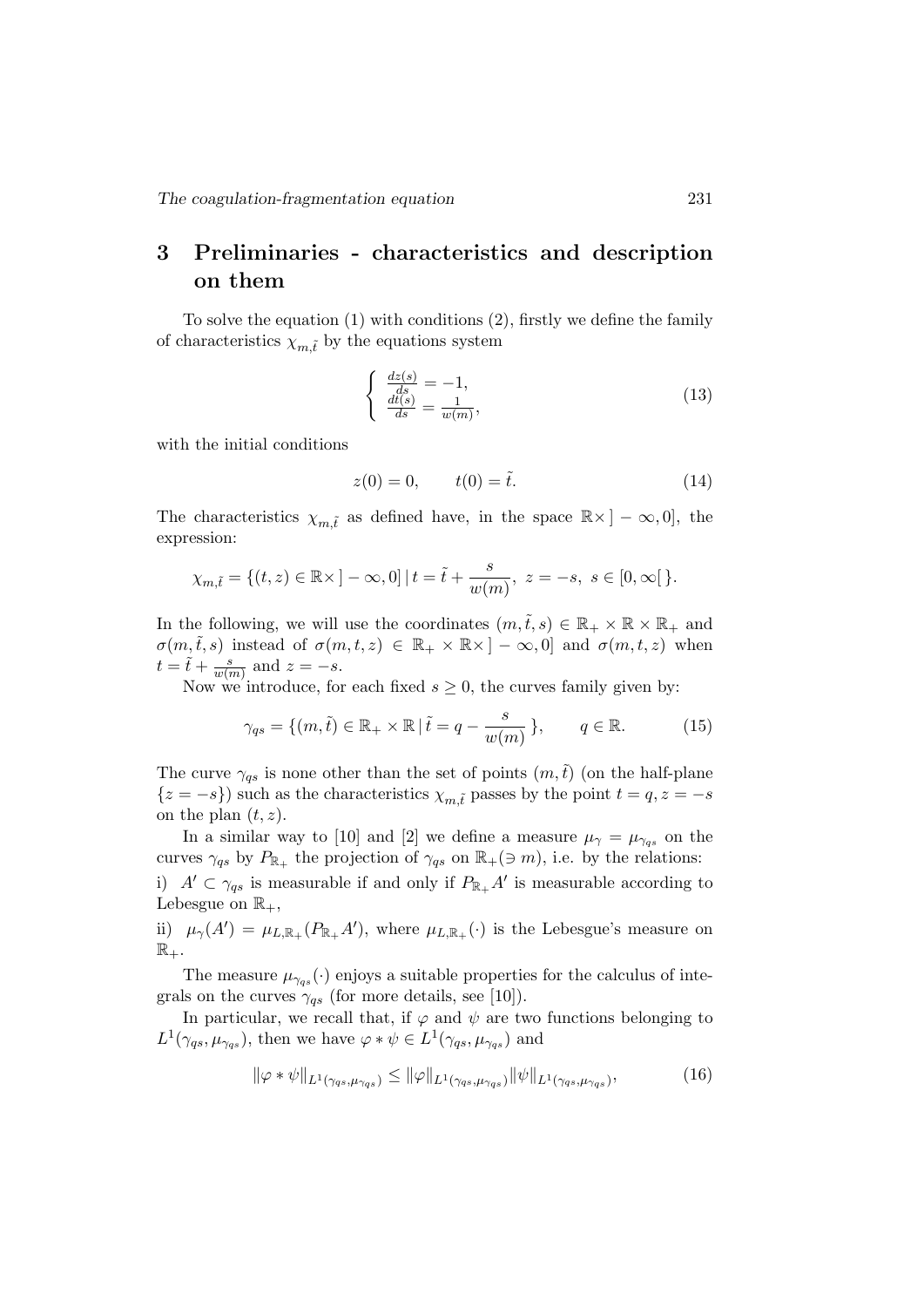where

$$
(\varphi * \psi)(m) = \int_{\gamma_{qs}} \varphi(m - m')\psi(m')\mu_{\gamma_{qs}}(dm').
$$

Let  $\varphi(\cdot, \cdot)$  be a measurable function defined on  $\mathbb{R}_+ \times \mathbb{R}$ . We put

$$
\{\varphi\}_{qs}(m) = \varphi(m, q - \frac{s}{w(m)}),\tag{17}
$$

which represents the values of  $\varphi(m,\tilde{t})$  on the curve  $\gamma_{qs}$  expressed according to *m*. Moreover,  $\gamma_{qs(m,\tilde{t})}$  designate the curve  $\gamma_{qs}$  with  $q = \tilde{t} + \frac{s}{w(r)}$  $\frac{s}{w(m)}$ . It is clear that, the curve  $\gamma_{qs(m,\tilde{t})}$  passes by the point  $(m,\tilde{t},s)$  and that

$$
\gamma_{qs(m,\tilde{t})} = \{ (m',\tilde{t}') \in \mathbb{R}_+ \times \mathbb{R} \, | \, \tilde{t}' = \tilde{t} + \frac{s}{w(m)} - \frac{s}{w(m')} \}. \tag{18}
$$

Let  $\gamma^{[0,m]}_{\alpha_2(m)}$  $q_s(m,\tilde{t})$  be defined as:

$$
\gamma_{qs(m,\tilde{t})}^{[0,m]} = \gamma_{qs(m,\tilde{t})} \cap ([0,m] \times \mathbb{R}).
$$

Now, we define the operators  $K_{\gamma_{qs}}[\varphi,\psi]$  and  $L_{\gamma_{qs}}[\varphi]$  as follows:

$$
K_{\gamma_{qs}}[\varphi,\psi](m,\tilde{t}) = \frac{1}{2} \int_{\gamma_{qs(m,\tilde{t})}^{[0,m]}} \beta(m-m',m') \{\varphi\}_{qs}(m-m') \{\psi\}_{qs}(m') \mu_{\gamma}(dm') +
$$
  
\n
$$
- \frac{1}{2} \varphi(m,\tilde{t}) \int_{\gamma_{qs(m,\tilde{t})}} \beta(m,m') \{\psi\}_{qs}(m') \mu_{\gamma}(dm') +
$$
  
\n
$$
- \frac{1}{2} \psi(m,\tilde{t}) \int_{\gamma_{qs(m,\tilde{t})}} \beta(m,m') \{\varphi\}_{qs}(m') \mu_{\gamma}(dm'),
$$
  
\n
$$
L_{\gamma_{qs}}[\varphi](m,\tilde{t}) = - \frac{1}{2} \varphi(m,\tilde{t}) \int_{\gamma_{qs(m,\tilde{t})}^{[0,m]}} \vartheta(m-m',m') \mu_{\gamma}(dm') +
$$
  
\n
$$
+ \int_{\gamma_{qs(m,\tilde{t})}} \vartheta(m,m') \{\varphi\}_{qs}(m+m') \mu_{\gamma}(dm'),
$$
\n(20)

provided that all the integrals in the right sides are well defined. From these relations, it results that  $K_{\gamma q_s}[\varphi, \psi]$  is a symmetric, bilinear operator and  $L_{\gamma_{qs}}[\varphi]$  is a linear operator. If  $\varphi(m,\tilde{t})$  and  $\psi(m,\tilde{t})$  are continuous,  $K_{\gamma_{qs}}[\varphi,\psi](m,\tilde{t})$  and  $L_{\gamma_{qs}}[\varphi](m,\tilde{t})$  are too.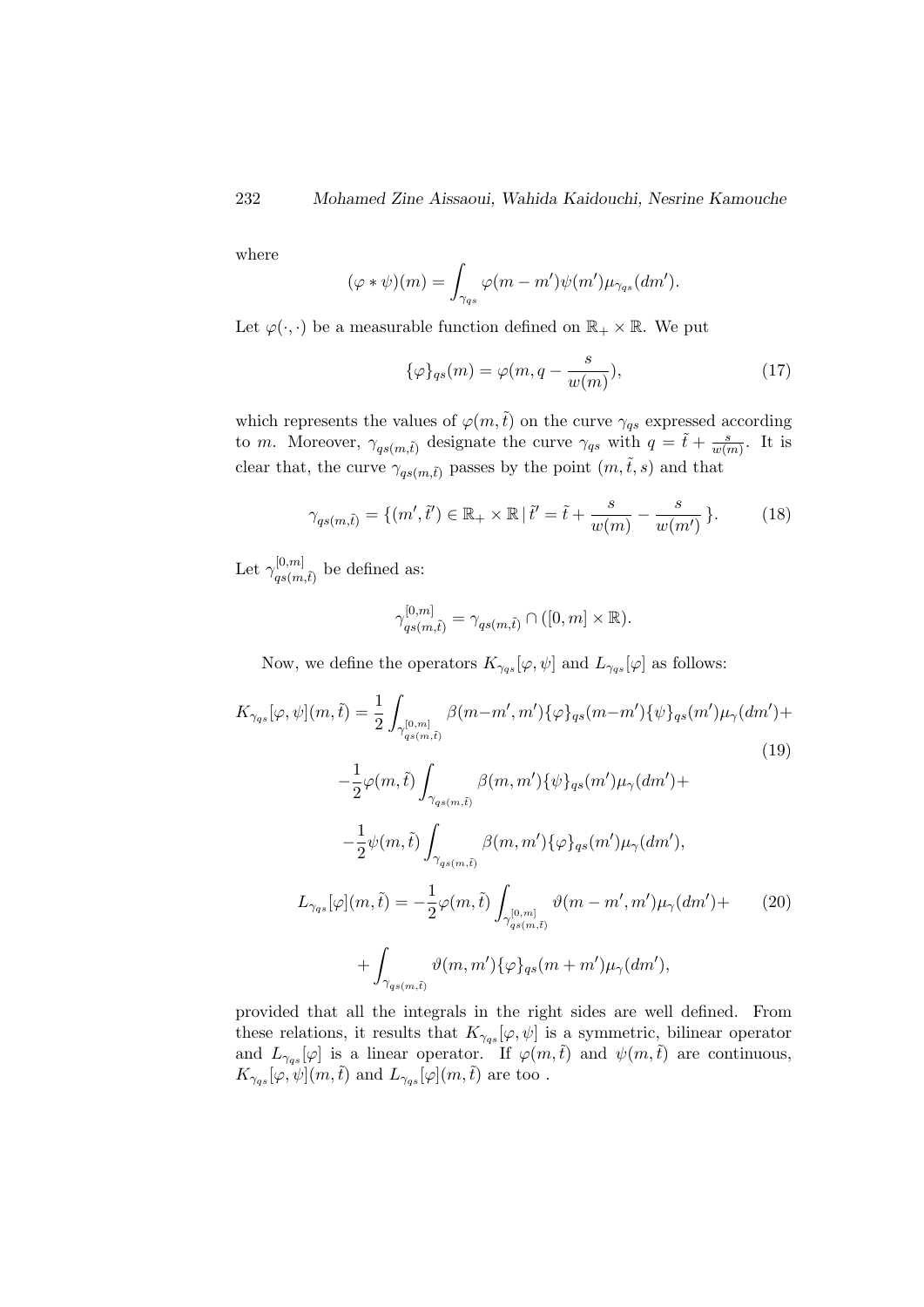The operators  $K_{\gamma_{qs}}[\cdot,\cdot]$  and  $L_{\gamma_{qs}}[\cdot]$  being defined, we can transform the equation (1) to

$$
\frac{\partial}{\partial s}\sigma(m,\tilde{t},s) = \frac{m}{w(m)}\big(K_{\gamma qs}[\sigma(\cdot,\cdot,s),\sigma(\cdot,\cdot,s)](m,\tilde{t}) + L_{\gamma qs}[\sigma(\cdot,\cdot,s)](m,\tilde{t})\big),\tag{21}
$$

in the coordinates  $(m, \tilde{t}, s)$  defined above. The equation (21) will be considered with the condition

$$
\sigma(m,\tilde{t},0) = \overline{\sigma}_0(m,\tilde{t}),\tag{22}
$$

which is the transcription of the condition (2) in the coordinates  $(m,\tilde{t},s)$ . We suppose that  $\overline{\sigma}_0(m,\tilde{t})$  is continuous in  $(m,\tilde{t}) \in \mathbb{R}_+ \times \mathbb{R}$  and that

$$
0 \le \overline{\sigma}_0(m,\tilde{t}), \qquad \sup_{(m,\tilde{t}) \in \mathbb{R}_+ \times \mathbb{R}} \overline{\sigma}_0(m,\tilde{t}) < \infty, \qquad \sup_{\tilde{t} \in \mathbb{R}} \int_0^\infty \overline{\sigma}_0(m,\tilde{t}) dm < \infty. \tag{23}
$$

In the case where  $\overline{\sigma}_0(m,\tilde{t})$  depends on  $\tilde{t}$ , we need to construct a sequence of approximate solutions. Indeed, for each  $N \in \mathbb{N} \backslash \{0\}$ , we introduce the partition of  $\mathbb{R}_+$  into  $\left[\frac{\nu}{N}, \frac{\nu+1}{N}\right]$  $\frac{N+1}{N}$ ,  $\nu = 0, 1, 2, \dots$ , and we consider the approximate equation

$$
\frac{\partial}{\partial s}\sigma(m,\tilde{t},s) = \frac{m}{w(m)}\big(K_{\gamma_q s_\nu}[\sigma(\cdot,\cdot,s),\sigma(\cdot,\cdot,s)](m,\tilde{t}) + L_{\gamma_q s_\nu}[\sigma(\cdot,\cdot,s)](m,\tilde{t})\big) \tag{24}
$$

for

$$
\overline{s}_{\nu} = \frac{\nu}{N} \leq s < \frac{\nu + 1}{N}, \qquad \nu = 0, 1, 2, \cdots.
$$

Remark 1. In  $\left[\frac{\nu}{\Lambda}\right]$  $\frac{\nu}{N}, \frac{\nu+1}{N}$  $\frac{N+1}{N}$  the curves family  $\{\gamma_{q \bar{s}_{\nu}}\}_{q \in \mathbb{R}}$  is fixed and does not depend on s. By solving (24) for  $0 \leq s < \frac{1}{N}$  with the condition (22) and using, if possible,  $\sigma(m, \tilde{t}, \frac{1}{N})$  as entry condition of the equation (24) for  $\frac{1}{N} \leq$  $s < \frac{2}{N}$ , we will be solving it in  $\left[\frac{1}{N}\right]$  $\frac{1}{N}, \frac{2}{N}$  $\frac{2}{N}$  ; by repeating this procedure for  $\nu =$  $0, 1, 2, \cdots$ , we construct the approximate solution  $\sigma(m, \tilde{t}, s) = \sigma^{[N]}(m, \tilde{t}, s)$ .

Before examining the equation  $(21)$  or  $(24)$ , we recall the inequalities concerning the operators  $K_{\gamma_{qs}}[\cdot,\cdot]$  and  $L_{\gamma_{qs}}[\cdot]$ .

**Lemma 1.** For all  $s \geq 0$ , we have

$$
\sup_{(m,\tilde{t}) \in \mathbb{R}_+ \times \mathbb{R}} \frac{m}{w(m)} |K_{\gamma_{qs}}[\varphi, \psi](m, \tilde{t})| \le
$$
\n
$$
\leq \frac{3C_0}{4} \Big[ \sup_{(m,\tilde{t}) \in \mathbb{R}_+ \times \mathbb{R}} |\varphi(m, \tilde{t})| \int_{\gamma_{qs(m, \tilde{t})}} |\{\psi\}_{qs}(m)| \mu_{\gamma}(dm) +
$$
\n(25)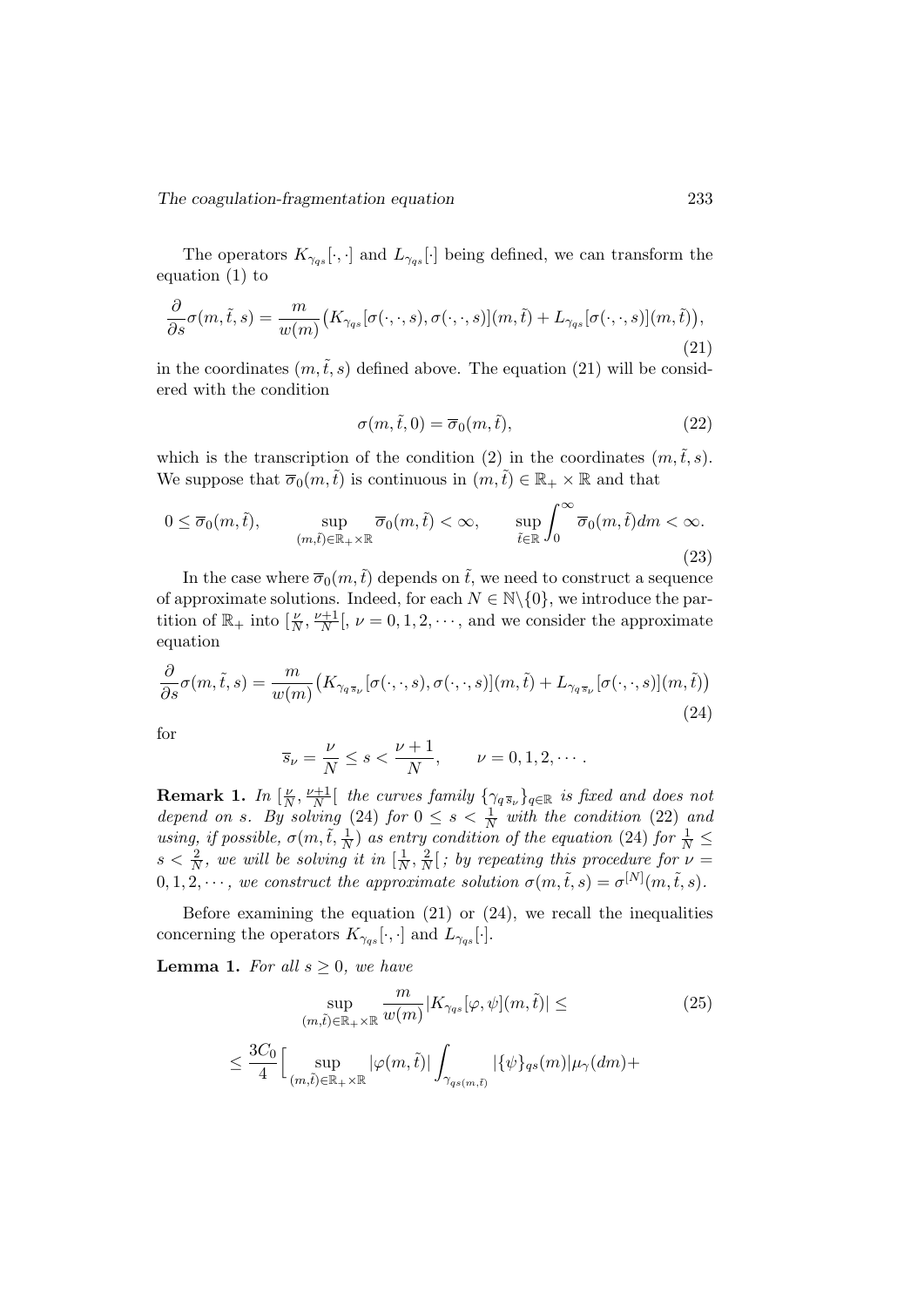+ 
$$
\sup_{(m,\tilde{t}) \in \mathbb{R}_+ \times \mathbb{R}} |\psi(m,\tilde{t})| \int_{\gamma_{qs(m,\tilde{t})}} |\{\varphi\}_{qs}(m)| \mu_{\gamma}(dm)|,
$$
  
\n
$$
\sup_{q \in \mathbb{R}} \int_{\gamma_{qs}} \frac{m}{w(m)} |\{K_{\gamma_{qs}}[\varphi,\psi]\}_{qs}(m)| \mu_{\gamma}(dm) \leq (26)
$$
  
\n
$$
\leq \frac{3C_0}{2} \sup_{q \in \mathbb{R}} \int_{\gamma_{qs}} |\{\varphi\}_{qs}(m)| \mu_{\gamma}(dm) \int_{\gamma_{qs}} |\{\psi\}_{qs}(m)| \mu_{\gamma}(dm),
$$
  
\n
$$
\sup_{(m,\tilde{t}) \in \mathbb{R}_+ \times \mathbb{R}} \frac{m}{w(m)} |L_{\gamma_{qs}}[\varphi](m,\tilde{t})| \leq (27)
$$
  
\n
$$
\leq C_0 \Big[ \frac{1}{2} \sup_{(m,\tilde{t}) \in \mathbb{R}_+ \times \mathbb{R}} |\varphi(m,\tilde{t})| + \sup_{q \in \mathbb{R}} \int_{\gamma_{qs}} |\{\varphi\}_{qs}(m)| \mu_{\gamma}(dm) \Big],
$$
  
\n
$$
\sup_{q \in \mathbb{R}} \int_{\gamma_{qs}} \frac{m}{w(m)} |\{L_{\gamma_{qs}}[\varphi]\}_{qs}(m)| \mu_{\gamma}(dm) \leq (28)
$$
  
\n
$$
\leq \frac{3C_0}{2} \sup_{q \in \mathbb{R}} \int_{\gamma_{qs}} |\{\varphi\}_{qs}(m)| \mu_{\gamma}(dm).
$$

Proof. The inequalities (25) and (27) result immediately from the definition (19) and (20) of operators  $K_{\gamma_{qs}}[\cdot,\cdot]$  and  $L_{\gamma_{qs}}[\cdot]$  and the conditions  $(8)-(10)$ ,  $(12)$ . On the other hand, the inequality  $(26)$  results from relations  $(19)$ ,  $(8)$ ,  $(9)$  and the property of the convolution  $(16)$ .

Last, let's use the change of variables  $m'' = m + m'$ . Hence, for any fixed arbitrary curve  $\gamma_{qs},$  we have:

$$
\int_{\gamma_{qs}} \frac{m}{w(m)} \int_{\gamma_{qs}} \vartheta(m, m') \{\varphi\}_{qs}(m + m') \mu_{\gamma}(dm') \mu_{\gamma}(dm) =
$$
\n
$$
= \int_{\gamma_{qs}} \int_{\gamma_{qs}^{[0,m'']} } \frac{m'' - m'}{w(m'' - m')} \vartheta(m'' - m', m') \mu_{\gamma}(dm') \{\varphi\}_{qs}(m'') \mu_{\gamma}(dm'').
$$
\n(29)

Thus, taking into account the conditions (11), (12), we deduce from the definition (20) of the operator  $L_{\gamma_{gs}}[\cdot]$  the inequality (28).  $\Box$ 

# 4 Local solution of the approximate equation

In this paragraph and in the following one, we consider the equation (24)

$$
\frac{\partial}{\partial s}\sigma(m,\tilde{t},s) = \frac{m}{w(m)}\big(K_{\gamma_{q\bar{s}\nu}}[\sigma(\cdot,\cdot,s),\sigma(\cdot,\cdot,s)](m,\tilde{t}) + L_{\gamma_{q\bar{s}\nu}}[\sigma(\cdot,\cdot,s)](m,\tilde{t})\big)
$$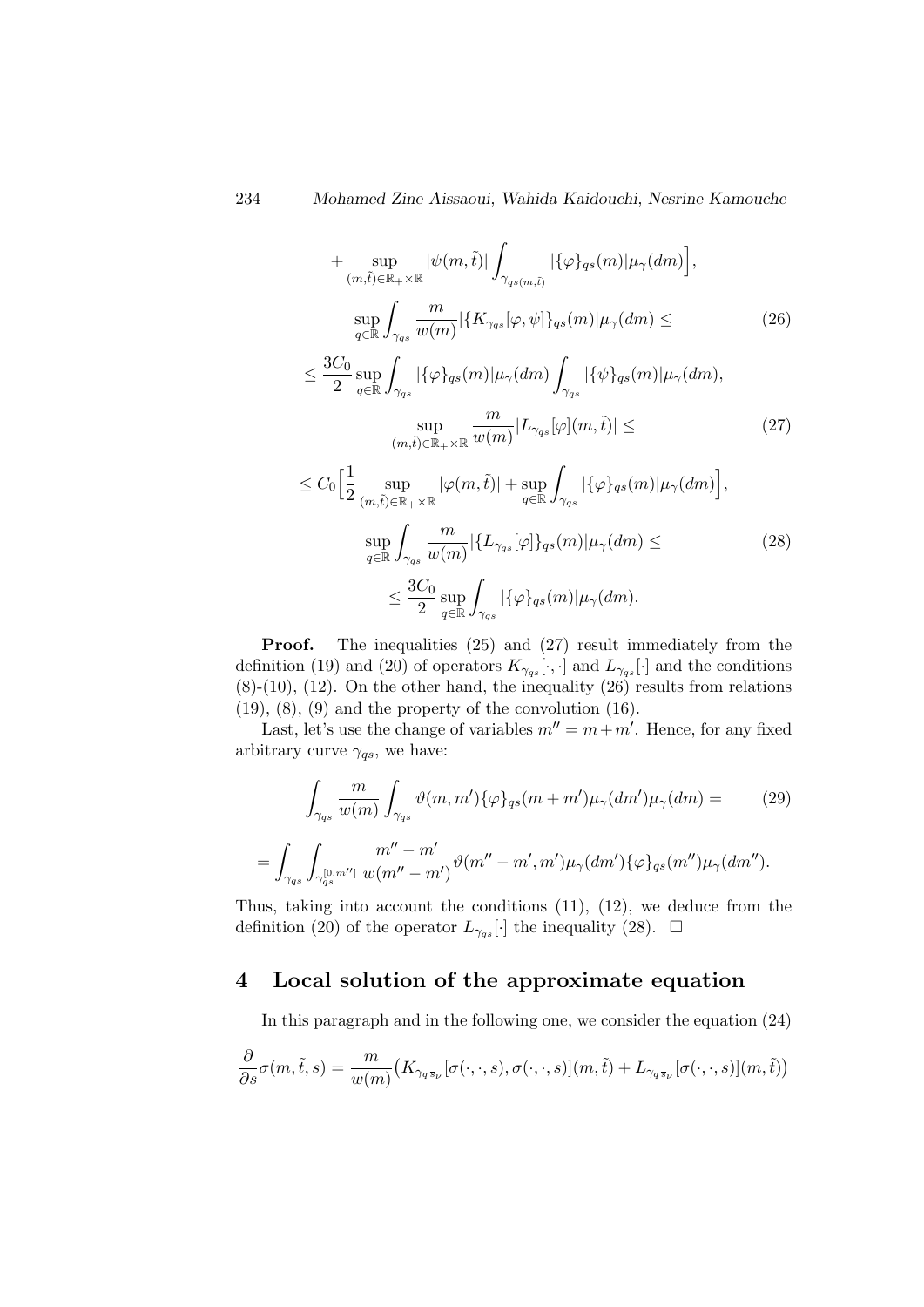for  $s \geq \overline{s}_{\nu} = \frac{\nu}{N}$  with the condition

$$
\sigma(m,\tilde{t},\frac{\nu}{N})=\overline{\sigma}_{\nu}(m,\tilde{t}),
$$

by considering  $\overline{\sigma}_{\nu}(m,\tilde{t})$  as a given function.

As the curves  $\gamma_{q\bar{s}_{\nu}}$  depend only on q, we use the simplified notation for this problem

$$
\gamma_q = \gamma_{q\bar{s}_{\nu}}, \qquad \gamma_{q(m,\tilde{t})} = \gamma_{q\bar{s}_{\nu}(m,\tilde{t})}, \qquad {\{\varphi\}}_q = {\{\varphi\}}_{q\bar{s}_{\nu}}.
$$
 (30)

It would be enough to consider the equation in the interval  $\left[\frac{\nu}{N}, \frac{\nu+1}{N}\right]$  $\frac{H}{N}$ [, but it will be more convenient to consider it in the interval  $\left[\frac{\nu}{N}, \infty\right]$ . Still to simplify the writing, we use the change of variables  $s' = s - \frac{\nu}{\Lambda}$  $\frac{\nu}{N}$ , to get  $[0, \infty[$ and we write s instead of  $s'$ . by these writing conventions, we can write the problem in the form

$$
\frac{\partial}{\partial s}\sigma(m,\tilde{t},s) = \frac{m}{w(m)} \big(K_{\gamma_q}[\sigma(\cdot,\cdot,s),\sigma(\cdot,\cdot,s)](m,\tilde{t}) + L_{\gamma_q}[\sigma(\cdot,\cdot,s)](m,\tilde{t})\big),\tag{31}
$$

$$
\sigma(m,\tilde{t},0) = \overline{\sigma}_{\nu}(m,\tilde{t}).\tag{32}
$$

$$
\sigma(m, \iota, \sigma) = \sigma_{\nu}(m, \iota).
$$

Consider the integrate form of the latter equation:

$$
\sigma(m,\tilde{t},s) = \overline{\sigma}_{\nu}(m,\tilde{t}) + \int_0^s \frac{m}{w(m)} \big(K_{\gamma_q}[\sigma(\cdot,\cdot,s'),\sigma(\cdot,\cdot,s')](m,\tilde{t}) + L_{\gamma_q}[\sigma(\cdot,\cdot,s')](m,\tilde{t})\big)ds'.
$$

We suppose that for each  $(m,\tilde{t}) \in \mathbb{R}_+ \times \mathbb{R}$  the function  $\sigma(m,\tilde{t},s)$  is analytic in s, i.e. there exist the functions  $a_k(m, \tilde{t}), k \in \mathbb{N}$ , such as

$$
\sigma(m,\tilde{t},s) = \sum_{k=0}^{\infty} a_k(m,\tilde{t})s^k.
$$
 (33)

Thus,

$$
\frac{\partial}{\partial s}\sigma(m,\tilde{t},s) = \sum_{k=0}^{\infty} (k+1)a_{k+1}(m,\tilde{t})s^k.
$$

We recall the definitions (19), (20), and by equalizing the terms having the same power of  $s$ , we deduce from the equality  $(31)$  that

$$
a_{k+1}(m,\tilde{t}) = \frac{m}{w(m)} \frac{1}{k+1} \Big( \sum_{i+j=k} K_{\gamma_q}[a_i, a_j](m,\tilde{t}) + L_{\gamma_q}[a_k](m,\tilde{t}) \Big) \tag{34}
$$

for  $k = 0, 1, 2, \cdots$ .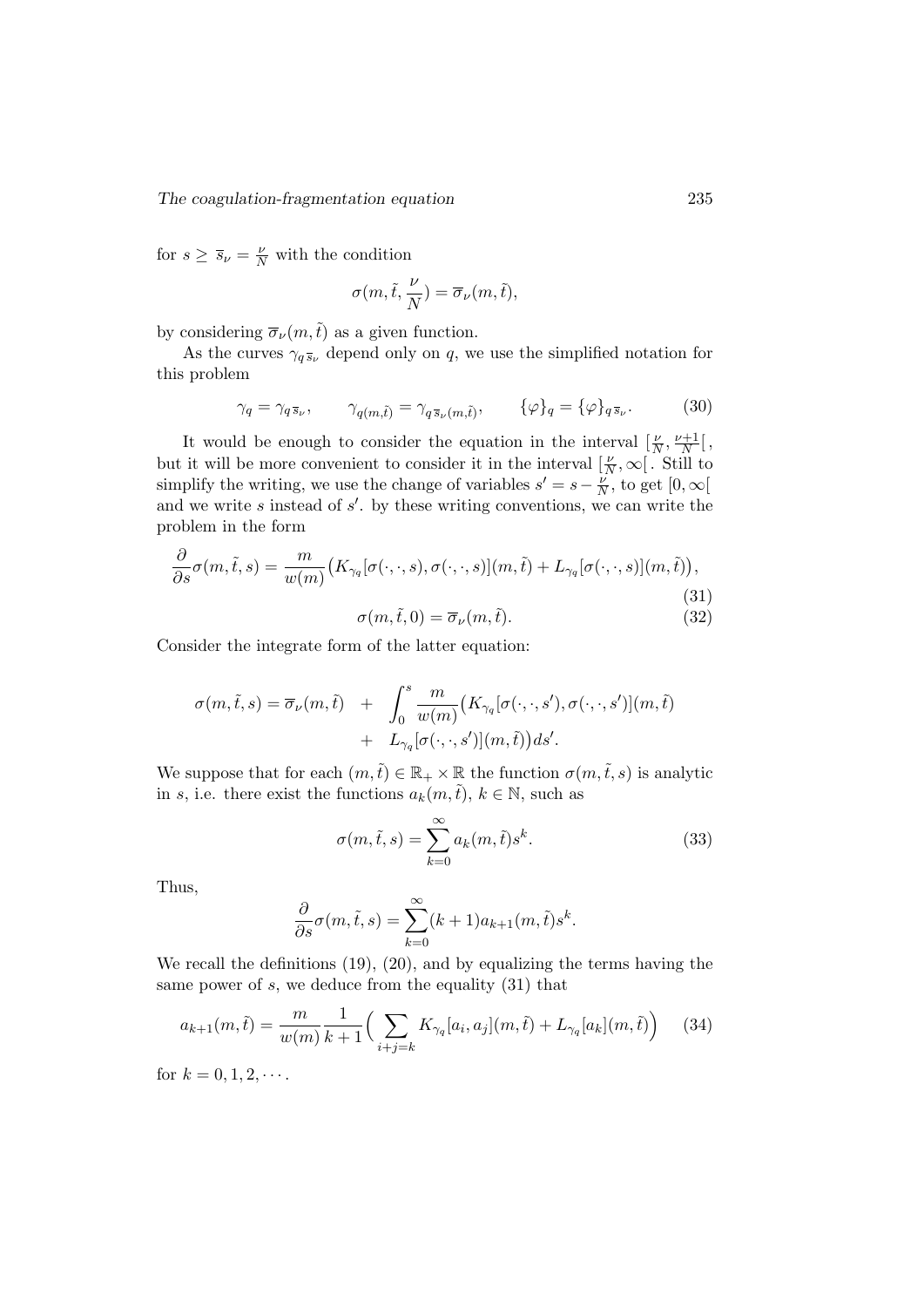**Lemma 2.** We suppose that  $\beta(\cdot, \cdot)$ ,  $\vartheta(\cdot, \cdot)$  and  $w(\cdot)$  satisfy the conditions mentioned in paragraph 2, and that  $\overline{\sigma}_{\nu}(m,\tilde{t})$  is continuous in  $(m,\tilde{t}) \in \mathbb{R}_+ \times \mathbb{R}$ and satisfy the conditions

$$
\sup_{q \in \mathbb{R}} \int_{\gamma_q} \{ \overline{\sigma}_{\nu} \}_q(m) \mu_{\gamma}(dm) \equiv A_0 < \infty,\tag{35}
$$

$$
\sup_{(m,\tilde{t}) \in \mathbb{R}_+ \times \mathbb{R}} \overline{\sigma}_{\nu}(m,\tilde{t}) \equiv B_0 < \infty.
$$
 (36)

Then, there exists a positive constant  $C_0 < \infty$  such as the power-series of the second member of (33) converges in the interval  $[0, \frac{1}{M}]$ , where

$$
M = C_0 \left(\frac{3}{2}(A_0 + 1) + \frac{A_0}{B_0}\right).
$$
 (37)

Proof. We put

$$
A_k = \sup_{q \in \mathbb{R}} \int_{\gamma_q} |\{a_k\}_q(m)| \mu_\gamma(dm), \qquad B_k = \sup_{(m,\tilde{t}) \in \mathbb{R}_+ \times \mathbb{R}} |a_k(m,\tilde{t})|. \tag{38}
$$

We recall that, according to (32), the values of  $A_0$  and  $B_0$  given by (35) and (36) coincide with those given by (38).

By  $(26)$ ,  $(28)$  and  $(34)$  we have

$$
\int_{\gamma_q} |\{a_{k+1}\}_q(m)| \mu_\gamma(dm) \le
$$
\n
$$
\leq \frac{1}{k+1} \int_{\gamma_q} \frac{m}{w(m)} \Big( \sum_{i+j=k} |\{K_{\gamma_q}[a_i, a_j]\}_q(m)| + |\{L_{\gamma_q}[a_k]\}_q(m)| \Big) \mu_\gamma(dm) \le
$$
\n
$$
\leq \frac{1}{k+1} \frac{3C_0}{2} \Big( \sum_{i+j=k} \int_{\gamma_q} |\{a_i\}_q(m)| \mu_\gamma(dm) \int_{\gamma_q} |\{a_j\}_q(m)| \mu_\gamma(dm) + \int_{\gamma_q} |\{a_k\}_q(m)| \mu_\gamma(dm) \Big).
$$

We deduce that

$$
A_{k+1} \le \frac{1}{k+1} \frac{3C_0}{2} \Big( \sum_{i+j=k} A_i A_j + A_k \Big). \tag{39}
$$

On the other hand, according to (25), (27), (34), we obtain

$$
B_{k+1} \le \frac{C_0}{k+1} \left(\frac{3}{2} \sum_{i+j=k} A_i B_j + \frac{1}{2} B_k + A_k\right). \tag{40}
$$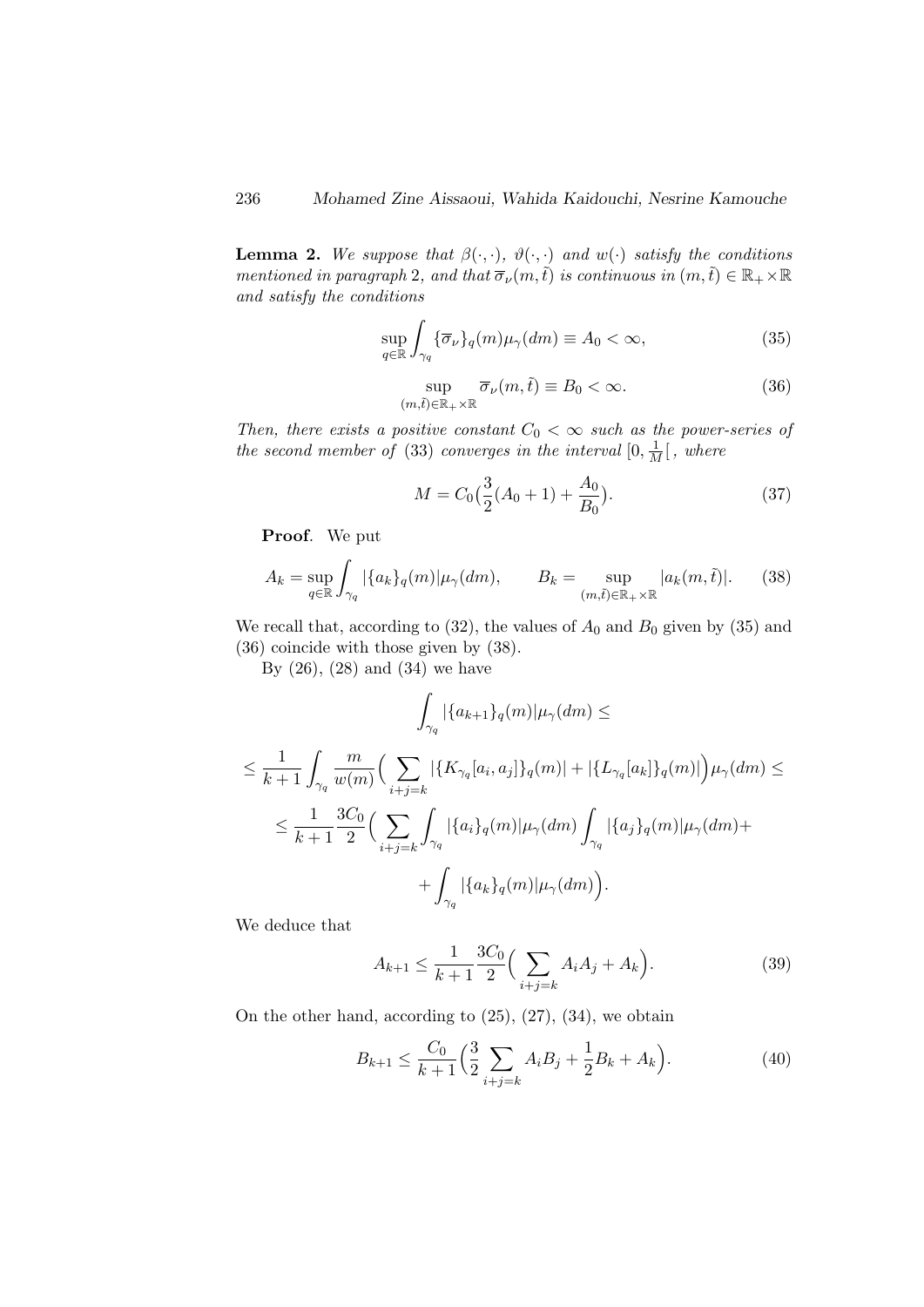Now, we will prove by induction that the inequalities

$$
A_k \le A_0 M^k, \qquad B_k \le B_0 M^k \qquad \forall \ k \in \mathbb{N}, \tag{41}
$$

hold, where  $M$  is defined in (37).

For  $k = 0$  the inequalities (41) hold. Moreover, we suppose that they are verified for every  $k \leq n$ , and substitue the estimates of  $A_k$  and  $B_k$  in (39) and (40) respectively, we get:

$$
A_{k+1} \le \frac{1}{k+1} \frac{3C_0}{2} A_0 M^k((k+1)A_0 + 1),
$$
  

$$
B_{k+1} \le \frac{C_0}{k+1} B_0 M^k \left(\frac{3}{2}(k+1)A_0 + \frac{1}{2} + \frac{A_0}{B_0}\right),
$$

which means that

$$
A_{n+1} \le A_0 M^{n+1}, \qquad B_{n+1} \le B_0 M^{n+1}.
$$

We conclude that the relation  $(41)$  is satisfied for every k.

The proved inequalities (41) imply that

$$
\sum_{k=0}^{\infty} |a_k(m,\tilde{t})|s^k \le \sum_{k=0}^{\infty} B_0 M^k s^k \qquad \forall \ (m,\tilde{t}) \in \mathbb{R}_+ \times \mathbb{R},
$$

which means that, if  $Ms < 1$ , then the formal power-series of the second member of (33) converges absolutely.  $\square$ 

**Lemma 3.** Let  $\sigma(m,\tilde{t},s)$  be the solution of the problem (31)-(32) constructed in lemma 2. Then for  $0 \leq s < \frac{1}{M}$  we have:

$$
|\sigma(m,\tilde{t},s)| \leq \frac{B_0}{1 - Ms}, \quad \sup_{q \in \mathbb{R}} \int_{\gamma_q} |\{\sigma(\cdot,\cdot,s)\}_q(m)| \mu_\gamma(dm) \leq \frac{A_0}{1 - Ms},
$$
  

$$
\left| \frac{\partial \sigma(m,\tilde{t},s)}{\partial s} \right| \leq \frac{B_0 M}{(1 - Ms)^2}, \quad \sup_{q \in \mathbb{R}} \int_{\gamma_q} \left| \left\{ \frac{\partial \sigma(\cdot,\cdot,s)}{\partial s} \right\}_q(m) \middle| \mu_\gamma(dm) \leq \frac{A_0 M}{(1 - Ms)^2},
$$
  

$$
\left| \frac{\partial^2 \sigma(m,\tilde{t},s)}{\partial s^2} \right| \leq \frac{2B_0 M^2}{(1 - Ms)^3}, \quad \sup_{q \in \mathbb{R}} \int_{\gamma_q} \left| \left\{ \frac{\partial^2 \sigma(\cdot,\cdot,s)}{\partial s^2} \right\}_q(m) \middle| \mu_\gamma(dm) \leq \frac{2A_0 M^2}{(1 - Ms)^3}.
$$

**Proof.** These inequalities result from  $(33)$ ,  $(38)$ ,  $(41)$  and elementary calculus.  $\square$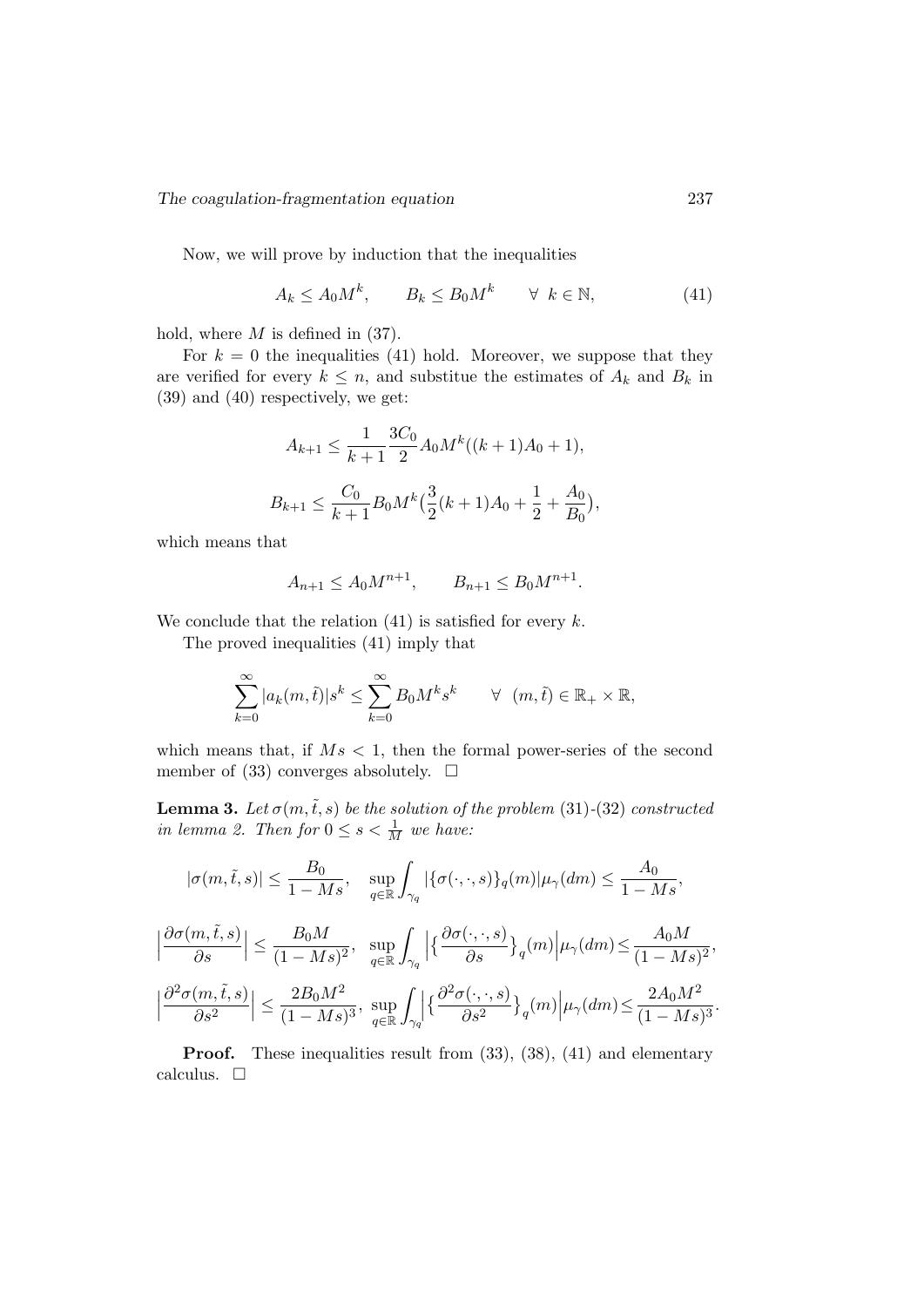**Lemma 4.** Let  $\sigma(m,\tilde{t},s)$  be the solution of the problem (31)-(32) constructed in lemma 2. If

$$
\overline{\sigma}_{\nu}(m,\tilde{t}) \ge 0 \qquad \forall (m,\tilde{t}) \in \mathbb{R}_+ \times \mathbb{R}, \tag{42}
$$

then we have

$$
\sigma(m,\tilde{t},s) \ge 0 \quad \text{for} \ \ 0 \le s < \frac{1}{M}.
$$

Proof. The lemma is proved in a similar way to Lemma 2 of [9]. Indeed, we choose a number  $\tau \in ]0, \frac{1}{M} [$ ; in the following (see (52)) we will impose a further restriction on  $\tau$ . We will construct an approximation  $G_n(m, \tilde{t}, s)$  $(n \in \mathbb{N})$  of  $\sigma(m, \tilde{t}, s)$  in the interval  $0 \leq s < \tau$ , putting

$$
G_n(m, \tilde{t}, s) = g_{kn}(m, \tilde{t}) \qquad \text{for} \quad \frac{k\tau}{n} \le s < \frac{(k+1)\tau}{n}, \quad k = 0, 1, \cdots, n-1,
$$
\n
$$
\tag{43}
$$

$$
g_{0n}(m,\tilde{t}) = \sigma(m,\tilde{t},0) = \overline{\sigma}_{\nu}(m,\tilde{t}),
$$
\n(44)

$$
g_{k+1 n}(m,\tilde{t}) = g_{k n}(m,\tilde{t}) + \frac{\tau}{n} \frac{m}{w(m)} \big( K_{\gamma_q}[g_{k n}, g_{k n}](m,\tilde{t}) + L_{\gamma_q}[g_{k n}](m,\tilde{t}) \big).
$$
\n(45)

We put

$$
T_{k\,n} = \sup_{q \in \mathbb{R}} \int_{\gamma_q} |\{g_{k\,n}\}_q(m)| \mu_\gamma(dm), \qquad L_{k\,n} = \sup_{(m,\tilde{t}) \in \mathbb{R}_+ \times \mathbb{R}} |g_{k\,n}(m,\tilde{t})|, \tag{46}
$$

from  $(35)-(36)$  we have

$$
T_{0 n} = A_0, \qquad L_{0 n} = B_0.
$$

On the other hand, according to (45) and the inequalities (25)-(28) we have

$$
T_{k+1 n} \leq \left(1 + \frac{\tau}{n} \frac{3C_0}{2}\right) T_{k n} + \frac{\tau}{n} \frac{3C_0}{2} T_{k n}^2,
$$
  

$$
L_{k+1 n} \leq \left(1 + \frac{\tau}{n} \frac{C_0}{2}\right) L_{k n} + \frac{\tau}{n} \frac{3C_0}{2} L_{k n} T_{k n} + \frac{\tau}{n} C_0 T_{k n}.
$$

In particular, if we put

$$
\Lambda_{kn} = \max(T_{kn}, L_{kn}),\tag{47}
$$

we get

$$
\Lambda_{0n} = \max(A_0, B_0),\tag{48}
$$

$$
\Lambda_{k+1 n} \le \left(1 + \frac{\tau}{n} \frac{3C_0}{2}\right) \Lambda_{k n} + \frac{\tau}{n} \frac{3C_0}{2} \Lambda_{k n}^2. \tag{49}
$$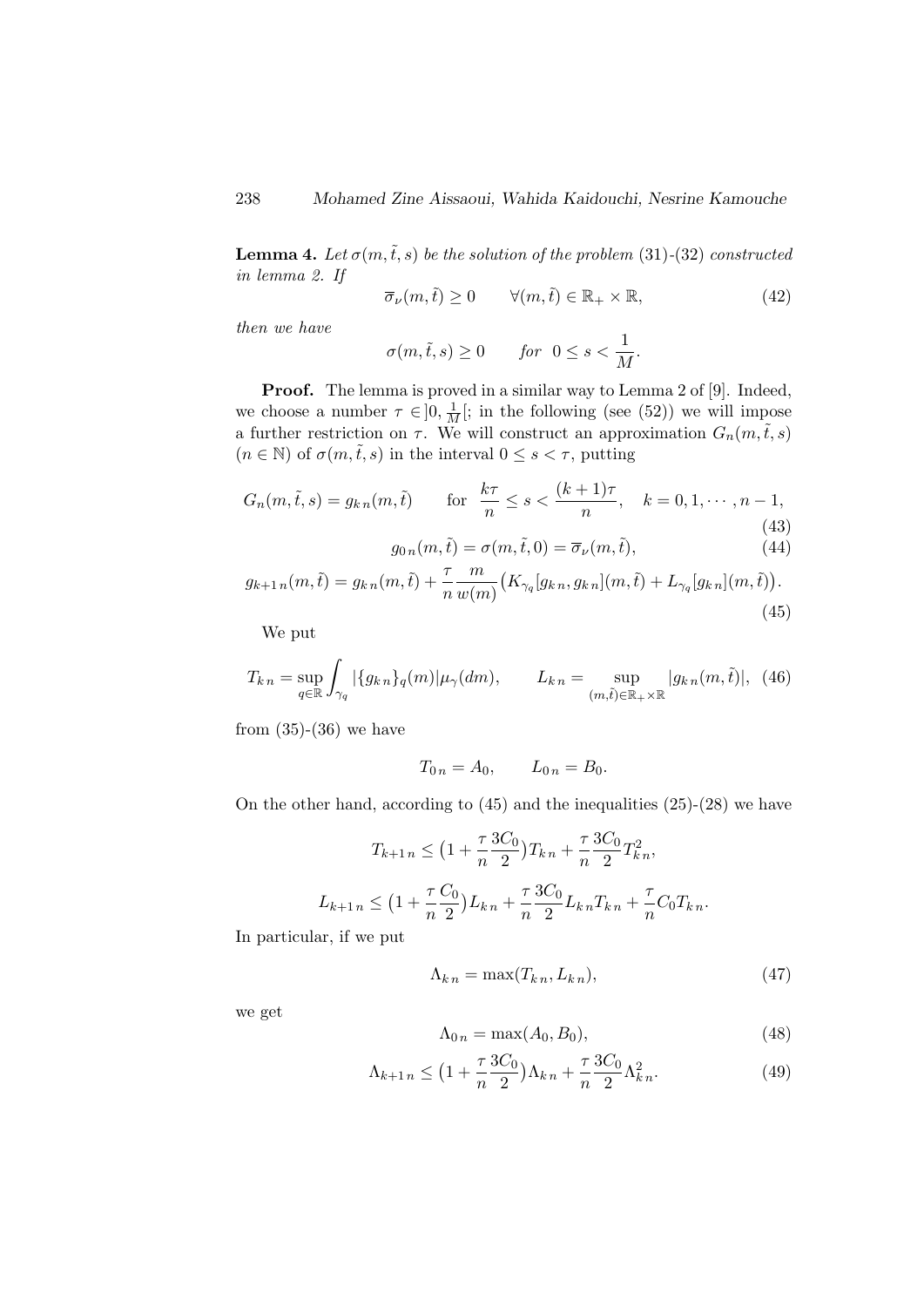Let

$$
a = 1 + \frac{\tau}{n} \frac{3C_0}{2}, \qquad \lambda_{kn} = \frac{1}{a} \frac{\tau}{n} \frac{3C_0}{2} \Lambda_{kn}, \tag{50}
$$

so, we have

$$
\lambda_{k+1 n} \le a \lambda_{k n} (1 + \lambda_{k n}),
$$

or, if we define the function  $h(x) = ax(1+x)$ ,

$$
\lambda_{k+1 n} \leq h(\lambda_{k n}),
$$

and, in the following,

$$
\lambda_{kn} \leq h^{(k)}(\lambda_{0\,n}) \leq h^{(n)}(\lambda_{0\,n}).
$$

Now, it is not difficult to see, by induction on  $k = 1, 2, \ldots$  that

$$
0 < h^{(k)}(x) \le \frac{a^k x}{1 - \frac{a^k - 1}{a - 1} x}, \qquad k = 1, 2, \dots
$$

provided that  $\frac{a^k-1}{a-1}$  $\frac{a^{k}-1}{a-1}x < 1$ . So we have

$$
\lambda_{k\,n} \le \frac{a^n \lambda_{0\,n}}{1 - \frac{a^n - 1}{a - 1} \lambda_{0\,n}}, \qquad k = 0, 1, \cdots, n,
$$

provided that  $\frac{a^{n}-1}{a-1}$  $\frac{u^{n}-1}{a-1}\lambda_{0,n} < 1.$  As

$$
a^{n} = \left(1 + \frac{\tau}{n} \frac{3C_0}{2}\right)^{n} \le e^{\frac{3\tau C_0}{2}},
$$

returning to the expression of  $\Lambda_{kn}$  (see (50)) and taking into account (47)- $(48)$  and from the expression of a (see  $(50)$ ), we have

$$
\max(T_{k\,n}, L_{k\,n}) \le \frac{e^{\frac{3\tau C_0}{2}} \max(A_0, B_0)}{1 - (e^{\frac{3\tau C_0}{2}} - 1) \max(A_0, B_0)},\tag{51}
$$

provided that

$$
\tau < \frac{2}{3C_0} \log \left( 1 + \frac{1}{\max(A_0, B_0)} \right),\tag{52}
$$

we also note that (52) ensures the condition  $\frac{a^{n}-1}{a-1}$  $\frac{a^{n}-1}{a-1}\lambda_{0,n} < 1.$ The inequality (51) (see also (46)) implies that the functions  $g_{k n}(m,\tilde{t})$  are bounded and integrable on all the curves  $\gamma_q$ . Furthermore, if we recall the formulas (44)-(45) which defined the functions  $g_{k n}(m,\tilde{t})$ , we can see that they are continuous in  $(m,\tilde{t}) \in \mathbb{R}_+ \times \mathbb{R}$ .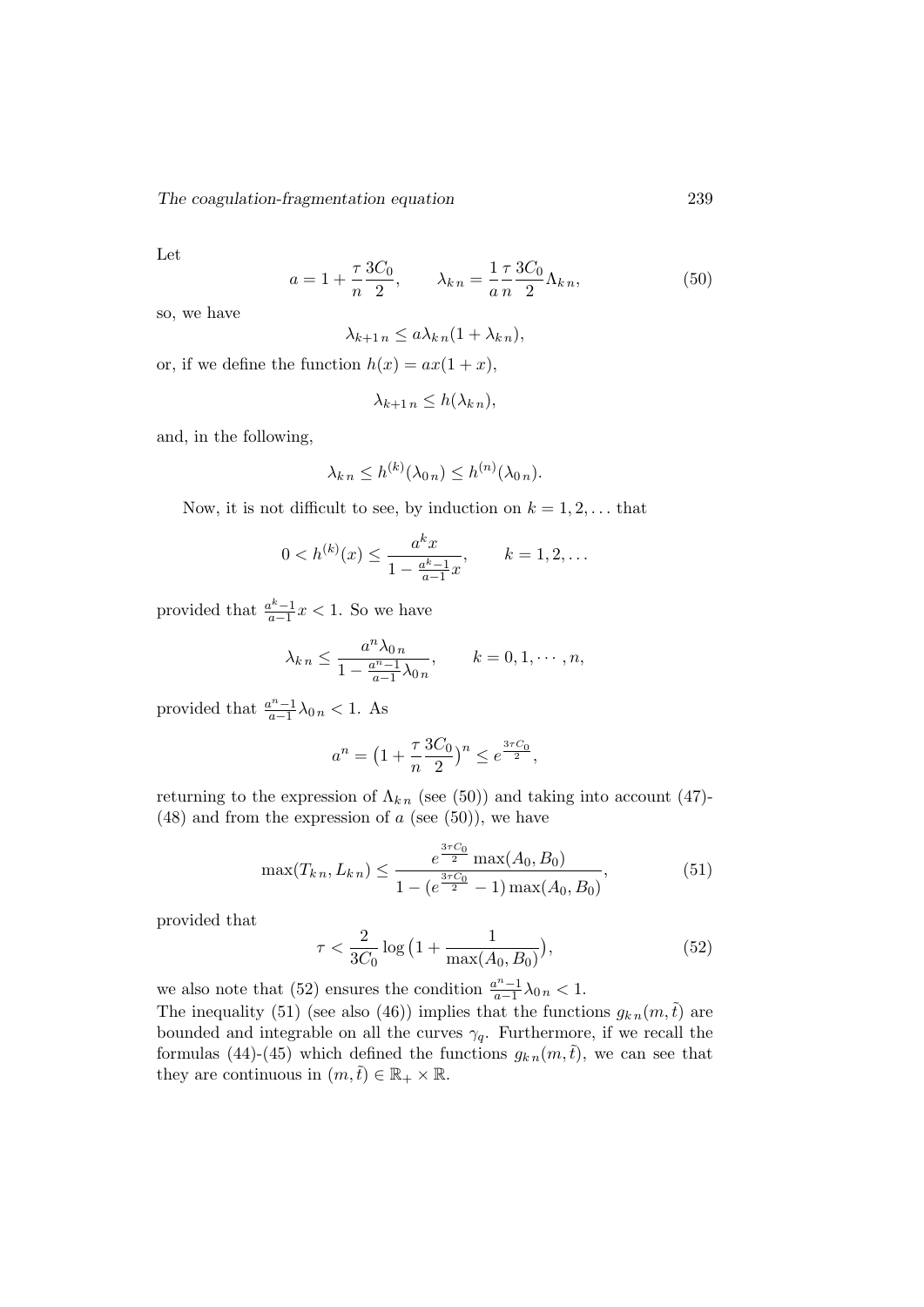On the other hand, recalling the explicit expressions of the operators  $K_{\gamma_q}[\cdot,\cdot]$  and  $L_{\gamma_q}[\cdot]$  (see (19)-(20)), the definition of functions  $g_{k,n}(m,\tilde{t})$  (see (44)-(45)) and the conditions (3)-(4), imply that, if  $g_{k n}(m,\tilde{t}) \geq 0$ ,  $\forall (m,\tilde{t}) \in$  $\mathbb{R}_+ \times \mathbb{R}$ , then

$$
g_{k+1 n}(m,\tilde{t}) \ge g_{k n}(m,\tilde{t}) \Big(1 - \frac{\tau}{n} \frac{m}{w(m)} \Big[ \int_{\gamma_{q(m,\tilde{t})}} \beta(m,m') \{g_{k n}\}_q(m') \mu_{\gamma}(dm') +
$$
  

$$
+ \frac{1}{2} \int_{\gamma_{q(m,\tilde{t})}^{[0,m]}} \vartheta(m-m',m') \mu_{\gamma}(dm') \Big] \Big).
$$

Taking into account the relations  $(9)$ ,  $(10)$ ,  $(46)$  and  $(51)$ , we see that, if n is sufficiently large, then  $g_{k+1 n}(m,\tilde{t}) \geq 0$ , which means that  $g_{k n}(m,\tilde{t}) \geq 0$ ,  $\forall (m,\tilde{t}) \in \mathbb{R}_+ \times \mathbb{R}, \forall k = 0,1,\dots,n$ , in other terms if n is sufficiently large then

$$
G_n(m, \tilde{t}, s) \ge 0 \qquad \forall (m, \tilde{t}, s) \in \mathbb{R}_+ \times \mathbb{R} \times [0, \tau]. \tag{53}
$$

Now we examine the difference

$$
\sigma(m,\tilde{t},s) - G_n(m,\tilde{t},s)
$$

in the interval  $[0, \tau]$ . For this, we pose

$$
\alpha_{k} = \sup_{q \in \mathbb{R}, \frac{k\tau}{n} \le s \le \frac{(k+1)\tau}{n}} \int_{\gamma_{q}} |\{\sigma(\cdot, \cdot, s) - G_{n}(\cdot, \cdot, s)\}_{q}(m)| \mu_{\gamma}(dm) = \qquad (54)
$$
  
\n
$$
= \sup_{q \in \mathbb{R}, \frac{k\tau}{n} \le s \le \frac{(k+1)\tau}{n}} \int_{\gamma_{q}} |\{\sigma(\cdot, \cdot, s) - g_{k,n}\}_{q}(m)| \mu_{\gamma}(dm),
$$
  
\n
$$
\beta_{k} = \sup_{(m,\tilde{t}) \in \mathbb{R}_{+} \times \mathbb{R}, \frac{k\tau}{n} \le s \le \frac{(k+1)\tau}{n}} |\sigma(m, \tilde{t}, s) - G_{n}(m, \tilde{t}, s)| = \qquad (55)
$$
  
\n
$$
= \sup_{(m,\tilde{t}) \in \mathbb{R}_{+} \times \mathbb{R}, \frac{k\tau}{n} \le s \le \frac{(k+1)\tau}{n}} |\sigma(m, \tilde{t}, s) - g_{k,n}(m, \tilde{t})|.
$$

Substituting (45) in the difference  $\sigma(m,\tilde{t},s) - g_{k,n}(m,\tilde{t})$ , and by adding  $0 = -\sigma(m, \tilde{t}, s - \frac{\tau}{n})$  $(\frac{\tau}{n}) + \sigma(m, \tilde{t}, s - \frac{\tau}{n})$  $\frac{\tau}{n}$ , we have

$$
\sigma(m,\tilde{t},s) - g_{k\,n}(m,\tilde{t}) = \sigma(m,\tilde{t},s) - \sigma(m,\tilde{t},s - \frac{\tau}{n}) + \sigma(m,\tilde{t},s - \frac{\tau}{n}) - g_{k-1\,n}(m,\tilde{t}) +
$$
  

$$
- \frac{\tau}{n} \frac{m}{w(m)} \left( K_{\gamma_q}[g_{k-1\,n}, g_{k-1\,n}](m,\tilde{t}) + L_{\gamma_q}[g_{k-1\,n}](m,\tilde{t}) \right). \tag{56}
$$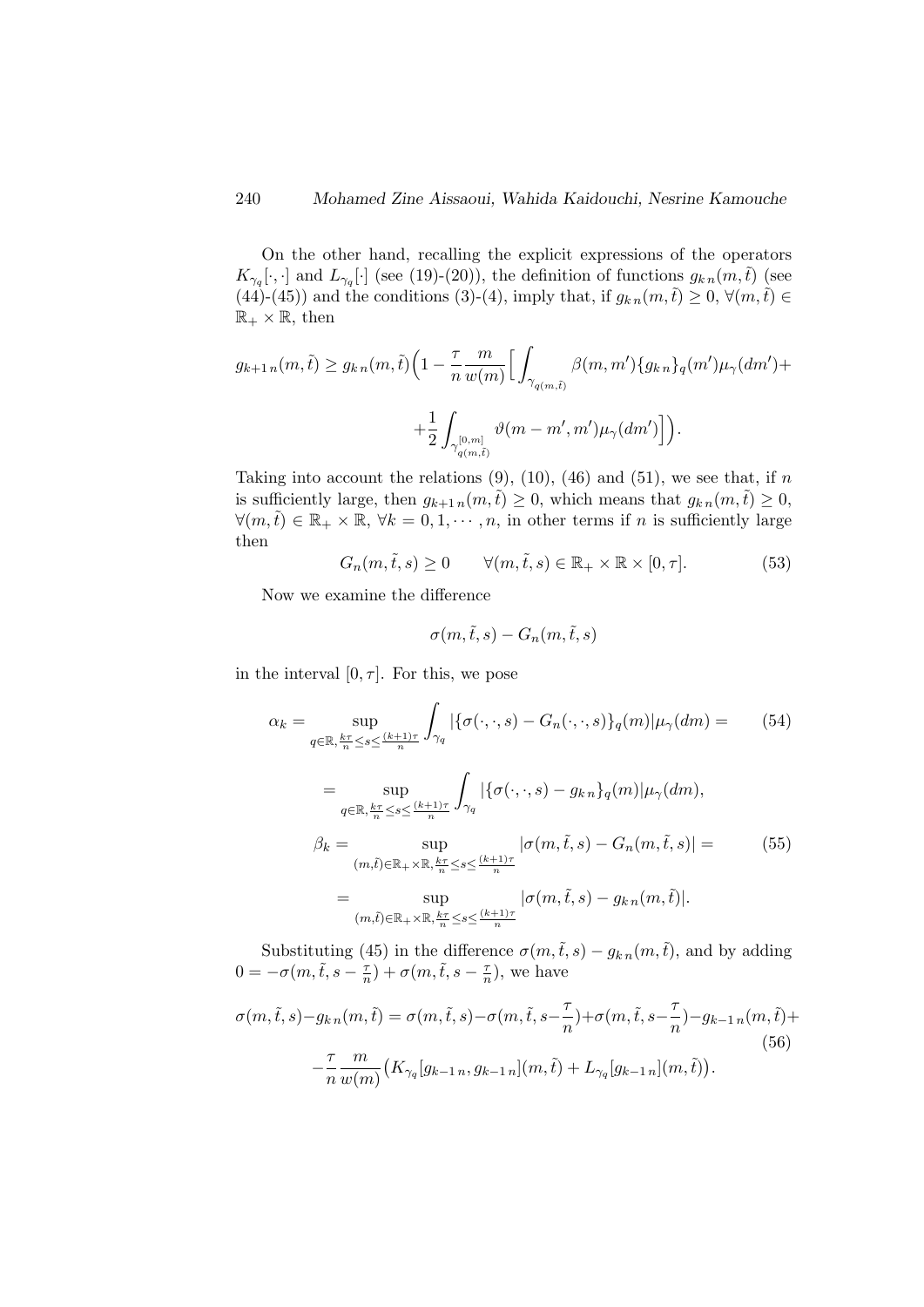As

$$
\sigma(m,\tilde{t},s) - \sigma(m,\tilde{t},s-\frac{\tau}{n}) = \frac{\tau}{n} \frac{\partial \sigma(m,\tilde{t},s-\frac{\tau}{n})}{\partial s} + \frac{1}{2} \frac{\tau^2}{n^2} \frac{\partial^2 \sigma(m,\tilde{t},s-\delta_1)}{\partial s^2}
$$

with  $0 \leq \delta_1 \leq \frac{\tau}{n}$  $\frac{\tau}{n}$ .

By substituting the expression  $(31)$  and using the symmetric propriety of  $K_{\gamma_q}[\varphi,\psi]$  (see (19)) and the linearity of the operator  $L_{\gamma_q}[\varphi]$  (see (20)), by (56) we deduce that

$$
|\sigma(m,\tilde{t},s) - g_{k\,n}(m,\tilde{t})| \leq |\sigma(m,\tilde{t},s - \frac{\tau}{n}) - g_{k-1\,n}(m,\tilde{t})| + (57)
$$
  
+ 
$$
\frac{\tau}{n} \frac{m}{w(m)} |K_{\gamma_q}[\sigma(\cdot,\cdot,s - \frac{\tau}{n}) + g_{k-1\,n},\ \sigma(\cdot,\cdot,s - \frac{\tau}{n}) - g_{k-1\,n}](m,\tilde{t})| +
$$
  
+ 
$$
\frac{\tau}{n} \frac{m}{w(m)} |L_{\gamma_q}[\sigma(\cdot,\cdot,s - \frac{\tau}{n}) - g_{k-1\,n}](m,\tilde{t})| + \frac{1}{2} \frac{\tau^2}{n^2} \left| \frac{\partial^2 \sigma(m,\tilde{t},s - \delta_1)}{\partial s^2} \right|.
$$

As  $0 \leq s \leq \tau$ , according to Lemma 3 and from (51) (see also (46)) the terms

$$
\int_{\gamma_q} \left| \{ \sigma(\cdot, \cdot, s - \frac{\tau}{n}) + g_{k-1 \, n} \} q(m) \right| \mu_\gamma(dm), \ \frac{1}{2} \int_{\gamma_q} \left| \left\{ \frac{\partial^2 \sigma(\cdot, \cdot, s - \delta_1)}{\partial s^2} \right\}_q(m) \right| \mu_\gamma(dm)
$$

are uniformly bounded by some constant, that we denote by  $C_1$ , and according to  $(26)$ ,  $(28)$  (see also  $(54)$ ), we deduce from  $(57)$  that

$$
\alpha_k \le \left(1 + \frac{\tau}{n} \frac{3C_0}{2} (1 + C_1) \right) \alpha_{k-1} + \frac{\tau^2}{n^2} C_1. \tag{58}
$$

In a similar way, majoring the terms

$$
|\sigma(m,\tilde{t},s-\frac{\tau}{n})+g_{k-1\,n}(m,\tilde{t})|, \qquad \frac{1}{2}\big|\frac{\partial^2\sigma(m,\tilde{t},s-\delta_1)}{\partial s^2}\big|
$$

through a constant, that we denote by  $C_2$ , and taking into account (25),  $(27)$  (see also  $(55)$ ), we have

$$
\beta_k \le \left(1 + \frac{\tau}{n}C_0\left(\frac{3C_1}{4} + \frac{1}{2}\right)\right)\beta_{k-1} + \frac{\tau}{n}C_0\left(\frac{3C_2}{4} + 1\right)\alpha_{k-1} + \frac{\tau^2}{n^2}C_2.
$$
 (59)

If we put

$$
\zeta_k = \max(\alpha_k, \beta_k), \qquad C_3 = \max(C_1, C_2), \tag{60}
$$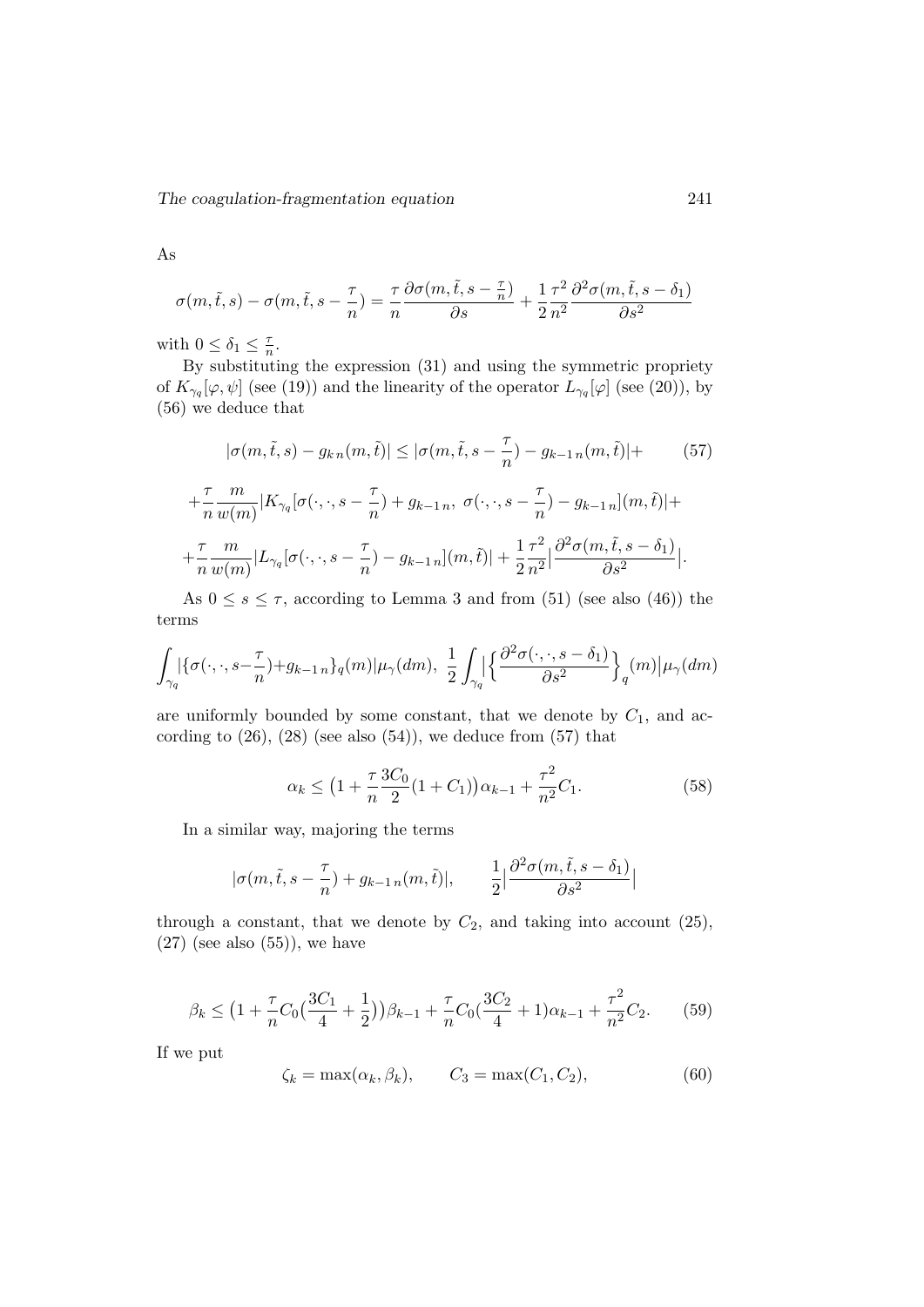then from (58)-(59) we deduce that

$$
\zeta_k \le \left(1 + \frac{\tau}{n} \frac{3C_0}{2} (1 + C_3)\right) \zeta_{k-1} + \frac{\tau^2}{n^2} C_3. \tag{61}
$$

By repeating the application of the inequality (61), we obtain

$$
\max_{k=1,\dots,n-1} \zeta_k \le \left(1 + \frac{\tau}{n} \frac{3C_0}{2} (1 + C_3)\right)^{n-1} \zeta_0 + \frac{\tau^2}{n^2} C_3 \sum_{k=0}^{n-2} \left(1 + \frac{\tau}{n} \frac{3C_0}{2} (1 + C_3)\right)^k \le
$$
\n
$$
\le e^{\tau \frac{3C_0}{2} (1 + C_3)} \max(\alpha_0, \beta_0) + \frac{\tau}{n} C_3 \frac{e^{\tau \frac{3C_0}{2} (1 + C_3)} - 1}{\frac{3C_0}{2} (1 + C_3)}.
$$
\n(62)

As for  $\alpha_0$  and  $\beta_0$ , from (44), (54), (55) we deduce that

$$
\alpha_0 \leq \frac{\tau}{n} \sup_{q \in \mathbb{R}, 0 \leq s \leq \frac{\tau}{n}} \int_{\gamma_q} \left| \left\{ \frac{\partial \sigma(\cdot, \cdot, s)}{\partial s} \right\}_q(m) \right| \mu_\gamma(dm),
$$

$$
\beta_0 \leq \frac{\tau}{n} \sup_{(m,\tilde{t}) \in \mathbb{R}_+ \times \mathbb{R}, 0 \leq s \leq \frac{\tau}{n}} \left| \frac{\partial \sigma(m,\tilde{t},s)}{\partial s} \right|.
$$

Therefore, according to lemma 3 there is a constant  $C_4$  such as

$$
\max(\alpha_0, \beta_0) \le C_4 \frac{\tau}{n},
$$

that enables us to deduce from (62),

$$
\max_{k=0,1,\cdots,n-1} \left[ \max(\alpha_k, \beta_k) \right] \le \frac{\tau}{n} \left[ e^{\tau \frac{3C_0}{2} (1+C_3)} C_4 + C_3 \frac{e^{\tau \frac{3C_0}{2} (1+C_3)} - 1}{\frac{3C_0}{2} (1+C_3)} \right].
$$
 (63)

Recalling (55), we see that (63) implies that, for  $0 \leq s \leq \tau$ ,  $G_n(m, \tilde{t}, s)$ converges uniformly to  $\sigma(m,\tilde{t},s)$ . Therefore, according to (53), we have  $\sigma(m,\tilde{t},s) \geq 0 \ \forall (m,\tilde{t},s) \in \mathbb{R}_+ \times \mathbb{R} \times [0,\tau].$ 

The non-negativity of  $\sigma(m,\tilde{t},s)$  in  $[0, \tau]$  being proved, we construct [ $\tau_1, \tau_2$ ] (we take  $\tau_1 = 0, \tau_2 = \tau$ ) and, by repeating the procedure, to get the successive intervals  $[\tau_n, \tau_{n+1}], n = 1, 2, \cdots$ . In a similar way to (52), which gives the restriction of the choice of  $\tau$ , we can take  $\tau_{n+1}$  such that

$$
\tau_{n+1} - \tau_n < \frac{2}{3C_0} \log \big( 1 + \frac{1}{\max(A_0^{[n]}, B_0^{[n]})} \big),
$$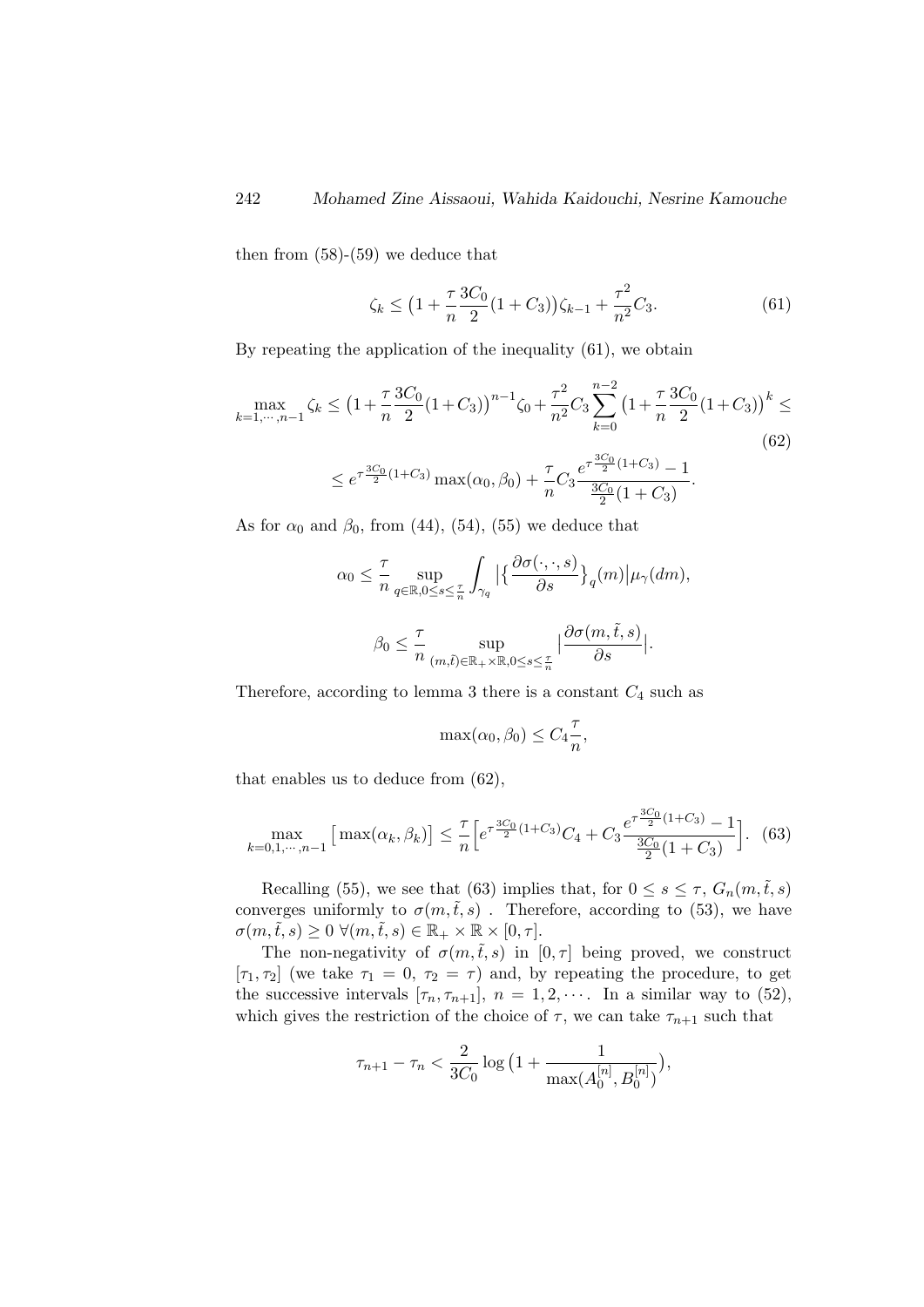where

$$
A_0^{[n]} = \sup_{q \in \mathbb{R}} \int_{\gamma_q} |\{\sigma(\cdot,\cdot,\tau_n)\}_q(m)| \mu_\gamma(dm), \qquad B_0^{[n]} = \sup_{(m,\tilde{t}) \in \mathbb{R}_+ \times \mathbb{R}} |\sigma(m,\tilde{t},\tau_n)|.
$$

The previous Lemma 3 implies that we can construct a sequence of intervals  $[\tau_n, \tau_{n+1}], n = 0, 1, \dots$ , such that

$$
[0, \frac{1}{M} [\subset \bigcup_{n \in \mathbb{N}} [\tau_n, \tau_{n+1}],
$$

which completes the proof of Lemma.

To summarize things up, we proved the existence of a solution in the interval  $[0, \frac{1}{M}]$ , solution which is analytic in s, non-negative, continuous, bounded and integrable on each  $\gamma_q = \gamma_{q\bar{s}_{\nu}}, q \in \mathbb{R}$ .

# 5 Global solution of the approximate equation

Being established the existence of a local solution, now we will prove that we can extend it on the interval  $[0, \infty)$ .

**Proposition 1.** Under the conditions of the lemma 2 and 4 the problem (31)-(32) admits, in the interval  $[0,\infty[$ , a solution  $\sigma(m,\tilde{t},s)$ , which is analytic in s, continuous, non-negative and integrable on each curve  $\gamma_q = \gamma_q \overline{s}_{\nu}$ .

Proof. the proposition 1 is proved in a similar way to lemma 3 of [9]. More precisely, the first interval is considered  $[0, D_1]$  with  $D_1 = \frac{1}{2M}$ ,  $M = C_0 \left( \frac{3}{2} \right)$  $\frac{3}{2}(A_0+1)+\frac{A_0}{B_0}$  (see (37)), then successively the intervals  $[D_n, D_{n+1}]$ with

$$
D_{n+1} - D_n = \frac{1}{C_0(3(A(D_n) + 1) + 2\frac{A(D_n)}{B(D_n)})},\tag{64}
$$

where

$$
A(s) = \sup_{q \in \mathbb{R}} \int_{\gamma_q} |\{\sigma(\cdot,\cdot,s)\}_q(m)| \mu_\gamma(dm), \qquad B(s) = \sup_{(m,\tilde{t}) \in \mathbb{R}_+ \times \mathbb{R}} |\sigma(m,\tilde{t},s)|.
$$

The lemmas 2, 3 and 4, reformulated with the initial data  $\sigma(m,\tilde{t}, D_n)$ , give the solution in the interval  $[D_n, D_{n+1}].$ 

We return to equation (31) and integrate it on  $\gamma_q$ . To examine the term  $\int_{\gamma_q}$ m  $\frac{m}{w(m)}\{(K_{\gamma_q}[\sigma(\cdot,\cdot,s),\sigma(\cdot,\cdot,s)]\}_q(m)\mu_\gamma(dm)$  (recall the expression (19)), we note that

$$
\int_{\gamma_q}\! \frac{1}{2}\frac{m}{w(m)}\!\int_{\gamma_q^{[0,m]}}\!\!\beta(m-m',m')\{\sigma(\cdot,\cdot,s)\}_q(m-m')\{\sigma(\cdot,\cdot,s)\}_q(m')
$$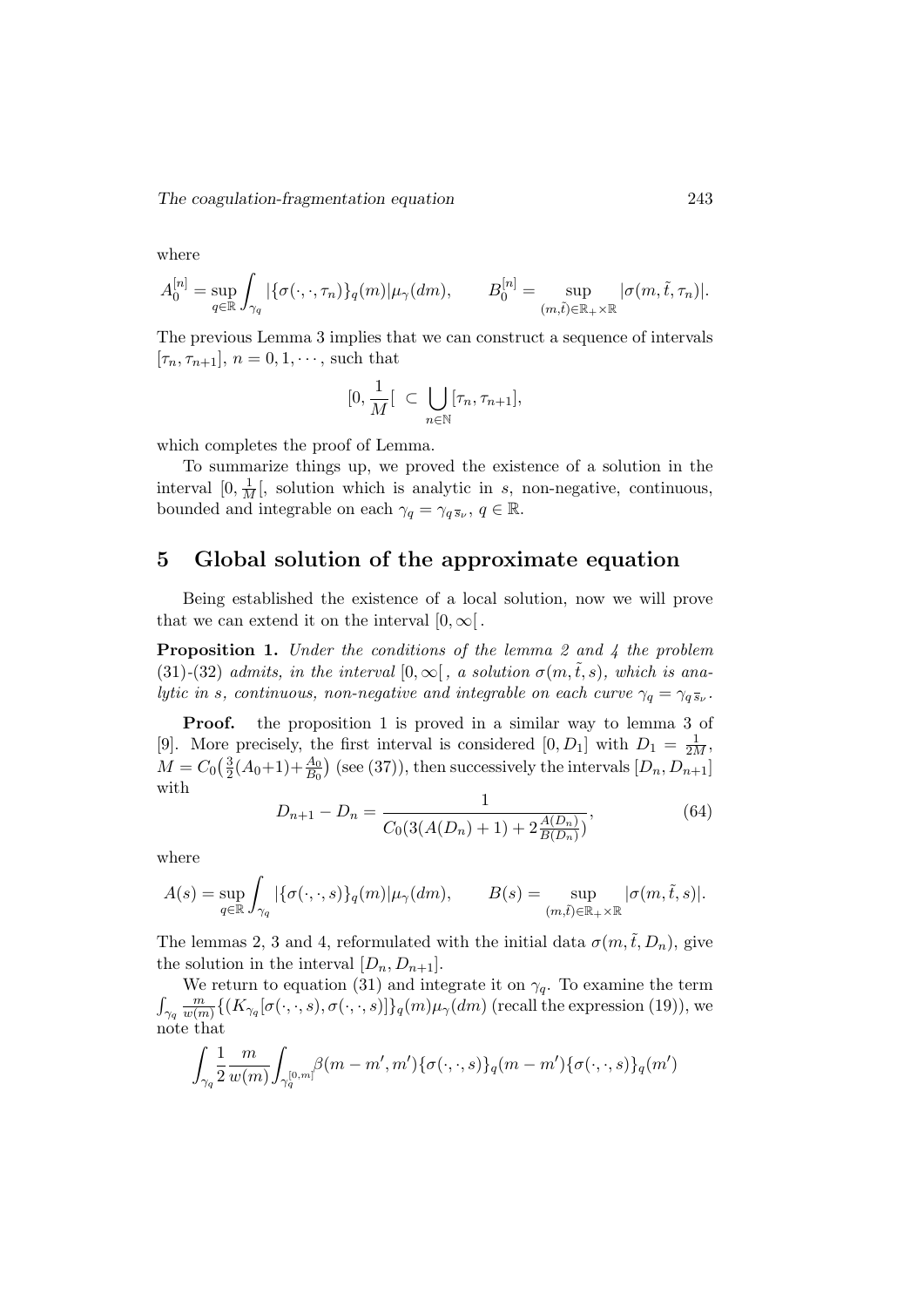$$
\mu_{\gamma}(dm')\mu_{\gamma}(dm) =
$$
  
= 
$$
\int_{\gamma_q} \int_{\gamma_q} \frac{1}{2} \frac{m+m'}{w(m+m')} \beta(m,m') \{\sigma(\cdot,\cdot,s)\}_q(m) \{\sigma(\cdot,\cdot,s)\}_q(m') \mu_{\gamma}(dm) \mu_{\gamma}(dm').
$$

Therefore, according to the symmetry of the function  $\beta(m, m')$ , the condition (7), and the non-negativity of  $\sigma(m,\tilde{t},s)$ , we have

$$
\int_{\gamma_q} \frac{m}{w(m)} \{ K_{\gamma_q}[\sigma(\cdot,\cdot,s),\sigma(\cdot,\cdot,s)] \}_q(m) \mu_\gamma(dm) = \int_{\gamma_q} \int_{\gamma_q} \left( \frac{m}{w(m+m')} - \frac{m}{w(m)} \right) \times \times \beta(m,m') \{ \sigma(\cdot,\cdot,s) \}_q(m) \{ \sigma(\cdot,\cdot,s) \}_q(m') \mu_\gamma(dm') \mu_\gamma(dm) \le 0.
$$

On one hand, similarly to the proof of (28) (see in particular (29)), and taking account the sign of each term, we deduce from the expression of (20) that

$$
\int_{\gamma_q} \frac{m}{w(m)} \big\{ L_{\gamma_q}[\sigma(\cdot,\cdot,s)] \big\}_q(m) \mu_\gamma(dm) \leq C_0 \int_{\gamma_q} \{ \sigma(\cdot,\cdot,s) \}_q(m) \mu_\gamma(dm).
$$

Using these inequalities, from the integral form of (31), we obtain

$$
A(s) = \sup_{q \in \mathbb{R}} \int_{\gamma_q} {\{\sigma(\cdot, \cdot, s)\}_q(m)\mu_\gamma(dm)} \le
$$
  

$$
\leq \sup_{q \in \mathbb{R}} \int_{\gamma_q} {\{\sigma(\cdot, \cdot, 0)\}_q(m)\mu_\gamma(dm)} + C_0 \int_0^s \sup_{q \in \mathbb{R}} \int_{\gamma_q} {\{\sigma(\cdot, \cdot, s')\}_q(m)\mu_\gamma(dm)ds'},
$$

from where it results that

$$
A(s) \le A(0)e^{C_0 s}.\tag{65}
$$

On the other hand, according to (19), (20) and from the non-negativity of  $\sigma(m,\tilde{t},s)$ , we deduce from (31) that

$$
\frac{\partial}{\partial s}\sigma(m,\tilde{t},s) \ge -\sigma(m,\tilde{t},s) \Big[ \int_{\gamma_q} \frac{m}{w(m)} \beta(m,m') \{ \sigma(\cdot,\cdot,s) \}_q(m') \mu_\gamma(dm') +
$$

$$
+ \frac{1}{2} \int_{\gamma_q^{[0,m]}} \frac{m}{w(m)} \vartheta(m-m',m') \mu_\gamma(dm') \Big],
$$

from where, according to conditions (9), (10), we obtain

$$
B(s) \ge B(0) - C_0 \int_0^s B(s')(A(s') + \frac{1}{2})ds',
$$

therefore

$$
B(s) \ge B(0)e^{-C_0 \int_0^s (A(s') + \frac{1}{2})ds'}.
$$
\n(66)

The relations (64)-(66) implies that the sequence  ${D_n}_{n=0}^{\infty}$  can't converge to a finite value, i.e. it is necessary that  $\lim_{n\to\infty} D_n = \infty$ .  $\Box$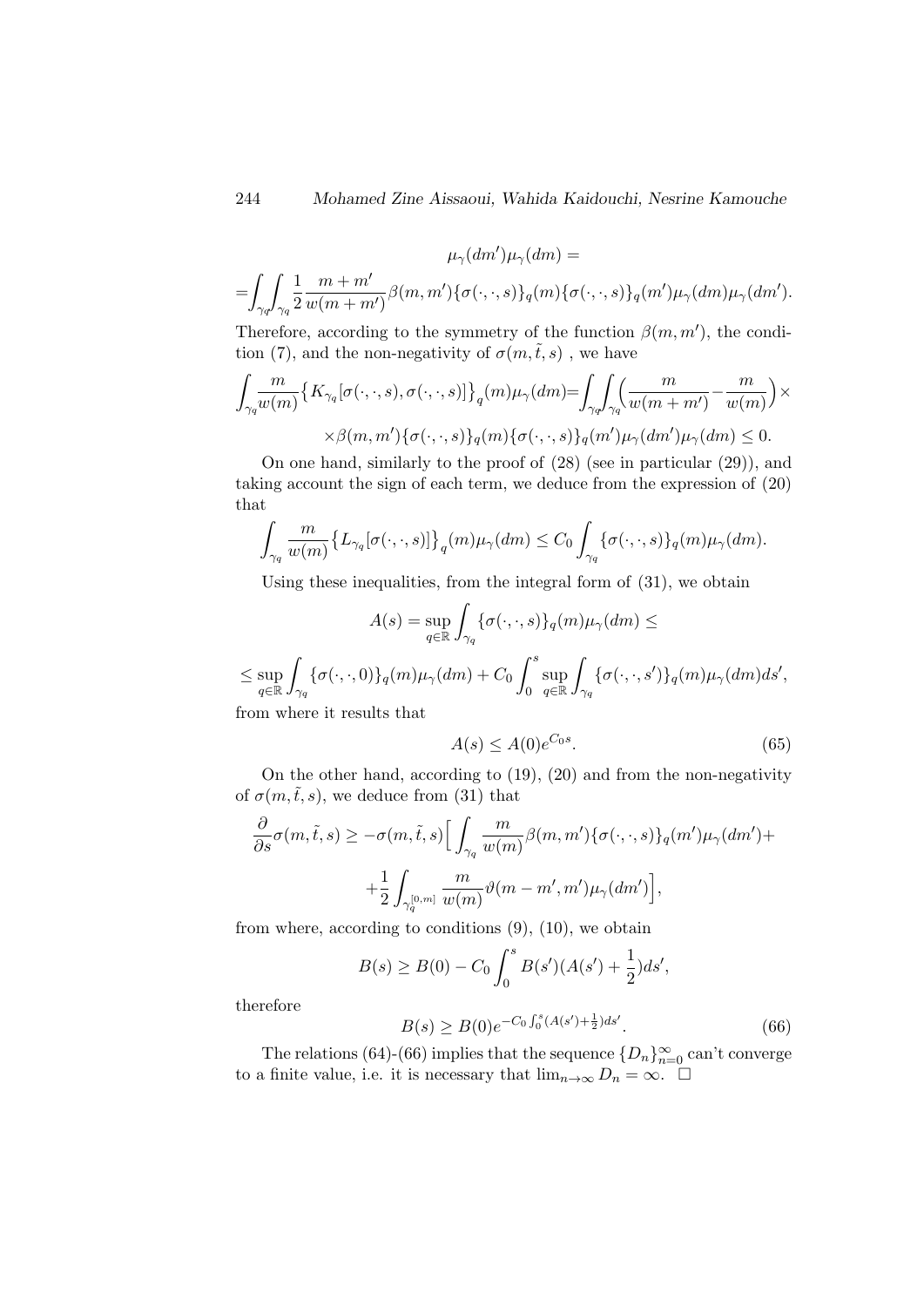∞.

Proposition 2. Under the same hypothesis of the proposition 1, the solution of the problem  $(31)-(32)$  is unique in the class  $\Phi$  which satisfy the conditions: i)  $\varphi(m,\tilde{t},s)$  is continuous in  $\mathbb{R}_+ \times \mathbb{R} \times \mathbb{R}_+$ , ii)  $\varphi(m,\tilde{t},s)$  is integrable on each curve  $\gamma_q$   $(q \in \mathbb{R}),$ iii) for all  $\overline{s}_1 \in [0, \infty[,$  we have  $\sup_{q \in \mathbb{R}, s \in [0, \overline{s}_1]} \int_{\gamma_q} |\{\varphi(\cdot, \cdot, s\}_q(m)| \mu_\gamma(dm)| <$ 

**Proof.** Let  $\varphi_1$  and  $\varphi_2$  two solutions of the problem (31)-(32) belonging to the class  $\Phi$ . As  $\varphi_1(m,\tilde{t},0) - \varphi_2(m,\tilde{t},0) = 0$ , using the symmetry of the operator  $K_{\gamma_q}[\varphi,\psi]$  and the linearity of  $L_{\gamma_q}[\varphi]$ , we have

$$
\varphi_1(m,\tilde{t},s) - \varphi_2(m,\tilde{t},s) =
$$
  
= 
$$
\int_0^s \frac{m}{w(m)} (K_{\gamma_q}[\varphi_1(\cdot,\cdot,s') + \varphi_2(\cdot,\cdot,s'),\varphi_1(\cdot,\cdot,s') - \varphi_2(\cdot,\cdot,s')] +
$$
  
+ 
$$
L_{\gamma_q}[\varphi_1(\cdot,\cdot,s) - \varphi_2(\cdot,\cdot,s)]) ds'.
$$

Therefore, from (26) and (28) we have

$$
\int_{\gamma_q} |\varphi_1(m, \tilde{t}, s) - \varphi_2(m, \tilde{t}, s)| \leq
$$
\n
$$
\leq \frac{3C_0}{2} \int_0^s \sup_{q \in \mathbb{R}} \int_{\gamma_q} |\{\varphi_1(\cdot, \cdot, s') + \varphi_2(\cdot, \cdot, s')\}_q(m)| \mu_\gamma(dm) \times
$$
\n
$$
\times \sup_{q \in \mathbb{R}} \int_{\gamma_q} |\{\varphi_1(\cdot, \cdot, s') - \varphi_2(\cdot, \cdot, s')\}_q(m)| \mu_\gamma(dm) ds' +
$$
\n
$$
+ \frac{3C_0}{2} \int_0^s \sup_{q \in \mathbb{R}} \int_{\gamma_q} |\{\varphi_1(\cdot, \cdot, s') - \varphi_2(\cdot, \cdot, s')\}_q(m)| \mu_\gamma(dm) ds'.
$$
\n(67)

We choose  $\bar{s}_1$  such that  $\bar{s}_1 < \infty$ . Hence, according to the condition *iii*) we have

$$
\sup_{q \in \mathbb{R}, s \in [0, \bar{s}_1]} \int_{\gamma_q} |\{\varphi_1(\cdot, \cdot, s') + \varphi_2(\cdot, \cdot, s')\}_q(m)| \mu_\gamma(dm) \equiv M_1 < \infty. \tag{68}
$$

Therefore, if we put

$$
g(s) = \sup_{q \in \mathbb{R}} \int_{\gamma_q} |\{\varphi_1(\cdot,\cdot,s) - \varphi_2(\cdot,\cdot,s)\}_q(m)| \mu_\gamma(dm),
$$

then it results from (67) that

$$
g(s) \le \frac{3C_0}{2}(M_1 + 1) \int_0^s g(s')ds',
$$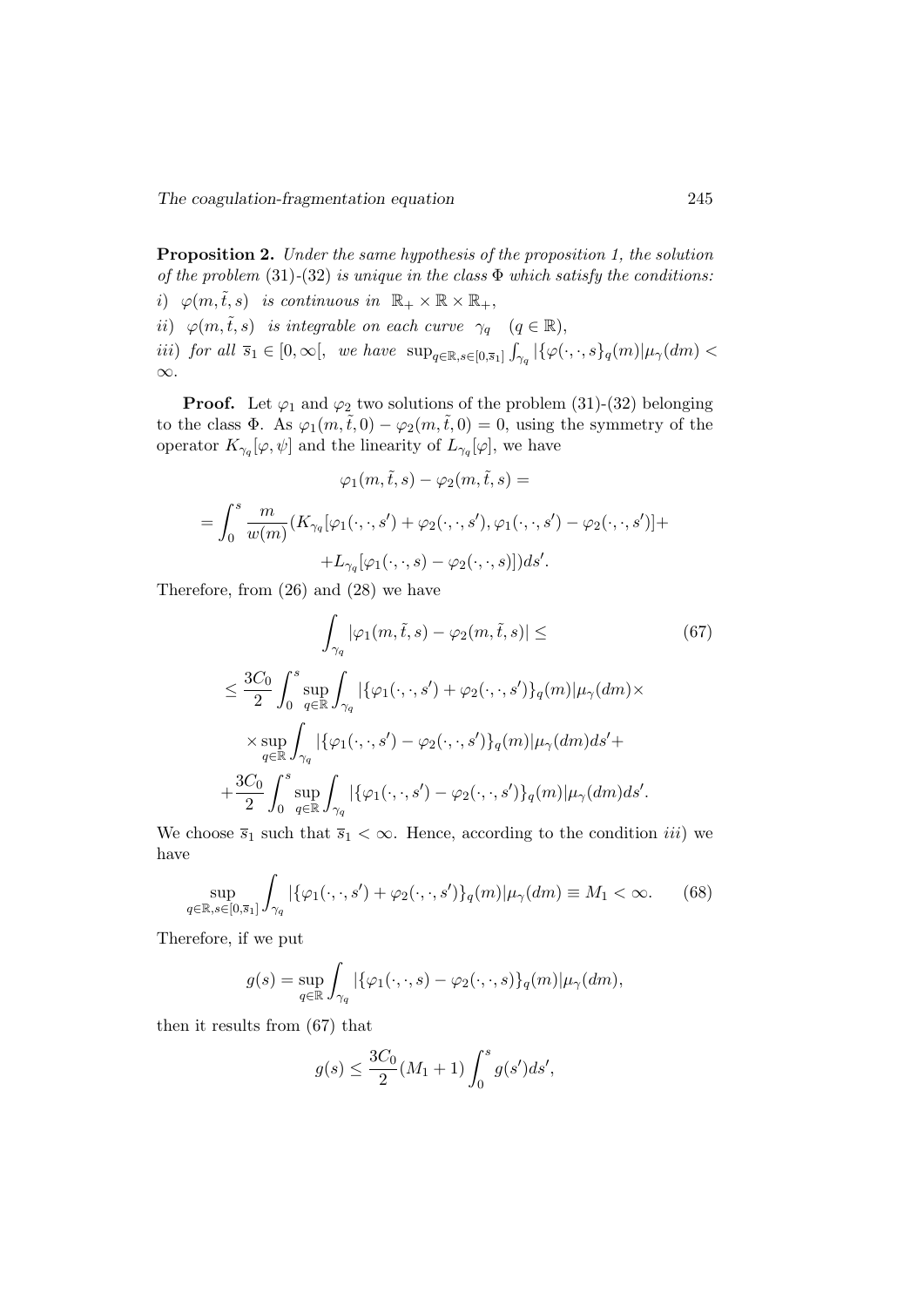which implies that

$$
g(s) = 0 \qquad \forall s \in [0, \overline{s}_1].
$$

Or, from *iii*), to have the relation (68), we can choose any  $\overline{s}_1 < \infty$  (even if  $M_1$  can be different, but always  $M_1 < \infty$ , so that, by repeating the same reasoning, we can prove  $g(s) = 0$  for all  $s \in \mathbb{R}_+$ , which completes the proof.  $\Box$ 

# 6 Estimates of the approximate solutions

We note that, if  $\overline{\sigma}_{\nu}(m,\tilde{t})$  is continuous in  $(m,\tilde{t})$  and satisfies the conditions  $(35)$ ,  $(36)$  and  $(42)$ , then from the propositions 1 and 2, there exists a unique solution  $\sigma(m,\tilde{t},s)$  of the problem (31)-(32) for  $\frac{\nu}{N} \leq s < \infty$ (here we return to the initial formulation of the variable  $s$ ). Let's put  $\overline{\sigma}_{\nu+1}(m,\tilde{t}) = \sigma(m,\tilde{t},\frac{\nu+1}{N}),$  it satisfies the conditions (35), (36) and (42), and it is continuous in  $(m,\tilde{t})$  so that we can repeat the resolution of the equation for  $\frac{\nu+1}{N} \leq s$ , with the entry condition  $\overline{\sigma}_{\nu+1}(m,\tilde{t}) = \sigma(m,\tilde{t},\frac{\nu+1}{N}).$ Thus, by iterating this procedure on the intervals  $\left[\frac{\nu}{N}, \frac{\nu+1}{N}\right]$  $\frac{\nu+1}{N}$  for  $\nu = 0, 1, 2, \cdots,$ we construct on  $\mathbb{R}_+ \times \mathbb{R} \times \mathbb{R}_+$  the solution of the equation (24) with the entry condition (22); we indicate this solution by  $\sigma^{[N]}(m,\tilde{t},s)$ . It is useful to recall that this last solution is bounded, continuous in  $(m,\tilde{t},s)$  and non-negative.

To solve the problem (21)-(22) in the field  $\mathbb{R}_+ \times \mathbb{R} \times [0, \overline{s}]$  with  $\overline{s} > 0$ , we suppose that  $w(m)$  satisfies the additional condition

$$
0 < \frac{1}{w(m)} \le \sup_{m \in \mathbb{R}_+} \frac{1}{w(m)} \equiv \overline{C}_w < \infty \tag{69}
$$

and that  $\overline{\sigma}_0(m,\tilde{t})$  satisfies the condition (23), and the following ones

$$
\int_0^\infty \sup_{\tilde{t}\in\mathbb{R}} \overline{\sigma}_0(m,\tilde{t}) dm \equiv \overline{\omega}_0 < \infty,
$$
\n(70)

$$
\sup_{m \in \mathbb{R}_+, \tilde{t}_1, \tilde{t}_2 \in \mathbb{R}, \tilde{t}_1 \neq \tilde{t}_2} \frac{|\overline{\sigma}_0(m, \tilde{t}_1) - \overline{\sigma}_0(m, \tilde{t}_2)|}{|\tilde{t}_1 - \tilde{t}_2|} \equiv \overline{\lambda}_0 < \infty,\tag{71}
$$

$$
\int_0^\infty \sup_{\tilde{t}_1, \tilde{t}_2 \in \mathbb{R}, \tilde{t}_1 \neq \tilde{t}_2} \frac{|\overline{\sigma}_0(m, \tilde{t}_1) - \overline{\sigma}_0(m, \tilde{t}_2)|}{|\tilde{t}_1 - \tilde{t}_2|} dm \equiv \overline{J}_0 < \infty. \tag{72}
$$

In this paragraph, we are interested by some estimates for the values of  $\omega^{[N]}(s), \psi^{[N]}(s), J^{[N]}(s)$  and  $\lambda^{[N]}(s)$  defined by:

$$
\omega^{[N]}(s) = \int_0^\infty u^{[N]}(m, s) dm, \qquad u^{[N]}(m, s) = \sup_{\tilde{t} \in \mathbb{R}} \sigma^{[N]}(m, \tilde{t}, s), \qquad (73)
$$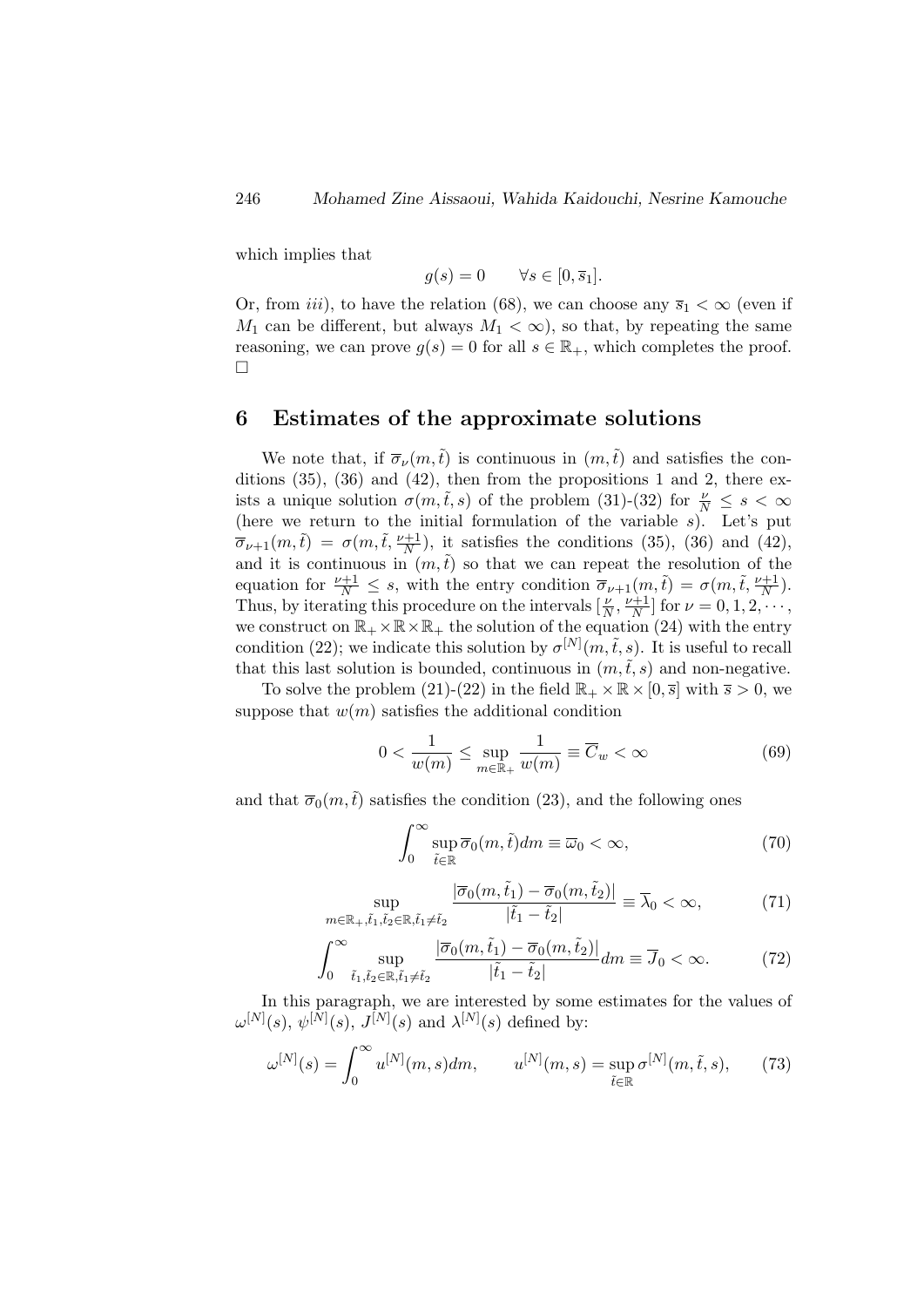$$
\psi^{[N]}(s) = \sup_{(m,\tilde{t}) \in \mathbb{R}_+ \times \mathbb{R}} \sigma^{[N]}(m,\tilde{t},s) = \sup_{m \in \mathbb{R}_+} u^{[N]}(m,s),\tag{74}
$$

$$
J^{[N]}(s) = \int_0^\infty j^{[N]}(m, s) dm,
$$
\n(75)

$$
j^{[N]}(m,s) = \sup_{\tilde{t}_1, \tilde{t}_2 \in \mathbb{R}, \tilde{t}_1 \neq \tilde{t}_2} \frac{|\sigma^{[N]}(m, \tilde{t}_1, s) - \sigma^{[N]}(m, \tilde{t}_2, s)|}{|\tilde{t}_1 - \tilde{t}_2|},
$$

$$
\lambda^{[N]}(s) = \sup_{m \in \mathbb{R}_+, \tilde{t}_1, \tilde{t}_2 \in \mathbb{R}, \tilde{t}_1 \neq \tilde{t}_2} \frac{|\sigma^{[N]}(m, \tilde{t}_1, s) - \sigma^{[N]}(m, \tilde{t}_2, s)|}{|\tilde{t}_1 - \tilde{t}_2|} = \sup_{m \in \mathbb{R}_+} j^{[N]}(m, s).
$$
(76)

**Lemma 5.** For all  $N \in \mathbb{N} \setminus \{0\}$ , we have

$$
\omega^{[N]}(s) \le \overline{\omega}(s), \qquad \forall s \in [0, S_1[, \tag{77}
$$

where

$$
\overline{\omega}(s) = \frac{1}{(\frac{1}{\overline{\omega}_0} + \frac{1}{2})e^{-C_0 s} - \frac{1}{2}}, \qquad S_1 = \frac{1}{C_0} \log\left(\frac{2}{\overline{\omega}_0} + 1\right). \tag{78}
$$

**Proof.** As  $\sigma^{[N]}(m,\tilde{t},s) \ge 0$ , using (19), (20), we deduce from (24) that for  $\frac{\nu}{N} \equiv \overline{s}_{\nu} < s < \frac{\nu+1}{N}$  we have

$$
\frac{\partial}{\partial s} \sigma^{[N]}(m, \tilde{t}, s) \le
$$
\n
$$
\leq \frac{1}{2} \frac{m}{w(m)} \int_{\gamma_{q_{\overline{s}}_{\nu}}} \beta(m - m', m') \{ \sigma^{[N]}(\cdot, \cdot, s) \}_{q_{\overline{s}}_{\nu}} (m - m') \{ \sigma^{[N]}(\cdot, \cdot, s) \}_{q_{\overline{s}}_{\nu}} (m')
$$
\n
$$
\mu_{\gamma}(dm') + \frac{m}{w(m)} \int_{\gamma_{q_{\overline{s}}_{\nu}}} \vartheta(m, m') \{ \sigma^{[N]}(\cdot, \cdot, s) \}_{q_{\overline{s}}_{\nu}} (m + m') \mu_{\gamma}(dm').
$$

We deduce from it that

$$
\frac{\partial}{\partial s}\sigma^{[N]}(m,\tilde{t},s) \le \frac{1}{2}\frac{m}{w(m)} \int_0^m \beta(m-m',m')u^{[N]}(m-m',s)u^{[N]}(m',s)dm' + \frac{m}{w(m)} \int_0^\infty \vartheta(m,m')u^{[N]}(m+m',s)dm', \qquad \forall s \ge 0, s \ne \overline{s}_{\nu}, \nu \in \mathbb{N},
$$

which, joined with the continuity of  $\sigma^{[N]}(m,\tilde{t},s)$ , leads to

$$
\omega^{[N]}(s) \le \overline{\omega}_0 +
$$
  
+ $\frac{1}{2} \int_0^s \int_0^\infty \frac{m}{w(m)} \int_0^m \beta(m - m', m') u^{[N]}(m - m', s') u^{[N]}(m', s') dm' dm ds' +$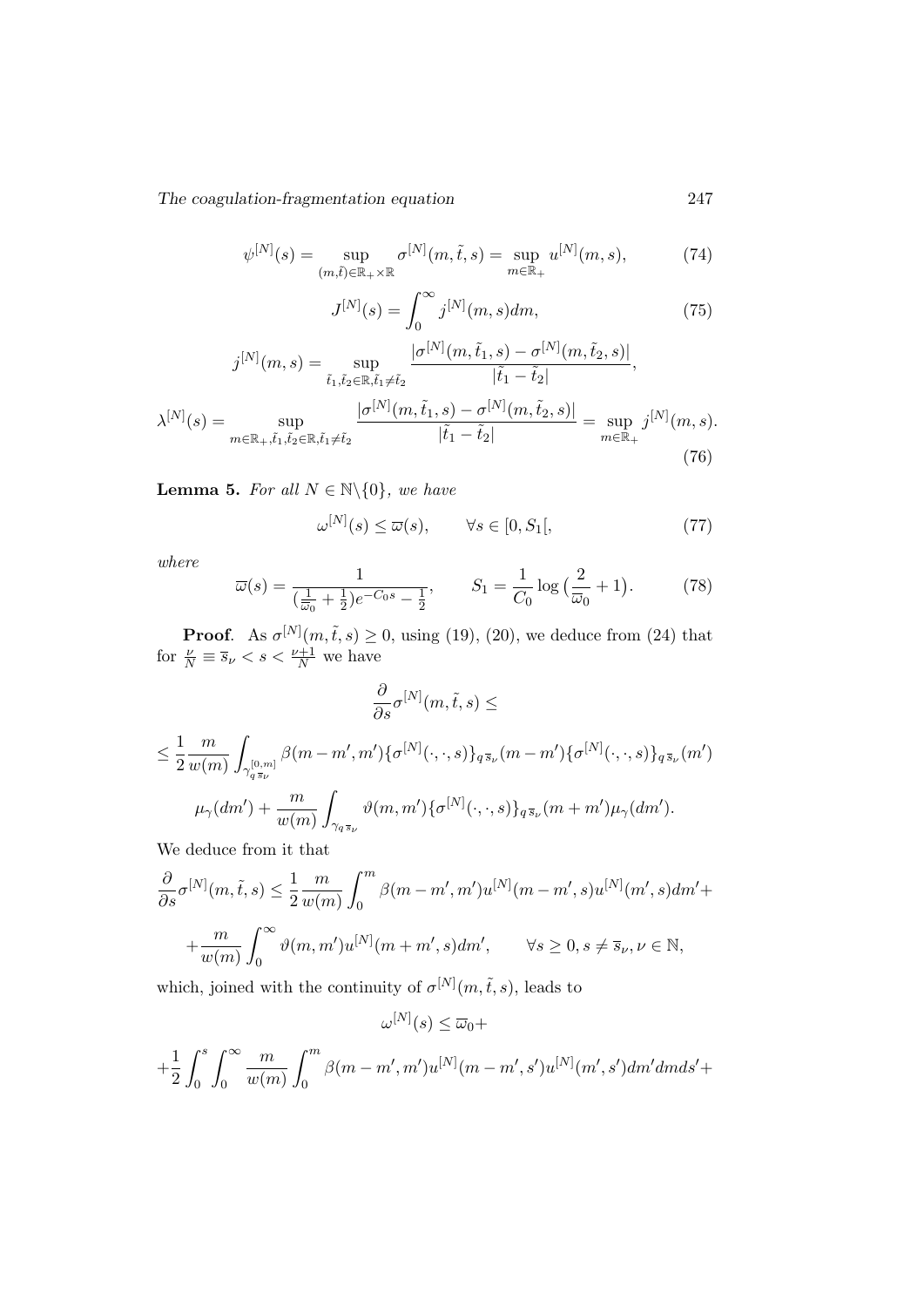$$
+\int_0^s \int_0^\infty \frac{m}{w(m)} \int_0^\infty \vartheta(m,m') u^{[N]}(m+m',s') dm' dm ds'.
$$

Finally, with conditions (8), (11), (29) and from the convolution property, we deduce that

$$
\omega^{[N]}(s) \le \overline{\omega}_0 + \frac{C_0}{2} \int_0^s (\omega^{[N]}(s'))^2 ds' + C_0 \int_0^s \omega^{[N]}(s') ds'. \tag{79}
$$

On the other hand, we see immediately that the function

$$
\overline{\omega}(s) = \frac{1}{(\frac{1}{\overline{\omega}_0} + \frac{1}{2})e^{-C_0 s} - \frac{1}{2}}
$$

is the solution of the Cauchy problem

$$
\frac{d}{ds}\overline{\omega}(s) = \frac{C_0}{2}(\overline{\omega}(s))^2 + C_0\overline{\omega}(s), \qquad \overline{\omega}(0) = \overline{\omega}_0
$$
\n(80)

and that its maximum interval of existence is  $[0, S_1]$  with  $S_1$  given in (78). We get (77) by comparing (79) and (80).  $\Box$ 

**Lemma 6.** For all  $N \in \mathbb{N} \setminus \{0\}$ , we have

$$
\psi^{[N]}(s) \le \overline{\psi}(s) \qquad \text{for} \ \ 0 \le s < S_1,\tag{81}
$$

where  $\overline{\psi}(s)$  is the solution of the Cauchy problem

$$
\frac{d}{ds}\overline{\psi}(s) = \frac{C_0}{2} \left[ (3\overline{\omega}(s) + 1)\overline{\psi}(s) + 2\overline{\omega}(s) \right], \qquad \overline{\psi}(0) = \sup_{(m,\tilde{t}) \in \mathbb{R}_+ \times \mathbb{R}} \overline{\sigma}_0(m,\tilde{t}).
$$
\n(82)

Proof. Applying (25) and (27) to the right side of (24) and by recalling the definitions  $(73)$ ,  $(74)$  and  $(78)$ , we have

$$
\psi^{[N]}(s) \leq \psi^{[N]}(\frac{\nu}{N}) + \frac{C_0}{2} \int_{\frac{\nu}{N}}^{s} [(3\overline{\omega}(s') + 1)\psi(s') + 2\overline{\omega}(s')] ds'
$$

for  $\frac{\nu}{N} \leq s \leq \frac{\nu+1}{N}$  $\frac{N+1}{N}$ ,  $\nu = 0, 1, 2, \cdots$ . This leads, according (23) and by the usual reasoning we obtain (81).  $\Box$ 

**Lemma 7.** For all  $N \in \mathbb{N} \setminus \{0\}$ , we have

$$
J^{[N]}(s) \le \overline{J}(s) \qquad \text{for} \ \ 0 \le s < S_1,\tag{83}
$$

where  $\overline{J}(s)$  is the solution of the Cauchy problem

$$
\frac{d}{ds}\overline{J}(s) = \frac{3C_0}{2}(2\overline{\omega}(s) + 1)\overline{J}(s), \qquad \overline{J}(0) = \overline{J}_0.
$$
 (84)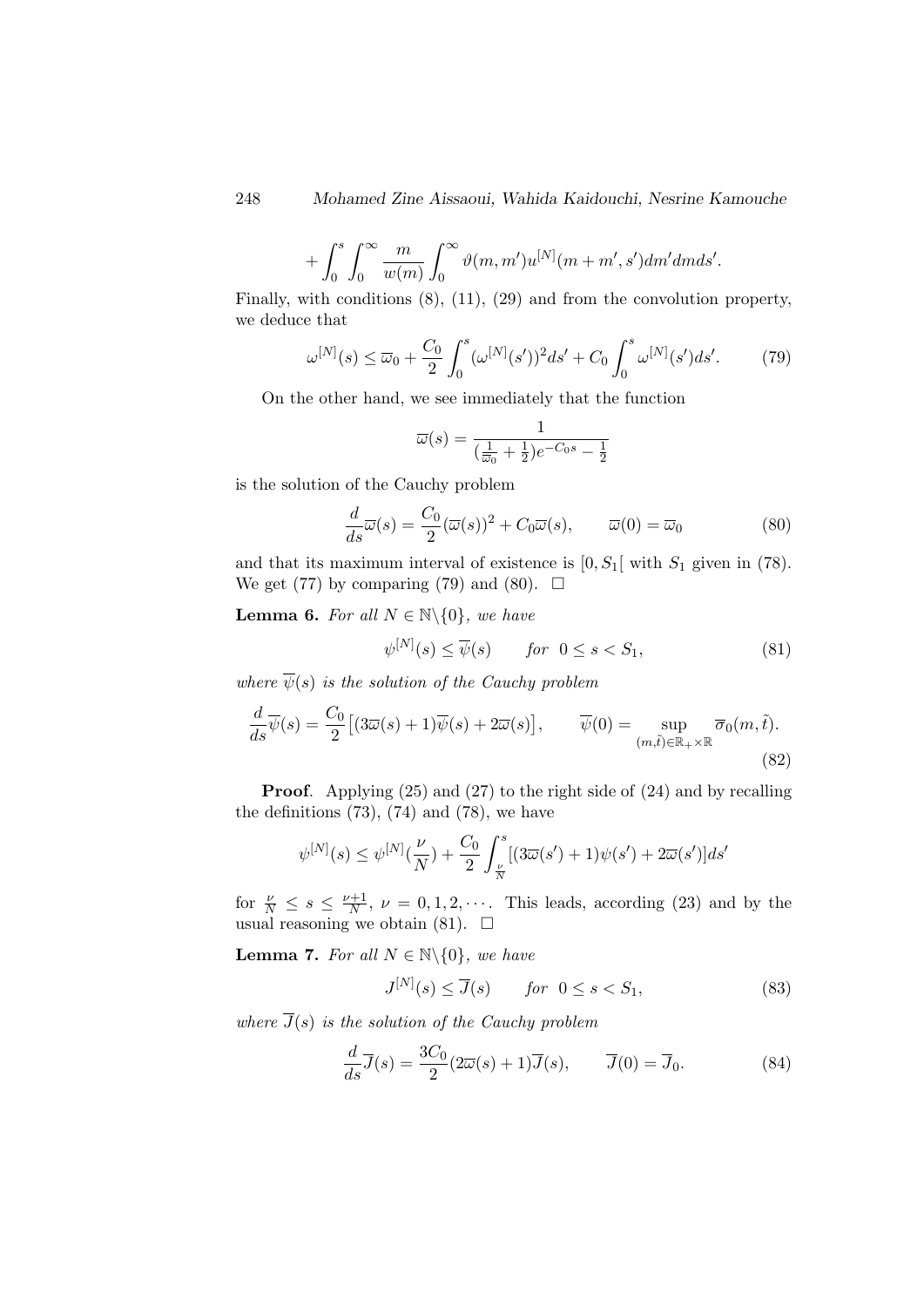**Proof.** we consider  $\tilde{t}_1, \tilde{t}_2 \in \mathbb{R}$ ,  $\tilde{t}_1 \neq \tilde{t}_2$ ,  $m \in \mathbb{R}_+$ ,  $s \in [\frac{\nu}{\Lambda}]$  $\frac{\nu}{N}, \frac{\nu+1}{N}$  $\frac{n+1}{N}$ . Then, putting

$$
\overline{s}_{\nu} = \frac{\nu}{N}
$$
,  $q_1 = \tilde{t}_1 + \frac{\overline{s}_{\nu}}{w(m)}$ ,  $q_2 = \tilde{t}_2 + \frac{\overline{s}_{\nu}}{w(m)}$ ,

we have

$$
|\sigma^{[N]}(m,\tilde{t}_1,s) - \sigma^{[N]}(m,\tilde{t}_2,s)| \leq |\sigma^{[N]}(m,\tilde{t}_1,\frac{\nu}{N}) - \sigma^{[N]}(m,\tilde{t}_2,\frac{\nu}{N})| + (85) + \int_{\frac{\nu}{N}}^s \frac{m}{w(m)} |D_K^{[N]}(m,\tilde{t}_1,\tilde{t}_2,s')| ds' + \int_{\frac{\nu}{N}}^s \frac{m}{w(m)} |D_L^{[N]}(m,\tilde{t}_1,\tilde{t}_2,s')| ds',
$$

where

$$
D_K^{[N]}(m, \tilde{t}_1, \tilde{t}_2, s) =
$$
  
=  $K_{\gamma_{q_1 \overline{s}_\nu}}[\sigma^{[N]}(\cdot, \cdot, s), \sigma^{[N]}(\cdot, \cdot, s)](m, \tilde{t}_1) - K_{\gamma_{q_2 \overline{s}_\nu}}[\sigma^{[N]}(\cdot, \cdot, s'), \sigma^{[N]}(\cdot, \cdot, s)](m, \tilde{t}_2),$   

$$
D_L^{[N]}(m, \tilde{t}_1, \tilde{t}_2, s) = L_{\gamma_{q_1 \overline{s}_\nu}}[\sigma^{[N]}(\cdot, \cdot, s)](m, \tilde{t}_1) - L_{\gamma_{q_2 \overline{s}_\nu}}[\sigma^{[N]}(\cdot, \cdot, s)](m, \tilde{t}_2).
$$

Even if  $K_{\gamma_{q_1\overline{s}_\nu}}[\cdot,\cdot]$  and  $K_{\gamma_{q_2\overline{s}_\nu}}[\cdot,\cdot]$  are defined on two different curves  $\gamma_{q_1\overline{s}_\nu}$ and  $\gamma_{q_2\bar{s}\nu}$ , if we pay attention to the expression of the right hand side of (19), we note that, once definite  $\{\sigma^{[N]}(\cdot,\cdot,s)\}_{q_1\bar{s}_{\nu}}(m)$  and  $\{\sigma^{[N]}(\cdot,\cdot,s)\}_{q_2\bar{s}_{\nu}}(m)$  (see (17)),  $D_K^{[N]}(m,\tilde{t}_1,\tilde{t}_2,s)$  can be written in the form

$$
D_K^{[N]}(m, \tilde{t}_1, \tilde{t}_2, s) = \qquad (86)
$$
  

$$
= \frac{1}{2} \int_0^m \beta(m - m', m') (\{\sigma^{[N]}\}_{q_1}(m - m') - \{\sigma^{[N]}\}_{q_2}(m - m')) \times
$$

$$
\times (\{\sigma^{[N]}\}_{q_1}(m') + \{\sigma^{[N]}\}_{q_2}(m')) dm' +
$$

$$
- \frac{1}{2} (\{\sigma^{[N]}\}_{q_1}(m) - \{\sigma^{[N]}\}_{q_2}(m)) \int_0^\infty \beta(m, m') (\{\sigma^{[N]}\}_{q_1}(m') + \{\sigma^{[N]}\}_{q_2}(m')) dm' +
$$

$$
- \frac{1}{2} (\{\sigma^{[N]}\}_{q_1}(m) + \{\sigma^{[N]}\}_{q_2}(m)) \int_0^\infty \beta(m, m') (\{\sigma^{[N]}\}_{q_1}(m') - \{\sigma^{[N]}\}_{q_2}(m')) dm',
$$

where

$$
\{\sigma^{[N]}\}_{{q_1}}(m) = \{\sigma^{[N]}(\cdot,\cdot,s)\}_{{q_1}\bar{s}_{\nu}}(m), \qquad \{\sigma^{[N]}\}_{{q_2}}(m) = \{\sigma^{[N]}(\cdot,\cdot,s)\}_{{q_2}\bar{s}_{\nu}}(m).
$$

Using  $(8)$ ,  $(9)$  and definitions  $(73)$ ,  $(75)$ , we deduce from  $(86)$  that

$$
\frac{m}{w(m)} \sup_{\tilde{t}_1, \tilde{t}_2 \in \mathbb{R}, \tilde{t}_1 \neq \tilde{t}_2} \frac{|D_K^{[N]}(m, \tilde{t}_1, \tilde{t}_2, s)|}{|\tilde{t}_1 - \tilde{t}_2|} \leq
$$
\n(87)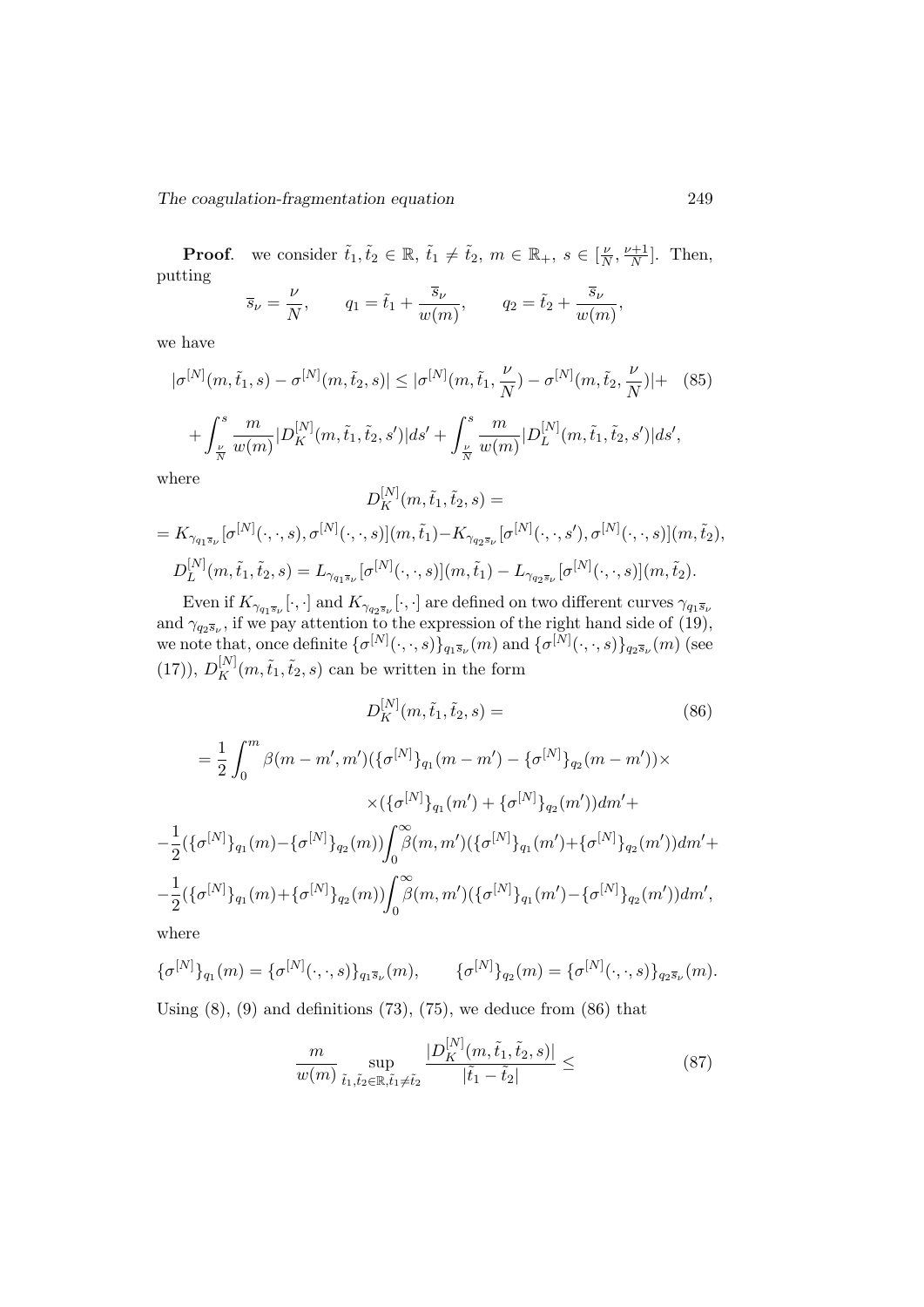$$
\leq C_0 \int_0^m j^{[N]}(m-m',s)u^{[N]}(m',s)dm' + C_0 \omega^{[N]}(s)j^{[N]}(m,s) +
$$
  

$$
C_0 u^{[N]}(m,s)J^{[N]}(s).
$$

On the other hand, for  $D_L^{[N]}$  $L^{[N]}(m,\tilde{t}_1,\tilde{t}_2,s)$ , from definition (20) we obtain without difficulty

$$
\frac{m}{w(m)} \sup_{\tilde{t}_1, \tilde{t}_2 \in \mathbb{R}, \tilde{t}_1 \neq \tilde{t}_2} \frac{|D_L^{[N]}(m, \tilde{t}_1, \tilde{t}_2, s)|}{|\tilde{t}_1 - \tilde{t}_2|} \leq
$$
\n
$$
\leq \frac{C_0}{2} j^{[N]}(m, s) + \frac{m}{w(m)} \int_0^\infty \vartheta(m, m') j^{[N]}(m + m', s) dm'.
$$
\n(88)

Using the relation

$$
\int_0^{\infty} \frac{m}{w(m)} \int_0^{\infty} \vartheta(m, m') j^{[N]}(m + m', s) dm' dm =
$$
  
= 
$$
\int_0^{\infty} \int_0^{m''} \frac{m'' - m'}{w(m'' - m')} \vartheta(m'' - m', m') j^{[N]}(m'', s) dm' dm''
$$

joined with (11), we deduce from the last three estimates and from property of the convolution that

$$
J^{[N]}(s) \leq J^{[N]}(\frac{\nu}{N}) + 3C_0 \int_{\frac{\nu}{N}}^s J^{[N]}(s') \omega^{[N]}(s') ds' + \frac{3C_0}{2} \int_{\frac{\nu}{N}}^s J^{[N]}(s') ds'.
$$

As this inequality has the same form in all intervals  $\left[\frac{\nu}{N}, \frac{\nu+1}{N}\right]$  $\frac{\nu+1}{N}$ ,  $\nu = 0, 1, \cdots,$ we obtain

$$
J^{[N]}(s) \le J^{[N]}(0) + 3C_0 \int_0^s J^{[N]}(s') \omega^{[N]}(s') ds' + \frac{3C_0}{2} \int_0^s J^{[N]}(s') ds',
$$

or, taking into account (77) and from the relation  $J^{[N]}(0) = \overline{J}_0$ ,

$$
J^{[N]}(s) \le \overline{J}_0 + 3C_0 \int_0^s J^{[N]}(s') \overline{\omega}(s') ds' + \frac{3C_0}{2} \int_0^s J^{[N]}(s') ds',
$$

that implies (83) with (84).  $\Box$ 

**Lemma 8.** For all  $N \in \mathbb{N} \setminus \{0\}$ , we have

$$
\lambda^{[N]}(s) \le \overline{\lambda}(s) \qquad \text{for} \ \ 0 \le s < S_1,\tag{89}
$$

where  $\overline{\lambda}(s)$  is the solution of the Cauchy problem

$$
\frac{d}{ds}\overline{\lambda}(s) = C_0(2\overline{\omega}(s) + \frac{1}{2})\overline{\lambda}(s) + C_0(\overline{\psi}(s) + 1)\overline{J}(s), \qquad \overline{\lambda}(0) = \overline{\lambda}_0. \tag{90}
$$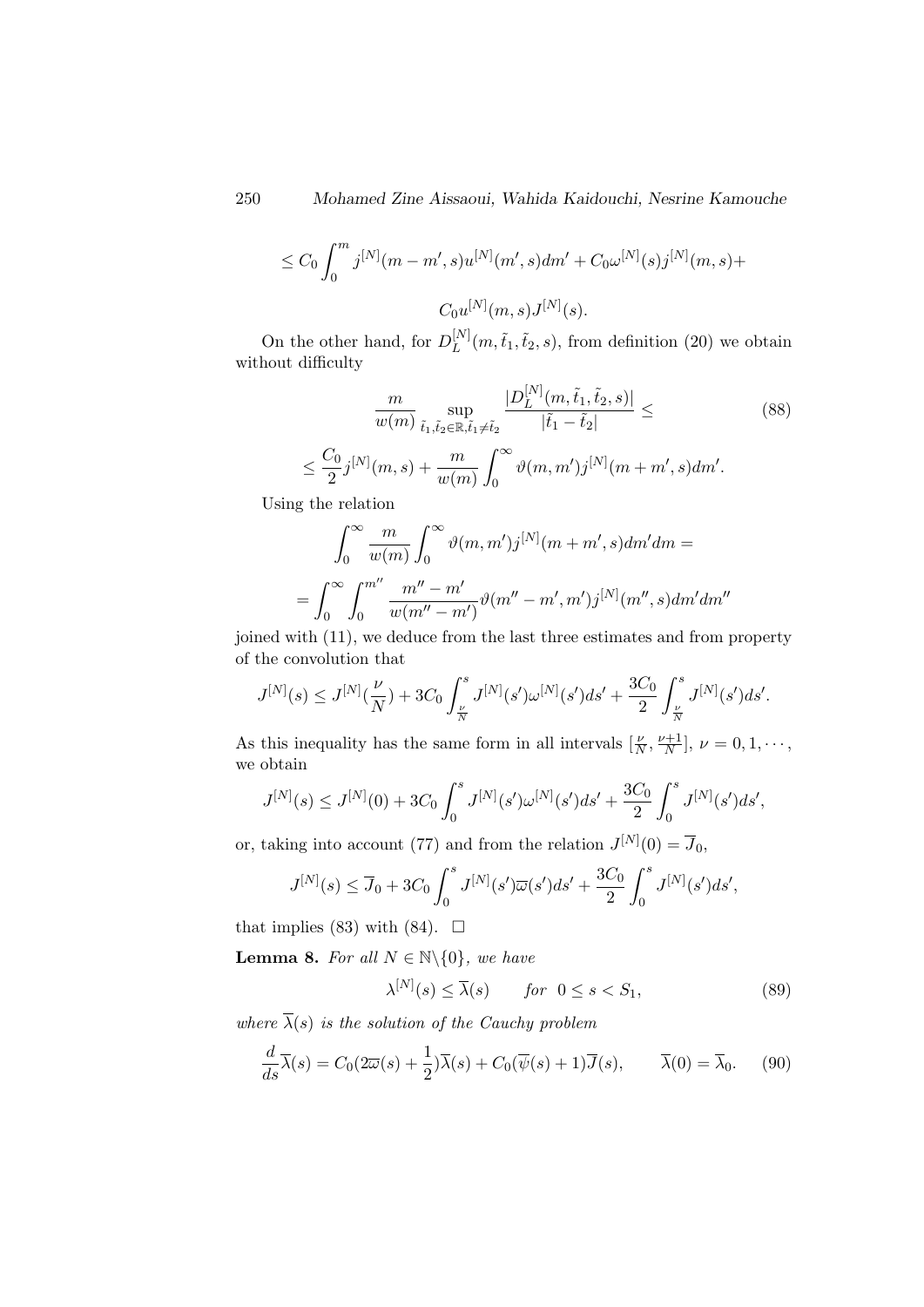Proof. Using the relations

sup  $m$ ∈ $\tilde{\mathbb{R}}_+$  $u^{[N]}(m,s) = \psi^{[N]}(s) \leq \overline{\psi}(s), \quad \text{sup}$  $m$ ∈ $\mathbb{\tilde{R}}_{+}$  $j^{[N]}(m,s)=\lambda^{[N]}(s),$ 

$$
\omega^{[N]}(s) \le \overline{\omega}(s), \qquad J^{[N]}(s) \le \overline{J}(s),
$$

we deduce from (85), (87), (88) and from the property of the convolution that  $\overline{a}$ 

$$
\lambda^{[N]}(s) \leq \lambda^{[N]}(\frac{\nu}{N}) + 2C_0 \int_{\frac{\nu}{N}}^s \overline{\omega}(s') \lambda^{[N]}(s') ds' + C_0 \int_{\frac{\nu}{N}}^s \overline{\psi}(s') \overline{J}(s') ds' + C_0 \int_{\frac{\nu}{N}}^s \overline{\psi}(s') \overline{J}(s') ds'.
$$

In a similar way to the proof of the previous lemma, from this inequality we deduce (89) with (90).  $\square$ 

# 7 Convergence of the approximate solutions

To solve the problem (21)-(22), it is essential to prove the convergence of the approximate solutions  $\sigma^{[N]}(m,\tilde{t},s)$ . Thus, we will prove the convergence of a subsequence of the approximate solutions in the interval  $[0, S_1]$ , which will give us the solution of the problem in this interval.

**Theorem 1.** We suppose that  $\beta(\cdot, \cdot)$ ,  $\vartheta(\cdot, \cdot)$  and  $w(\cdot)$ , satisfy the conditions mentioned in paragraph 2 and the condition (69) and that  $\overline{\sigma}_0(m,\tilde{t})$  is continuous in  $(m,\tilde{t}) \in \mathbb{R}_+ \times \mathbb{R}$  and satisfies the conditions (23), (70)-(72). Let  $S_1$  the number given in (78). Then the problem (21)-(22) admits a solution in the interval  $[0, S_1]$ . Moreover the solution is unique in the class of the functions  $\sigma(m,\tilde{t},s)$  which satisfy the conditions

i)  $\sigma(m,\tilde{t},s)$  is continuous in  $\mathbb{R}_+ \times \mathbb{R} \times [0, S_1]$ ,

ii) for all  $s \in [0, S_1[, u(m, s) = \sup_{\tilde{t} \in \mathbb{R}} |\sigma(m, \tilde{t}, s)|$  is integrable in  $m \in \mathbb{R}_+,$ 

$$
iii) \ \ \text{for all } \overline{s}_1 \in [0, S_1[, \text{ we have } \sup_{s \in [0, \overline{s}_1]} \int_0^\infty u(m, s) dm < \infty.
$$

**Proof.** We construct the sequence of approximate solutions  $\sigma^{[2^n]}$ ,  $n = 1, 2, \dots$ , which are the solutions of the problem (24), (22) with  $N = 2<sup>n</sup>$ . For simplicity, we write  $\sigma_n$  instead of  $\sigma^{[2^n]}$ . In the interval  $\left[\frac{\nu}{2^n}, \frac{2\nu+1}{2^{n+1}}\right]$  the approximate solutions  $\sigma_n$  and  $\sigma_{n+1}$  are defined by integral operators on the same curves  $\gamma_{q\bar{s}_1}$ ,  $\bar{s}_1 = \frac{\nu}{2^n}$ , while in  $\left[\frac{2\nu+1}{2^{n+1}}, \frac{\nu+1}{2^n}\right]$  the approximate solutions  $\sigma_n$  and  $\sigma_{n+1}$  are defined on the different curves  $\gamma_q \overline{s}_1$ ,  $\gamma_q \overline{s}_2$ ,  $\overline{s}_2 = \frac{2\nu+1}{2n+1}$  respectively.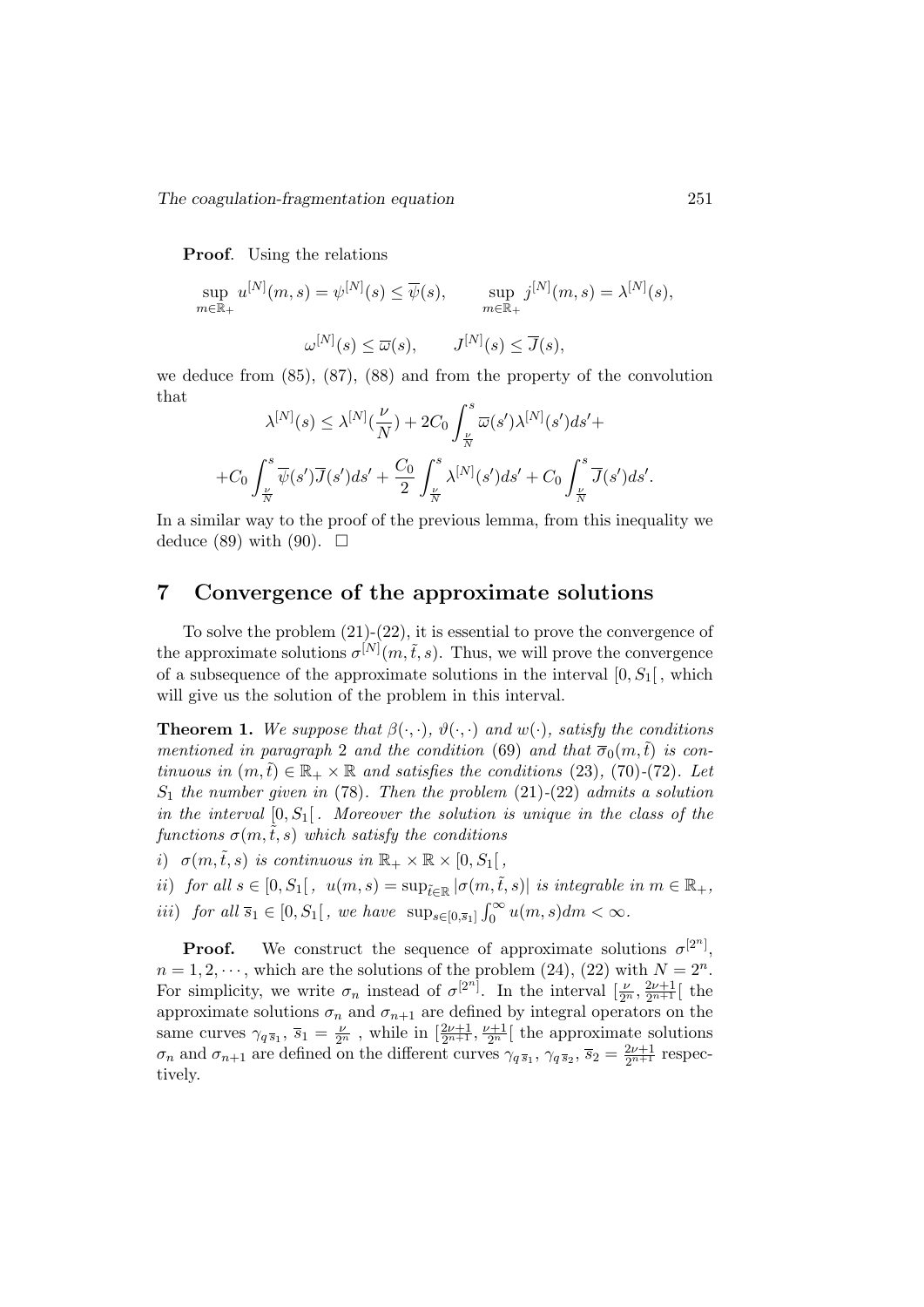We put

$$
\eta_n(m,s) = \sup_{\tilde{t}\in\mathbb{R}} |\sigma_n(m,\tilde{t},s) - \sigma_{n+1}(m,\tilde{t},s)|,
$$
\n(91)

$$
\overline{\alpha}_n(s) = \int_0^\infty \eta_n(m, s) dm,\tag{92}
$$

$$
\overline{\beta}_n(s) = \sup_{(m,\tilde{t}) \in \mathbb{R}_+ \times \mathbb{R}} |\sigma_n(m,\tilde{t},s) - \sigma_{n+1}(m,\tilde{t},s)| = \sup_{m \in \mathbb{R}_+} \eta_n(m,s). \tag{93}
$$

We will also write  $u_n(m, s)$ ,  $j_n(m, s)$ ,  $\omega_n(s)$ ,  $\psi_n(s)$ ,  $J_n(s)$ ,  $\lambda_n(s)$  instead of  $u^{[2^n]}(m, s), j^{[2^n]}(m, s), \omega^{[2^n]}(s), \psi^{[2^n]}(s), J^{[2^n]}(s), \lambda^{[2^n]}(s)$  (see (73)-(76)).

We recall that, for all  $q \in \mathbb{R}$  and  $\overline{s} \geq 0$ , the definition of the operator  $K_{\gamma_q s}[\cdot,\cdot]$  gives us

$$
K_{\gamma_q s}[\sigma_n(\cdot,\cdot,s'),\sigma_n(\cdot,\cdot,s')](m,\tilde{t}) - K_{\gamma_q s}[\sigma_{n+1}(\cdot,\cdot,s'),\sigma_{n+1}(\cdot,\cdot,s')](m,\tilde{t}) =
$$
  
= 
$$
K_{\gamma_q s}[\sigma_n(\cdot,\cdot,s') + \sigma_{n+1}(\cdot,\cdot,s'),\sigma_n(\cdot,\cdot,s') - \sigma_{n+1}(\cdot,\cdot,s')](m,\tilde{t}).
$$

Therefore, with the linearity of the operator  $L_{\gamma_q s}[\varphi]$ , we get

$$
\sigma_n(m, \tilde{t}, s) - \sigma_{n+1}(m, \tilde{t}, s) = \sigma_n(m, \tilde{t}, \frac{\nu}{2^n}) - \sigma_{n+1}(m, \tilde{t}, \frac{\nu}{2^n}) +
$$
(94)

$$
+\frac{m}{w(m)}\int_{\frac{\nu}{2^n}}^s \Big[ K_{\gamma_q s_1}[\sigma_n(\cdot,\cdot,s')+\sigma_{n+1}(\cdot,\cdot,s'), \ \sigma_n(\cdot,\cdot,s')-\sigma_{n+1}(\cdot,\cdot,s')] (m,\tilde{t}) ++L_{\gamma_q s_1}[\sigma_n(\cdot,\cdot,s')-\sigma_{n+1}(\cdot,\cdot,s')] (m,\tilde{t})\Big] ds'
$$

for

$$
\overline{s}_1 = \frac{\nu}{2^n} \le s \le \frac{2\nu + 1}{2^{n+1}}
$$

and

$$
\sigma_n(m, \tilde{t}, s) - \sigma_{n+1}(m, \tilde{t}, s) = \sigma_n(m, \tilde{t}, \frac{2\nu + 1}{2^{n+1}}) - \sigma_{n+1}(m, \tilde{t}, \frac{2\nu + 1}{2^{n+1}}) + (95)
$$

$$
+ \frac{m}{w(m)} \int_{\frac{2\nu + 1}{2^{n+1}}}^{s} \left[ K_{\gamma_q \overline{s}_2}[\sigma_n(\cdot, \cdot, s') + \sigma_{n+1}(\cdot, \cdot, s'), \sigma_n(\cdot, \cdot, s') - \sigma_{n+1}(\cdot, \cdot, s')](m, \tilde{t}) + (95)
$$

$$
+L_{\gamma_q\bar{s}_2}[\sigma_n(\cdot,\cdot,s')-\sigma_{n+1}(\cdot,\cdot,s')](m,\tilde{t})\Big]ds'+\Delta_{\bar{s}_1\bar{s}_2}(m,\tilde{t})
$$

for

$$
\frac{2\nu+1}{2^{n+1}} \le s \le \frac{\nu+1}{2^n}, \qquad \overline{s}_1 = \frac{\nu}{2^n}, \quad \overline{s}_2 = \frac{2\nu+1}{2^{n+1}},
$$

where

$$
\Delta_{\overline{s}_1\,\overline{s}_2}(m,\tilde{t}) =
$$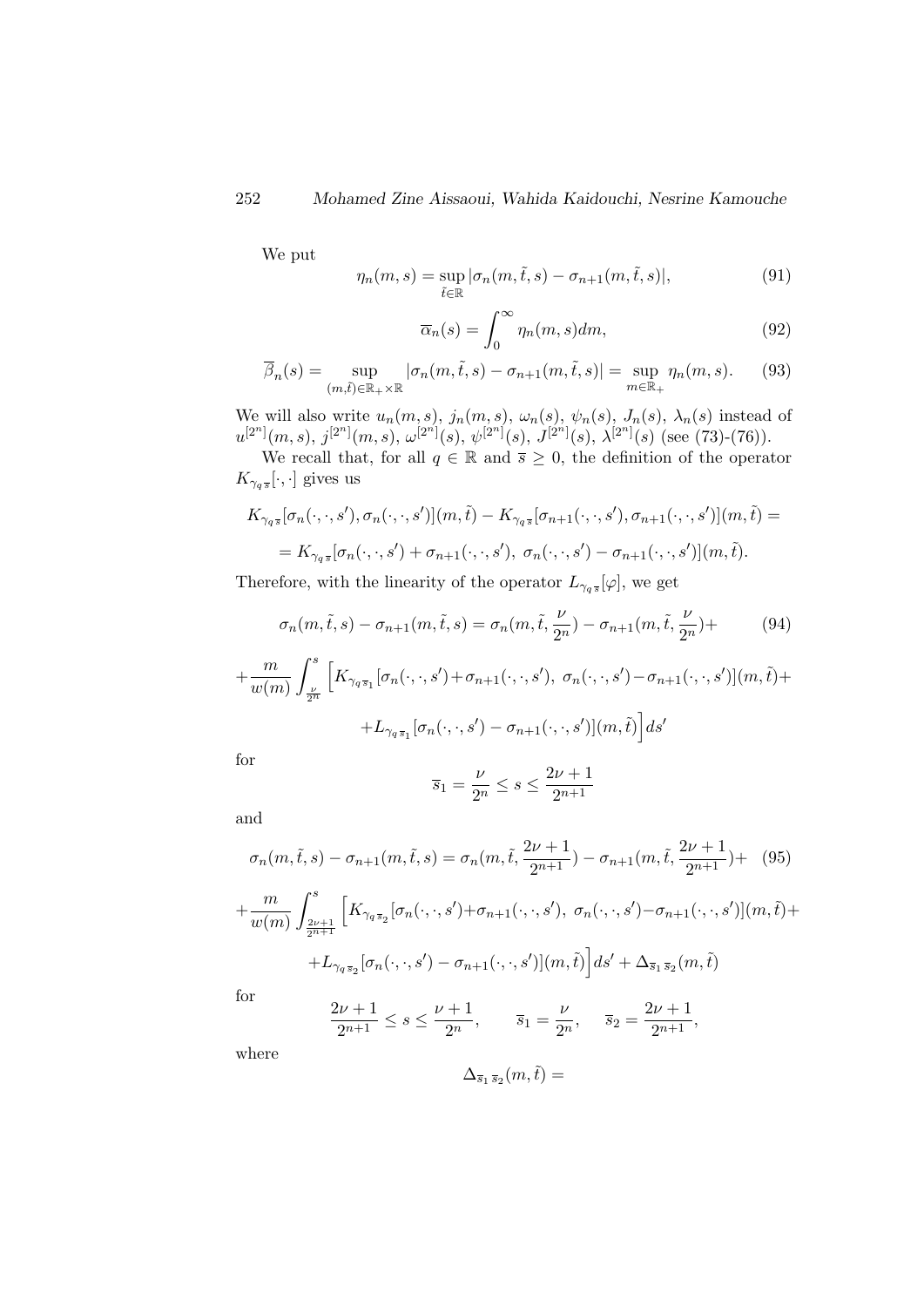$$
= \frac{m}{w(m)} \int_{\frac{2\nu+1}{2n+1}}^{s} \left[ K_{\gamma_q s_1}[\sigma_n(\cdot,\cdot,s'),\,\sigma_n(\cdot,\cdot,s')] (m,\tilde{t}) - K_{\gamma_q s_2}[\sigma_n(\cdot,\cdot,s'),\,\sigma_n(\cdot,\cdot,s')] (m,\tilde{t}) + L_{\gamma_q s_1}[\sigma_n(\cdot,\cdot,s')] (m,\tilde{t}) - L_{\gamma_q s_2}[\sigma_n(\cdot,\cdot,s')] (m,\tilde{t}) \right] ds'.
$$

According to the conditions  $(8)$ ,  $(9)$ ,  $(10)$ , it results from  $(19)$ ,  $(20)$  (see also (77)) that, for all  $q \in \mathbb{R}$  and  $\overline{s}, s \in [0, S_1]$ , we have

$$
\sup_{\tilde{t}\in\mathbb{R}}\frac{m}{w(m)}|K_{\gamma_{q\bar{s}}}[\sigma_{n}(\cdot,\cdot,s)+\sigma_{n+1}(\cdot,\cdot,s),\,\sigma_{n}(\cdot,\cdot,s)-\sigma_{n+1}(\cdot,\cdot,s)](m,\tilde{t})|\leq
$$
\n
$$
\leq \frac{C_{0}}{2}\int_{0}^{m}(u_{n}(m-m',s)+u_{n+1}(m-m',s))\eta_{n}(m',s)dm'+
$$
\n
$$
+C_{0}\eta_{n}(m,s)\overline{\omega}(s)+\frac{C_{0}}{2}(u_{n}(m,s)+u_{n+1}(m,s))\overline{\alpha}_{n}(s),
$$
\n
$$
\sup_{\tilde{t}\in\mathbb{R}}\frac{m}{w(m)}|L_{\gamma_{q\bar{s}}}[\sigma_{n}(\cdot,\cdot,s)-\sigma_{n+1}(\cdot,\cdot,s)](m,\tilde{t})|\leq
$$
\n
$$
\leq \frac{C_{0}}{2}\eta_{n}(m,s)+\frac{m}{w(m)}\int_{0}^{\infty}\vartheta(m,m')\eta_{n}(m+m',s)dm'.
$$
\n(97)

On the other hand, from the definitions (17) and (18) the values of  $\sigma_n(m', \tilde{t}', s)$  on the curves  $\gamma_{q\bar{s}_1(m,\tilde{t})}$  and  $\gamma_{q\bar{s}_2(m,\tilde{t})}$  are given by:

$$
\{\sigma_n(\cdot,\cdot,s)\}_{q\bar{s}_1(m,\tilde{t})}(m') = \sigma_n(m',\tilde{t} + \frac{\bar{s}_1}{w(m)} - \frac{\bar{s}_1}{w(m')},s),
$$
  

$$
\{\sigma_n(\cdot,\cdot,s)\}_{q\bar{s}_2(m,\tilde{t})}(m') = \sigma_n(m',\tilde{t} + \frac{\bar{s}_2}{w(m)} - \frac{\bar{s}_2}{w(m')},s).
$$

Therefore, taking into account the relation  $\overline{s}_2 - \overline{s}_1 = \frac{2\nu+1}{2n+1} - \frac{\nu}{2^n} = \frac{1}{2n+1}$  and the hypothesis (69), we have

$$
|\{\sigma_n(\cdot,\cdot,s)\}_{q\bar{s}_1(m,\tilde{t})}(m') - \{\sigma_n(\cdot,\cdot,s)\}_{q\bar{s}_2(m,\tilde{t})}(m')| \leq (98)
$$
  

$$
\leq j_n(m',s)|\frac{\bar{s}_1}{w(m)} - \frac{\bar{s}_1}{w(m')} - \left(\frac{\bar{s}_2}{w(m)} - \frac{\bar{s}_2}{w(m')}\right)| \leq j_n(m',s)\frac{\overline{C}_w}{2^n}.
$$

With the information of  $(8)$ ,  $(9)$ , and  $(10)$ , we deduce from  $(19)$ ,  $(20)$  and (98), in a similar manner to (86)) that

$$
\frac{m}{w(m)}|K_{\gamma_q\overline{s}_1}[\sigma_n(\cdot,\cdot,s'),\,\sigma_n(\cdot,\cdot,s')](m,\tilde{t})-K_{\gamma_q\overline{s}_2}[\sigma_n(\cdot,\cdot,s'),\,\sigma_n(\cdot,\cdot,s')](m,\tilde{t})| \leq (99)
$$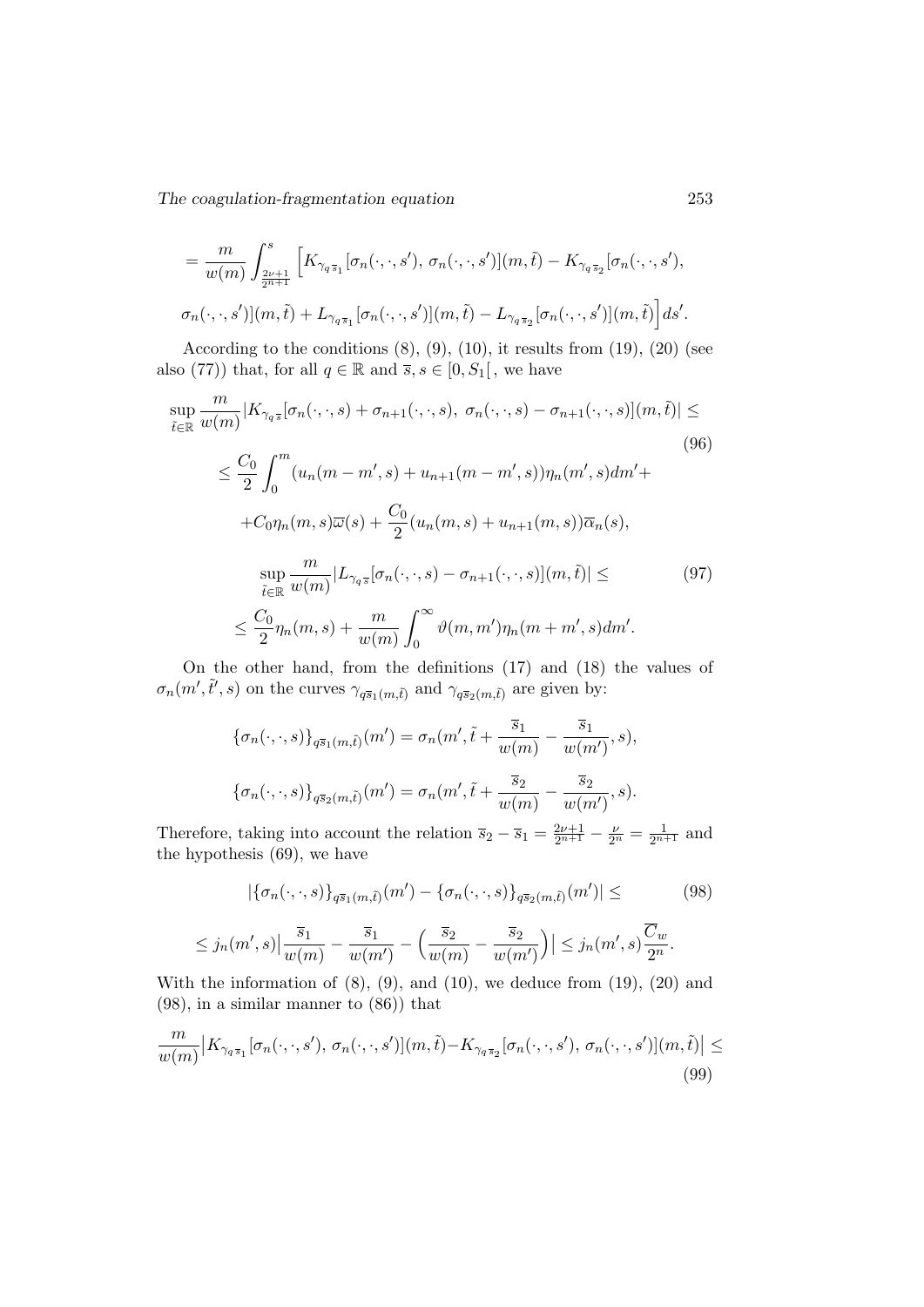$$
\leq \frac{\overline{C}_w}{2^n}C_0\Big[\int_0^m u_n(m-m',s)j_n(m',s)dm'+j_n(m,s)\omega_n(s)+u_n(m,s)J_n(s)\Big],
$$

$$
\frac{m}{w(m)}|L_{\gamma_q\overline{s}_1}[\sigma_n(\cdot,\cdot,s')](m,\tilde{t}) - L_{\gamma_q\overline{s}_2}[\sigma_n(\cdot,\cdot,s')](m,\tilde{t})| \leq \qquad (100)
$$

$$
\leq \frac{\overline{C}_w}{2^n} \Big[ \frac{C_0}{2} j_n(m,s) + \frac{m}{w(m)} \int_0^\infty \vartheta(m,m') j_n(m+m',s) dm' \Big].
$$

As

$$
\int_0^\infty \int_0^m (u_n(m - m', s) + u_{n+1}(m - m', s)) \eta_n(m', s) dm' dm \le 2\overline{\omega}(s)\overline{\alpha}_n(s),
$$
  

$$
\int_0^\infty \frac{m}{w(m)} \int_0^\infty \vartheta(m, m') \eta_n(m + m', s) dm' dm \le C_0 \overline{\alpha}_n(s),
$$

and  $\bar{\alpha}_n(0) = \beta_n(0) = 0$ , and by using (96), (97), (99), (100) (see also (77), (81), (83), (89)), we deduce from (94)-(95) that

$$
\overline{\alpha}_n(s) \le \frac{3C_0}{2} \int_0^s (2\overline{\omega}(s') + 1)\overline{\alpha}_n(s')ds' + \frac{1}{2^n} \frac{3C_0 \overline{C}_w}{2} \int_0^s (2\overline{\omega}(s') + 1)\overline{J}(s')ds',\tag{101}
$$

$$
\overline{\beta}_n(s) \le C_0 \int_0^s ((2\overline{\psi}(s') + 1)\overline{\alpha}_n(s') + (\overline{\omega}(s') + \frac{1}{2})\overline{\beta}_n(s'))ds' +
$$
(102)

$$
+\frac{1}{2^n}\overline{C}_wC_0\int_0^s \big((2\overline{\psi}(s')+1)\overline{J}(s')+(\overline{\omega}(s')+\frac{1}{2})\overline{\lambda}(s')\big)ds'.
$$

It follows that

$$
\overline{\alpha}_n(s) \le \overline{y}(s), \qquad \overline{\beta}_n(s) \le \overline{z}(s),
$$

where  $\overline{y}(s)$  is the solution of the following Cauchy problem

$$
\frac{d}{ds}\overline{y}(s) = \frac{3C_0}{2}(2\overline{\omega}(s) + 1)\overline{y}(s) + \frac{1}{2^n}\frac{3\overline{C}_wC_0}{2}(2\overline{\omega}(s) + 1)\overline{J}(s), \qquad \overline{y}(0) = 0,
$$

while  $\overline{z}(s)$  is the solution of the following Cauchy problem

$$
\frac{d}{ds}\overline{z}(s) = C_0(\overline{\omega}(s) + \frac{1}{2})\overline{z}(s) + C_0(2\overline{\psi}(s) + 1)\overline{y}(s) +
$$

$$
+\frac{1}{2^n}\overline{C}_wC_0((2\overline{\psi}(s) + 1)\overline{J}(s) + (\overline{\omega}(s) + \frac{1}{2})\overline{\lambda}(s)), \qquad \overline{z}(0) = 0.
$$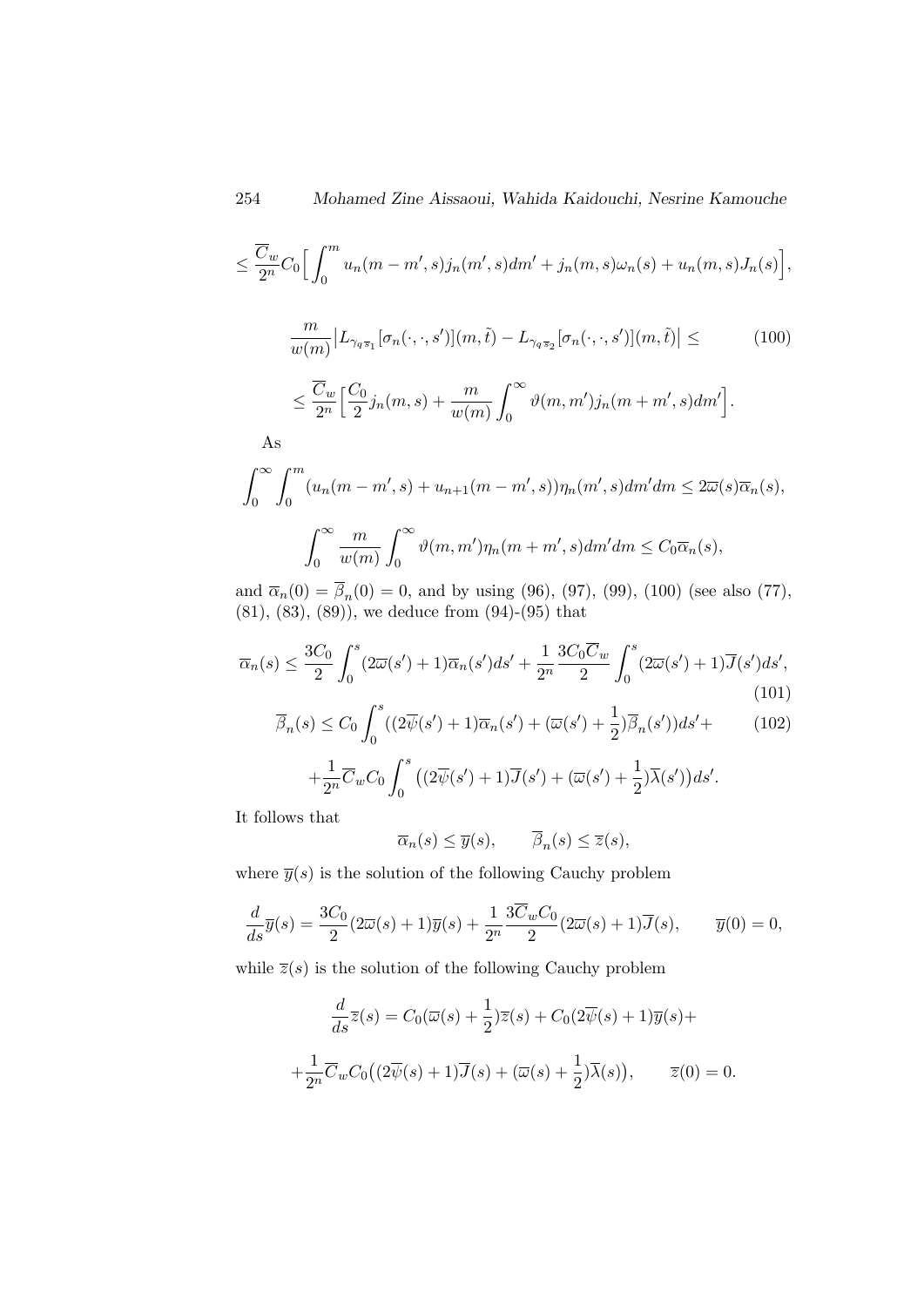To summarize, if we put

$$
\overline{A}(s) = \frac{3C_0 \overline{C}_w}{2} \int_0^s (2\overline{\omega}(s') + 1) \overline{J}(s') e^{\frac{3C_0}{2} \int_{s'}^s (2\overline{\omega}(s'') + 1) ds''} ds',
$$
(103)

and

$$
\overline{B}(s) = C_0 \int_0^s \left[ (2\overline{\psi}(s') + 1)\overline{A}(s') + \overline{C}_w\left( (2\overline{\psi}(s') + 1)\overline{J}(s') + (\overline{\omega}(s') + \frac{1}{2})\overline{\lambda}(s') \right) \right] \times
$$
\n
$$
\times e^{\frac{C_0}{2} \int_{s'}^s (2\overline{\omega}(s'') + 1)ds''} ds',
$$
\n(104)

we find that

$$
\overline{\alpha}_n(s) \le \frac{1}{2^n} \overline{A}(s), \qquad \overline{\beta}_n(s) \le \frac{1}{2^n} \overline{B}(s). \tag{105}
$$

As  $\overline{B}(s)$  defined in (103)-(104) does not depend on n and it's an increasing function well defined on  $[0, S_1]$ , i.e.:

$$
0 \leq \overline{B}(s_1) \leq \overline{B}(s_2) < \infty \qquad \forall s_1, s_2 \in [0, S_1], \quad s_1 \leq s_2,
$$

from (93) and (105) we deduce that

$$
\forall \varepsilon >0, \forall \overline{s} \in [0, S_1[, \exists \overline{n} \in \mathbb{N} : \overline{n} > \xi \Rightarrow \sup_{(m,\tilde{t},s) \in \mathbb{R}_+ \times \mathbb{R} \times [0,\overline{s}]} |\sigma_{n_1}(m,\tilde{t},s) - \sigma_{n_2}(m,\tilde{t},s)| < \varepsilon,
$$

 $\forall n_1, n_2 \geq \overline{n}$ , where  $\overline{n} > \frac{1}{\log 2} (\log \overline{B}(\overline{s}) + \log \frac{1}{\varepsilon}) + 1$ .

This proves the uniform convergence of  $\sigma_n(m,\tilde{t},s)$  in  $\mathbb{R}_+ \times \mathbb{R} \times [0,\overline{s}]$  as  $n \to \infty$ . Moreover, this result about the convergence remains valid for all  $\overline{s} \in [0, S_1]$ .

Let us provisionally designate by  $\sigma_{\infty}(m,\tilde{t},s)$  limit of the sequence  $\{\sigma_n(m,\tilde{t},s)\}_{n=0}^\infty,$  i.e.

$$
\sigma_{\infty}(m,\tilde{t},s) = \lim_{n \to \infty} \sigma_n(m,\tilde{t},s).
$$

As  $\sigma_n(m,\tilde{t},s)$  converges uniformly to  $\sigma_\infty(m,\tilde{t},s)$  in  $\mathbb{R}_+\times\mathbb{R}\times[0,\overline{s}]$  for any  $\overline{s}\in$  $]0, S_1[$ , it clear that  $\sigma_{\infty}(m, \tilde{t}, s)$  is also continuous and non-negative; moreover, from the first inequality of (105) we deduce that  $\sup_{\tilde{t}\in\mathbb{R}}\sigma_{\infty}(m,\tilde{t},s)$  is integrable on  $\mathbb{R}_+(\ni m)$  for all  $s \in [0, S_1[$ .

Let  $\overline{s} \in ]0, S_1[$ . We put

$$
\Delta_{\infty} = \sup_{(m,\tilde{t},s) \in \mathbb{R}_+ \times \mathbb{R} \times [0,\bar{s}]} |\sigma_{\infty}(m,\tilde{t},s) - \overline{\sigma}_0(m,\tilde{t}) - I(m,\tilde{t},s)|, \qquad (106)
$$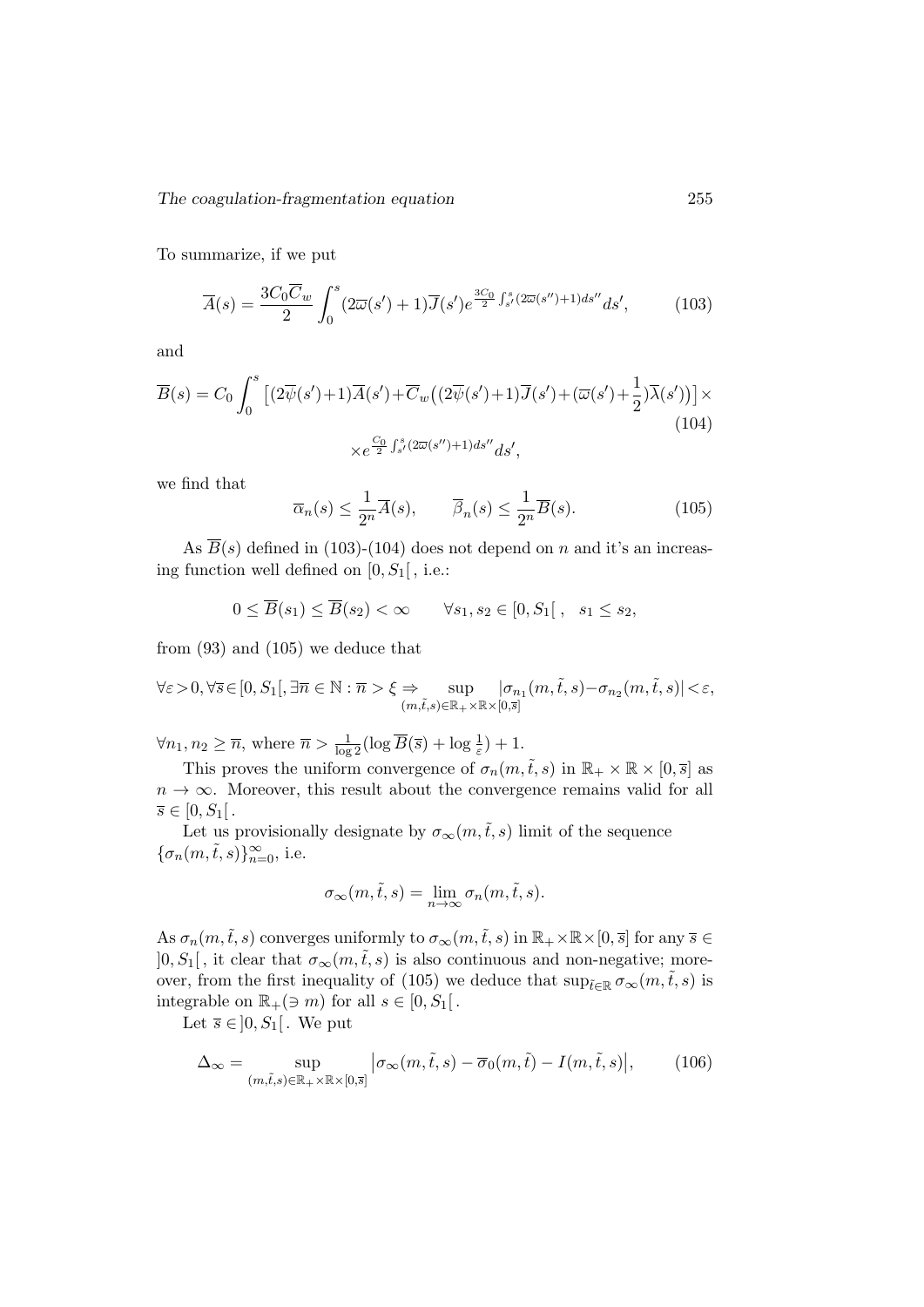where

$$
I(m,\tilde{t},s) = \int_0^s \frac{m}{w(m)} \big(K_{\gammaqs}[\sigma_{\infty}(\cdot,\cdot,s'),\sigma_{\infty}(\cdot,\cdot,s')](m,\tilde{t}) + L_{\gammaqs}[\sigma_{\infty}(\cdot,\cdot,s')](m,\tilde{t})ds'.
$$

As

$$
\sigma_n(m,\tilde{t},s) = \overline{\sigma}_0(m,\tilde{t}) + \int_0^s \frac{m}{w(m)} \big(K_{\gamma_{q\tilde{s}_{\nu}(n,s)}}[\sigma_n(\cdot,\cdot,s'),\sigma_n(\cdot,\cdot,s')](m,\tilde{t}) +
$$

$$
L_{\gamma_{q\tilde{s}_{\nu}(n,s)}}[\sigma_n(\cdot,\cdot,s')](m,\tilde{t})ds'
$$

with

$$
\tilde{s}_{\nu}(n,s) = \frac{\nu}{2^n} \qquad \text{for} \ \ \frac{\nu}{2^n} \le s < \frac{\nu+1}{2^n},
$$

we have

$$
\sigma_{\infty}(m,\tilde{t},s) - \overline{\sigma}_{0}(m,\tilde{t}) - I(m,\tilde{t},s) = \qquad (107)
$$
\n
$$
= \sigma_{\infty}(m,\tilde{t},s) - \sigma_{n}(m,\tilde{t},s) - I_{n}^{[1]}(m,\tilde{t},s) - I_{n}^{[2]}(m,\tilde{t},s),
$$
\n
$$
I_{n}^{[1]}(m,\tilde{t},s) = \int_{0}^{s} \frac{m}{w(m)} \Big( K_{\gamma_{qs}}[\sigma_{\infty}(\cdot,\cdot,s'), \sigma_{\infty}(\cdot,\cdot,s')] (m,\tilde{t}) +
$$
\n
$$
+ L_{\gamma_{qs}}[\sigma_{\infty}(\cdot,\cdot,s')] (m,\tilde{t}) - K_{\gamma_{qs}}[\sigma_{n}(\cdot,\cdot,s'), \sigma_{n}(\cdot,\cdot,s')] (m,\tilde{t}) +
$$
\n
$$
- L_{\gamma_{qs}}[\sigma_{n}(\cdot,\cdot,s')] (m,\tilde{t}) \Big) ds',
$$
\n
$$
I_{n}^{[2]}(m,\tilde{t},s) = \int_{0}^{s} \frac{m}{w(m)} \Big( K_{\gamma_{qs}}[\sigma_{n}(\cdot,\cdot,s'), \sigma_{n}(\cdot,\cdot,s')] (m,\tilde{t}) +
$$
\n
$$
+ L_{\gamma_{qs}}[\sigma_{n}(\cdot,\cdot,s')] (m,\tilde{t}) - K_{\gamma_{qs}\nu(n,s)}[\sigma_{n}(\cdot,\cdot,s'), \sigma_{n}(\cdot,\cdot,s')] (m,\tilde{t}) +
$$
\n
$$
- L_{\gamma_{qs}\nu(n,s)}[\sigma_{n}(\cdot,\cdot,s')] (m,\tilde{t}) \Big) ds'.
$$
\n(107)

On one hand, the uniform convergence of  $\sigma_n(m,\tilde{t},s)$  to  $\sigma_\infty(m,\tilde{t},s)$  implies that

$$
\lim_{n \to \infty} (|\sigma_{\infty}(m, \tilde{t}, s) - \sigma_n(m, \tilde{t}, s)| + |I_n^{[1]}(m, \tilde{t}, s)|) = 0.
$$

On the other hand, recalling the reasoning used to obtain (99)-(100), there is no difficulty to find that

$$
\forall \varepsilon > 0, \exists \overline{n}_{\varepsilon} \in \mathbb{N} : n \ge \overline{n}_{\varepsilon} \Rightarrow \sup_{(m,\tilde{t},s) \in \mathbb{R}_+ \times \mathbb{R} \times [0,\overline{s}]} |I_n^{[2]}(m,\tilde{t},s)| < \varepsilon.
$$

We deduce that

$$
\Delta_{\infty}=0
$$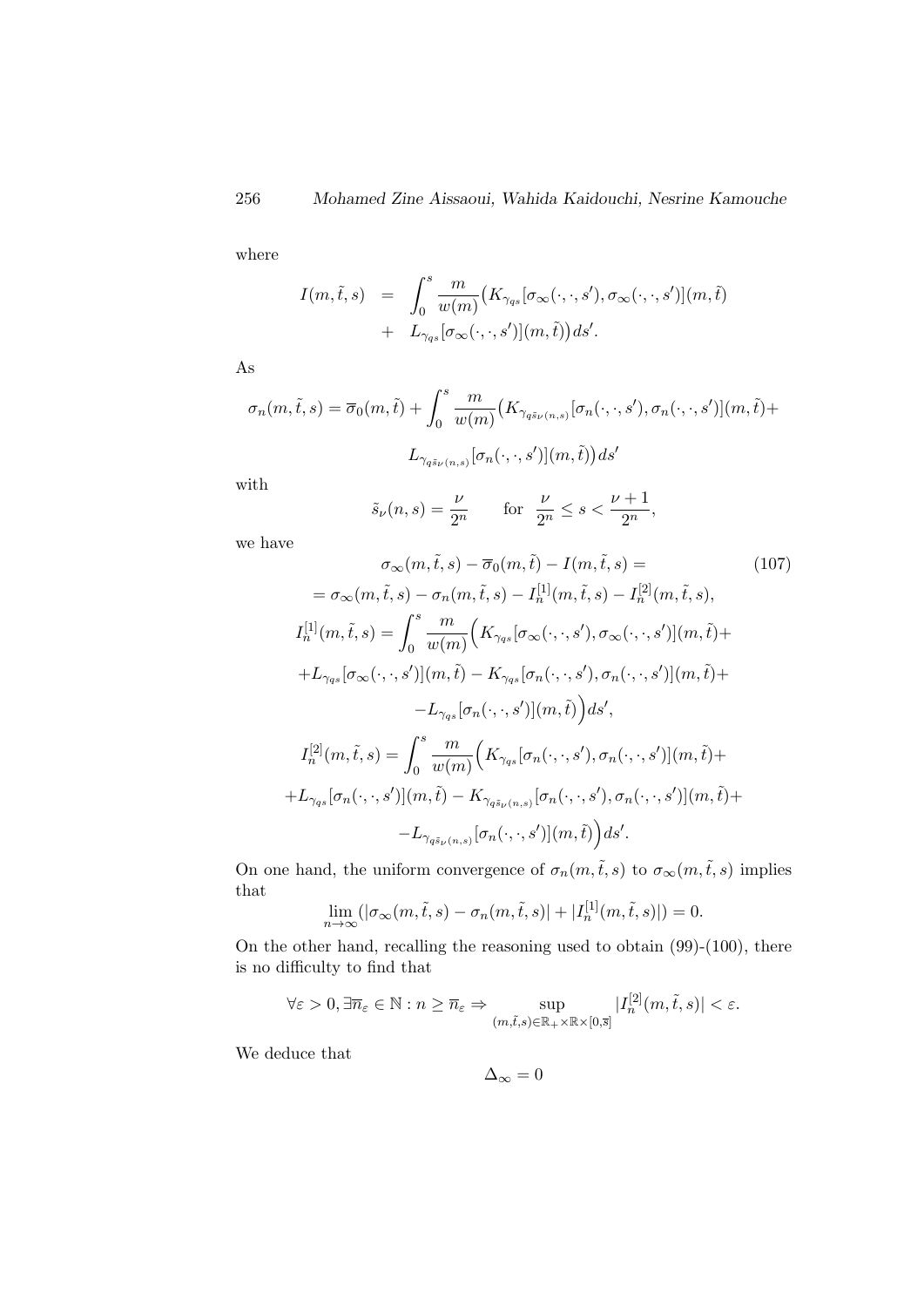or

$$
\sigma_{\infty}(m,\tilde{t},s) = \overline{\sigma}_0(m,\tilde{t}) +
$$
\n(108)

$$
+\int_0^s \frac{m}{w(m)}\big(K_{\gamma qs}[\sigma_\infty(\cdot,\cdot,s'),\sigma_\infty(\cdot,\cdot,s')](m,\tilde{t})+L_{\gamma qs}[\sigma_\infty(\cdot,\cdot,s')](m,\tilde{t})\big)ds'.
$$

According to the continuity of  $\sigma_{\infty}(m,\tilde{t},s)$ , the derivative with respect to s of the right hand side of (108) is well defined, which allows us to pass from (108) to the differential version (21), i.e.  $\sigma_{\infty}(m,\tilde{t},s)$  is a solution of the problem  $(21)-(22)$ .

To demonstrate the uniqueness, we consider two solutions  $\sigma$  and  $\varphi$  of the problem (21)-(22) belonging to the class of functions defined in the statement of the theorem. As  $\sigma(m, \tilde{t}, 0) - \varphi(m, \tilde{t}, 0) = 0$  and

$$
K_{\gamma_{qs}}[\sigma(\cdot,\cdot,s),\sigma(\cdot,\cdot,s)](m,\tilde{t}) - K_{\gamma_{qs}}[\varphi(\cdot,\cdot,s),\varphi(\cdot,\cdot,s)](m,\tilde{t}) =
$$
  
=  $K_{\gamma_{qs}}[\sigma(\cdot,\cdot,s) + \varphi(\cdot,\cdot,s),\sigma(\cdot,\cdot,s) - \varphi(\cdot,\cdot,s)](m,\tilde{t}),$ 

integrating (21) with respect to s with  $s \in ]0, S_1[$ , we have

$$
\sigma(m,\tilde{t},s) - \varphi(m,\tilde{t},s) =
$$
  
= 
$$
\int_0^s \frac{m}{w(m)} \left( K_{\gamma_{qs'}}[\sigma(\cdot,\cdot,s') + \varphi(\cdot,\cdot,s'),\sigma(\cdot,\cdot,s') - \varphi(\cdot,\cdot,s')](m,\tilde{t}) +
$$
  
+ 
$$
L_{\gamma_{qs'}}[\sigma(\cdot,\cdot,s') - \varphi(\cdot,\cdot,s')](m,\tilde{t}) \right) ds'.
$$

Therefore, putting

$$
\eta(m,s)=\sup_{\tilde{t}\in\mathbb{R}}|\sigma(m,\tilde{t},s)-\varphi(m,\tilde{t},s)|,\quad u_2^*(m,s)=\sup_{\tilde{t}\in\mathbb{R}}|\sigma(m,\tilde{t},s)+\varphi(m,\tilde{t},s)|,
$$

and in a similar way to (96)-(97), we obtain

$$
\eta(m, s) \le \int_0^s \left[ \frac{C_0}{2} \int_0^m u_2^*(m - m', s') \eta(m', s') dm' + C_0 \eta(m, s') \int_0^\infty u_2^*(m', s') dm' + \frac{C_0}{2} u_2^*(m, s') \int_0^\infty \eta(m', s') dm' + \frac{C_0}{w(m)} \int_0^\infty \vartheta(m, m') \eta(m + m', s') dm' \right] ds'.
$$

Consequently, if we put

$$
\overline{g}(s) = \int_0^\infty \eta(m, s) dm,
$$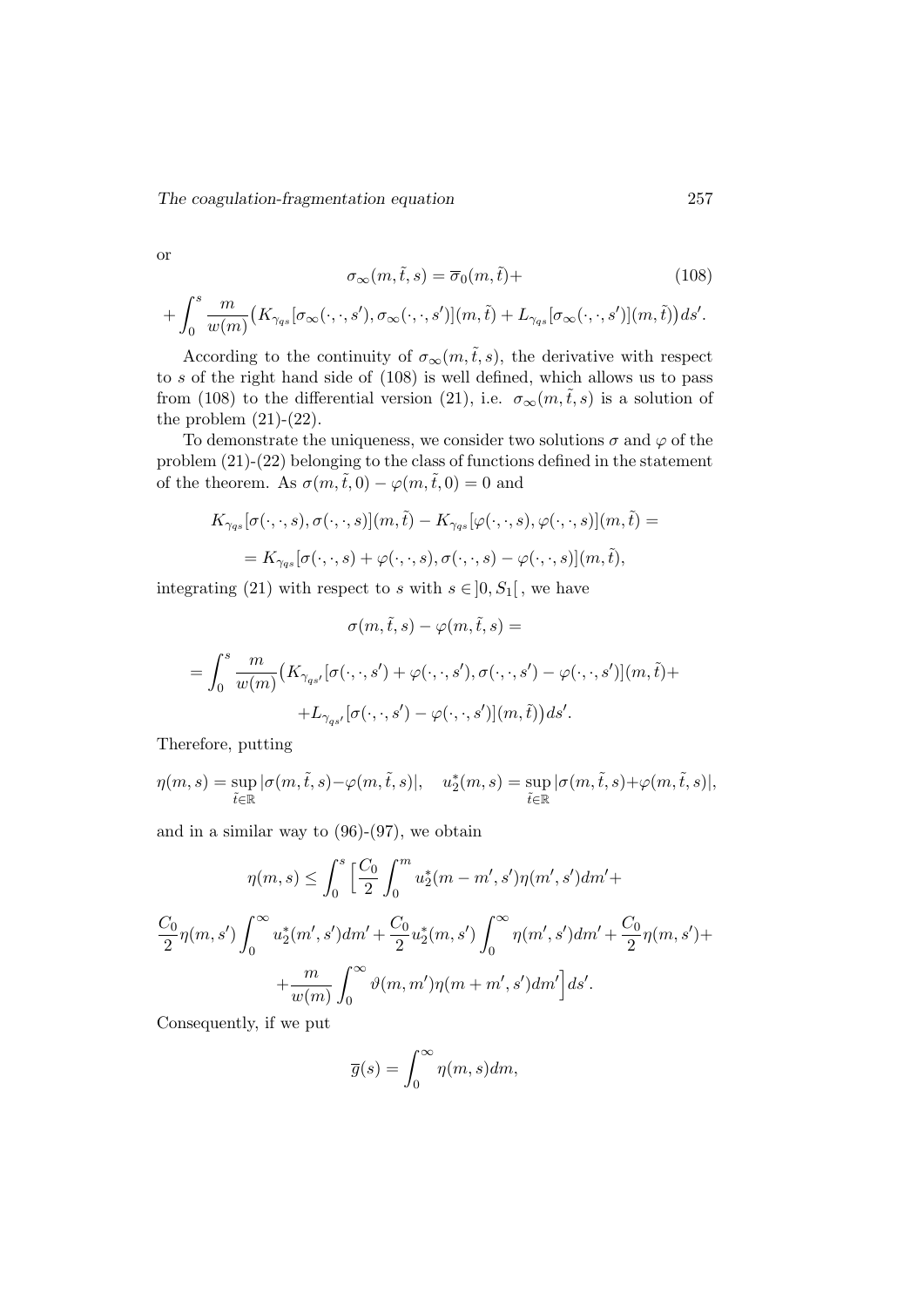in a similar way to (101), we have

$$
\overline{g}(s) \le \frac{3C_0}{2} \int_0^s \Big(1 + \int_0^\infty u_2^*(m, s')dm\Big) \overline{g}(s')ds'.
$$

We deduce from the condition *iii*) that

$$
\overline{g}(s) = 0 \qquad \forall s \in [0, S_1],
$$

that proves the uniqueness of the solution.  $\Box$ 

**Remark 2.** If the entry condition does not depend on time  $\tilde{t}$  (i.e  $\overline{\sigma}_0(m,\tilde{t}) =$  $\overline{\sigma}_0(m)$ , we can directly construct the solution, which will be an analytic function in  $s = -z$ ; or rather, the equation with the homogeneous entry rewritten on the trajectories will be a formal variant of equation studied by Melzak in [9]. In addition, the result can be deduced almost immediately from the proposition 1 and 2.

# References

- [1] H. Belhireche, M. Z. Aissaoui, H. Fujita Yashima, Equations monodimensionnelles du mouvement de l'air avec la transition de phase de l'eau, Sci. Techn. Univ. Constantine - A, vol. 31 (2011), pp. 9 − 17.
- [2] H. Belhireche, M.Z. Aissaoui, H. Fujita Yashima, Solution globale de l'équation de coagulation des gouttelettes en chute, Rend. Sem. Mat. Univ. Polit. Torino, vol. 70 (2012), pp. 261 − 278.
- [3] P. B. Dubovskii, Solubility of the transport equation in the kinetics of coagulation and fragmentation, Izv. Math, vol. 65 (2001), pp.  $1 - 22$ .
- [4] P. B. Dubovskii, Mathematical theory of coagulation, Seoul National Univ., Research Inst. Math., 1994.
- [5] H. Fujita Yashima, Modelación matemática del movimiento de la atmósfera con la transición de fase del agua, Rev. Invest. Operac., vol.  $34$  (2013), pp.  $93 - 104$ .
- [6] H. Fujita Yashima, V. Campana, M. Z. Aissaoui, Système d'équations  $d'un$  modèle du mouvement de l'air impliquant la transition de phase de l'eau dans l'atmosphère, Ann. Math. Afr., vol. 2 (2011), pp.  $66 - 92$ .